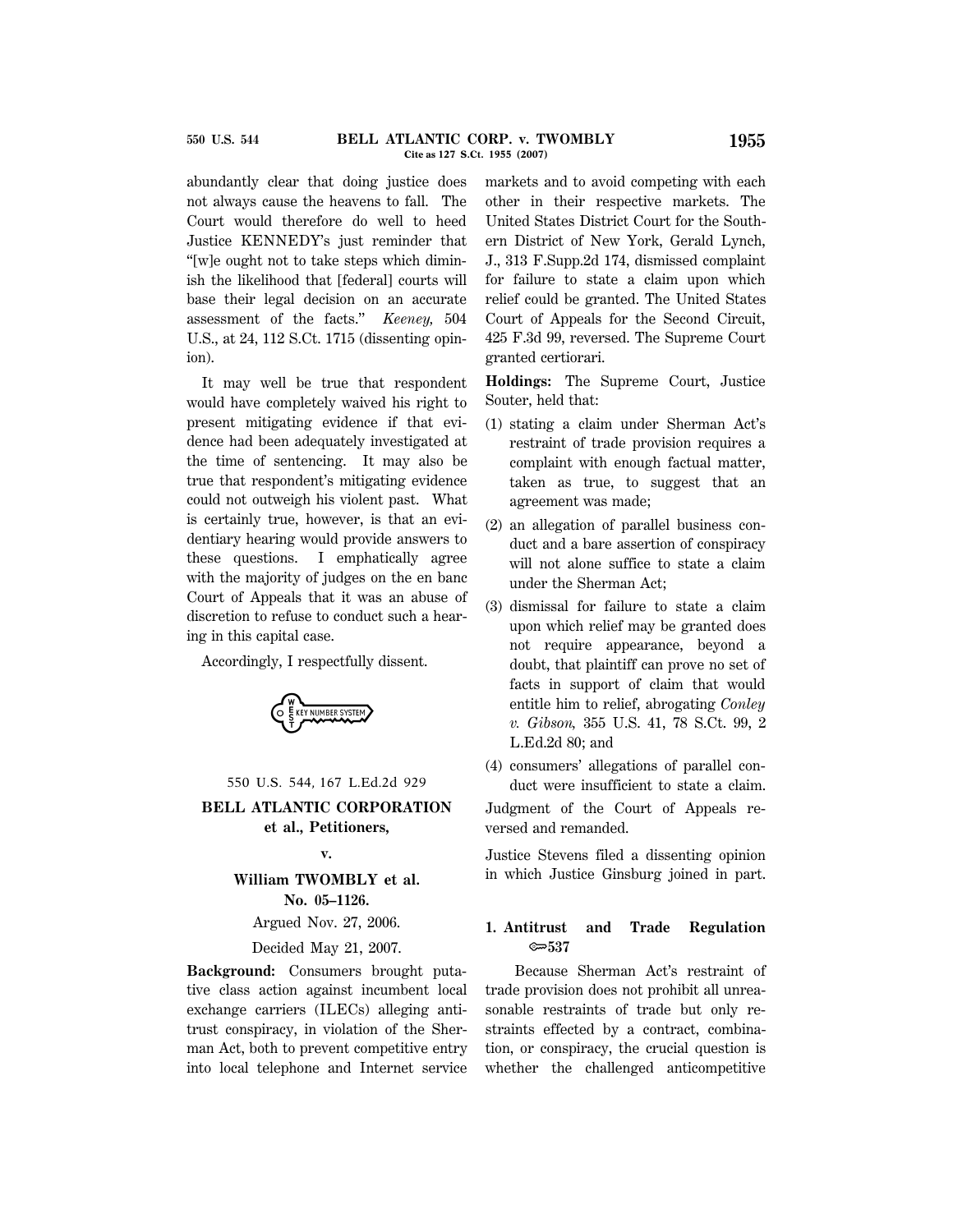## **2. Antitrust and Trade Regulation** O**975**

While a showing of parallel business behavior is admissible circumstantial evidence from which the fact finder may infer agreement, it falls short of conclusively establishing agreement or itself constituting an offense under the Sherman Act's restraint of trade provision. Sherman Act, § 1, 15 U.S.C.A. § 1.

## **3. Antitrust and Trade Regulation** O**537**

Conscious parallelism with respect to business behavior, a common reaction of firms in a concentrated market that recognize their shared economic interests and their interdependence with respect to price and output decisions, is not in itself unlawful under Sherman Act's restraint of trade provision. Sherman Act, § 1, 15 U.S.C.A. § 1.

### **4. Antitrust and Trade Regulation** O**537**

An antitrust conspiracy plaintiff with evidence showing nothing beyond parallel conduct on part of defendants is not entitled to a directed verdict. Sherman Act, § 1, 15 U.S.C.A. § 1.

## **5. Antitrust and Trade Regulation** O**977(2)**

Proof of a conspiracy under Sherman Act's restraint of trade provision must include evidence tending to exclude the possibility of independent action. Sherman Act, § 1, 15 U.S.C.A. § 1.

### **6. Federal Civil Procedure**  $\approx 2484$

At the summary judgment stage, an offer of conspiracy evidence by a plaintiff alleging violation of Sherman Act's restraint of trade provision must tend to rule out the possibility that the defendants were acting independently. Sherman Act, § 1, 15 U.S.C.A. § 1.

#### **7. Federal Civil Procedure**  $\approx 673$ **, 1772**

While a complaint attacked by a motion to dismiss for failure to state a claim upon which relief can be granted does not need detailed factual allegations, a plaintiff's obligation to provide the grounds of his entitlement to relief requires more than labels and conclusions, and a formulaic recitation of the elements of a cause of action will not do. Fed.Rules Civ.Proc. Rule 12(b)(6), 28 U.S.C.A.

### **8. Federal Civil Procedure © 1772, 1835**

To survive a motion to dismiss for failure to state a claim upon which relief can be granted, factual allegations must be enough to raise a right to relief above the speculative level, on the assumption that all the allegations in the complaint are true even if doubtful in fact. Fed.Rules Civ. Proc.Rule 12(b)(6), 28 U.S.C.A.

#### **9. Federal Civil Procedure**  $\approx 673$

While, for most types of cases, the Federal Rules eliminated the cumbersome requirement that a claimant set out in detail the facts upon which he bases his claim, the general rule governing pleadings still requires a showing, rather than a blanket assertion, of entitlement to relief; without some factual allegation in the complaint, it is hard to see how a claimant could satisfy the requirement of providing not only fair notice of the nature of the claim, but also grounds on which the claim rests. Fed.Rules Civ.Proc.Rule 8(a)(2), 28 U.S.C.A.

## **10. Antitrust and Trade Regulation** O**972(4)**

Stating a claim under Sherman Act's restraint of trade provision requires a complaint with enough factual matter, taken as true, to suggest that an agreement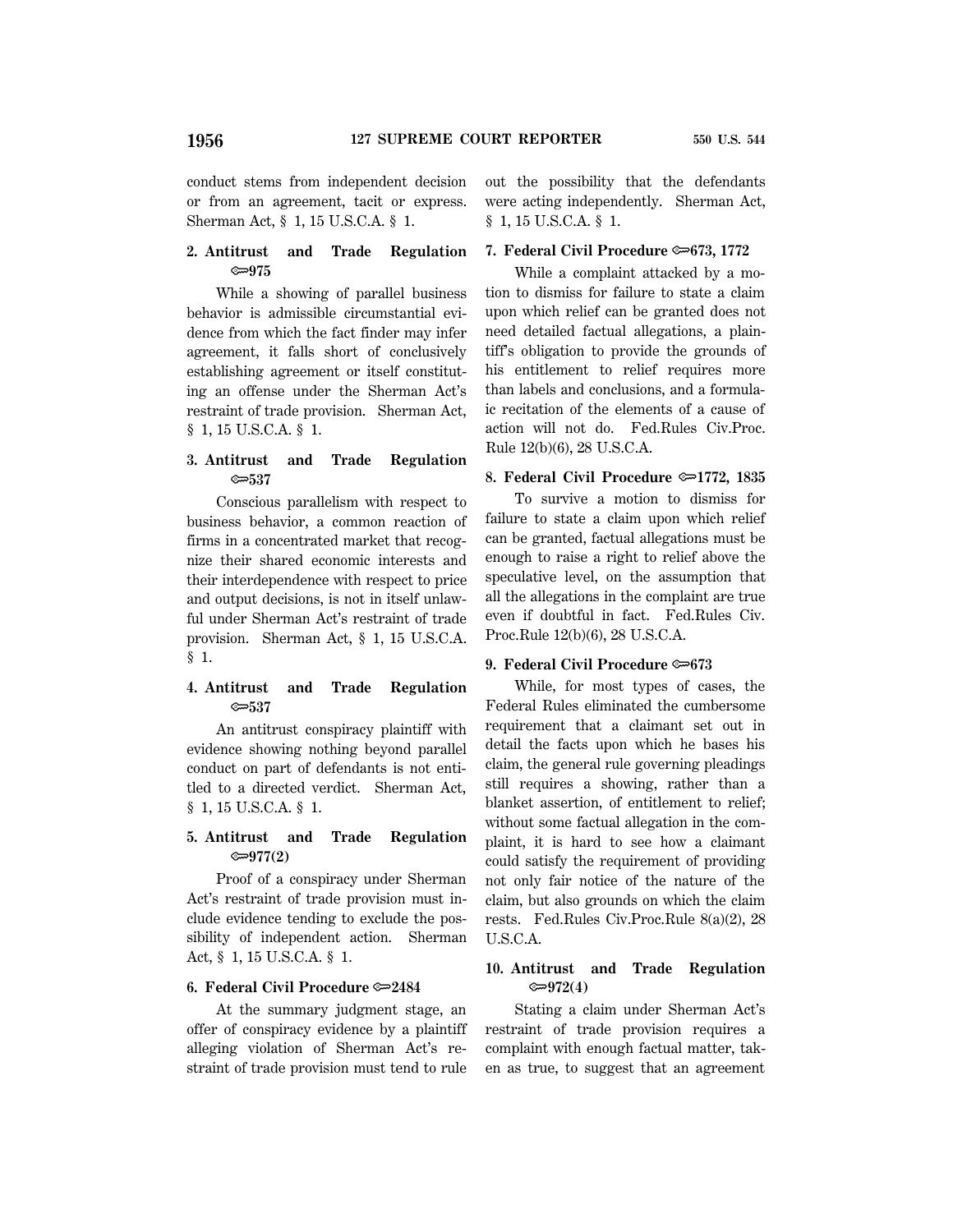was made; asking for plausible grounds to infer an agreement does not impose a probability requirement at the pleading stage, but simply calls for enough fact to raise a reasonable expectation that discovery will reveal evidence of illegal agreement. Sherman Act, § 1, 15 U.S.C.A. § 1.

#### **11. Federal Civil Procedure**  $\approx 1773$

A well-pleaded complaint may proceed even if it strikes a savvy judge that actual proof of those facts is improbable, and that a recovery is very remote and unlikely.

## **12. Antitrust and Trade Regulation** O**972(4)**

An allegation of parallel business conduct and a bare assertion of conspiracy will not suffice to state a claim under Sherman Act's restraint of trade provision; without more, parallel conduct does not suggest conspiracy, and a conclusory allegation of agreement at some unidentified point does not supply facts adequate to show illegality. Sherman Act, § 1, 15 U.S.C.A. § 1.

### **13. Antitrust and Trade Regulation** O**972(4)**

When allegations of parallel conduct are set out in order to make a claim under the Sherman Act's restraint of trade provision, they must be placed in a context that raises a suggestion of a preceding agreement, not merely parallel conduct that could just as well be independent action. Sherman Act, § 1, 15 U.S.C.A. § 1.

#### **14. Federal Civil Procedure**  $\approx 674$ **, 1773**

Dismissal for failure to state a claim upon which relief may be granted does not require appearance, beyond a doubt, that plaintiff can prove no set of facts in support of claim that would entitle him to relief, although once a claim has been stated adequately, it may be supported by showing any set of facts consistent with the allegations in the complaint; abrogating *Conley v. Gibson,* 355 U.S. 41, 78 S.Ct. 99, 2 L.Ed.2d 80*.* Fed.Rules Civ.Proc. Rule 12(b)(6), 28 U.S.C.A.

### **15. Antitrust and Trade Regulation** O**972(4)**

Consumers' allegations that, by virtue of parallel conduct, incumbent local exchange carriers (ILECs) entered into a contract, combination, or conspiracy to prevent competitive entry into their local telephone and Internet service markets, and agreed not to compete with one another, failed to state claim for violation of Sherman Act's restraint of trade provision, as claim essentially rested on descriptions of parallel conduct and not on any independent allegation of actual agreement among the ILECs. Sherman Act, § 1, 15 U.S.C.A. § 1.

#### **16. Evidence** O**11**

Where antitrust complaint quoted portion of statement of one defendant's chief executive officer (CEO) to suggest that defendants conspired together, district court was entitled to take notice of the full contents of the published articles referenced in the complaint, from which the truncated quotations were drawn. Fed. Rules Evid.Rule 201, 28 U.S.C.A.

#### **17. Federal Civil Procedure** O**31**

Broadening of a Federal Rule of Civil Procedure can only be accomplished by the process of amending the Federal Rules, and not by judicial interpretation.

#### **18. Federal Civil Procedure**  $\approx 633.1$

On certain subjects understood to raise a high risk of abusive litigation, a plaintiff must state factual allegations with greater particularity than that required by general rule governing pleadings. Fed. Rules Civ.Proc.Rules 8, 9(b–c), 28 U.S.C.A.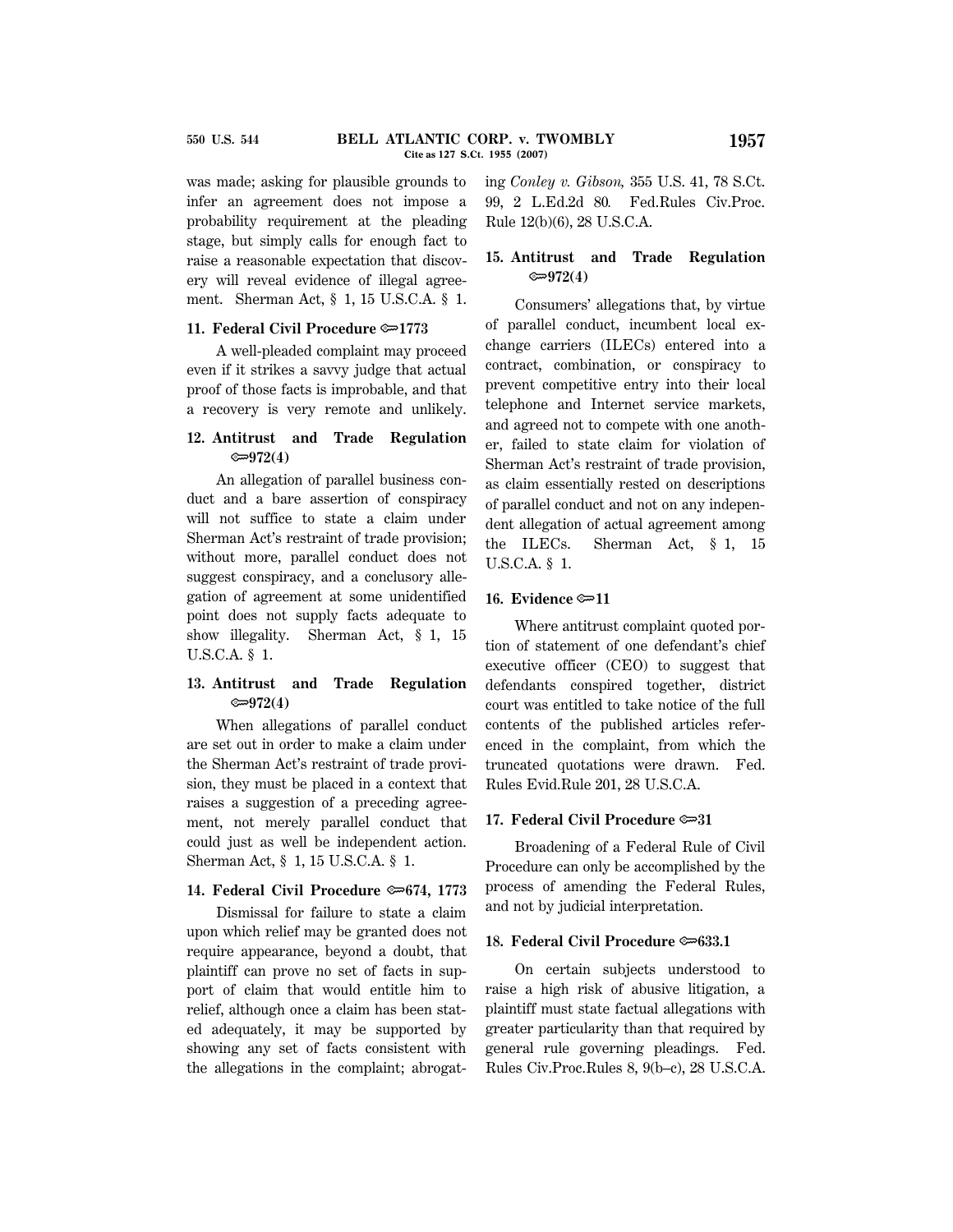## S544*Syllabus \**

The 1984 divestiture of the American Telephone & Telegraph Company's (AT & T) local telephone business left a system of regional service monopolies, sometimes called Incumbent Local Exchange Carriers (ILECs), and a separate long-distance market from which the ILECs were excluded. The Telecommunications Act of 1996 withdrew approval of the ILECs' monopolies, ''fundamentally restructur[ing] local telephone markets'' and ''subject[ing] [ILECs] to a host of duties intended to facilitate market entry.'' *AT & T Corp. v. Iowa Utilities Bd.,* 525 U.S. 366, 371, 119 S.Ct. 721, 142 L.Ed.2d 835. It also authorized them to enter the long-distance market. ''Central to the [new] scheme [was each ILEC's] obligation  $\ldots$  to share its network with'' competitive local exchange carriers (CLECs). *Verizon Communications Inc. v. Law Offices of Curtis V. Trinko, LLP,* 540 U.S. 398, 402, 124 S.Ct. 872, 157 L.Ed.2d 823.

Respondents (hereinafter plaintiffs) represent a class of subscribers of local telephone and/or high–speed Internet services in this action against petitioner ILECs for claimed violations of § 1 of the Sherman Act, which prohibits ''[e]very contract, combination in the form of trust or otherwise, or conspiracy, in restraint of trade or commerce among the several States, or with foreign nations.'' The complaint alleges that the ILECs conspired to restrain trade (1) by engaging in parallel conduct in their respective service areas to inhibit the growth of upstart CLECs; and (2) by agreeing to refrain from competing against one another, as indicated by their common failure to pursue attractive business opportunities in contiguous markets and by a statement by one ILEC's chief

executive officer that competing in another ILEC's territory did not seem right. The District Court dismissed the complaint, concluding that parallel business conduct allegations, taken alone, do not state a claim under § 1; plaintiffs must allege additional facts tending to exclude independent self-interested conduct as an explanation for the parallel actions. Reversing, the Second Circuit held that plaintiffs' parallel conduct allegations were sufficient to withstand a motion to dismiss because the ILECs failed to show that there is no set of facts that would permit plaintiffs to demonstrate that the particular parallelism asserted was the product of collusion rather than coincidence.

## $\Box$ <sub>545</sub>*Held*:

1. Stating a § 1 claim requires a complaint with enough factual matter (taken as true) to suggest that an agreement was made. An allegation of parallel conduct and a bare assertion of conspiracy will not suffice. Pp. 1963 – 1970.

(a) Because § 1 prohibits ''only restraints effected by a contract, combination, or conspiracy,'' *Copperweld Corp. v. Independence Tube Corp.,* 467 U.S. 752, 775, 104 S.Ct. 2731, 81 L.Ed.2d 628, ''[t]he crucial question'' is whether the challenged anticompetitive conduct ''stem[s] from independent decision or from an agreement,'' *Theatre Enterprises, Inc. v. Paramount Film Distributing Corp.,* 346 U.S. 537, 540, 74 S.Ct. 257, 98 L.Ed. 273. While a showing of parallel ''business behavior is admissible circumstantial evidence from which'' agreement may be inferred, it falls short of ''conclusively establish[ing] agreement or  $\ldots$  itself constitut [ing] a Sherman Act offense.'' *Id.,* at 540–541, 74 S.Ct. 257. The inadequacy of showing parallel conduct or interdependence, without more,

the reader. See *United States v. Detroit Timber & Lumber Co.,* 200 U.S. 321, 337, 26 S.Ct. 282, 50 L.Ed. 499.

<sup>\*</sup> The syllabus constitutes no part of the opinion of the Court but has been prepared by the Reporter of Decisions for the convenience of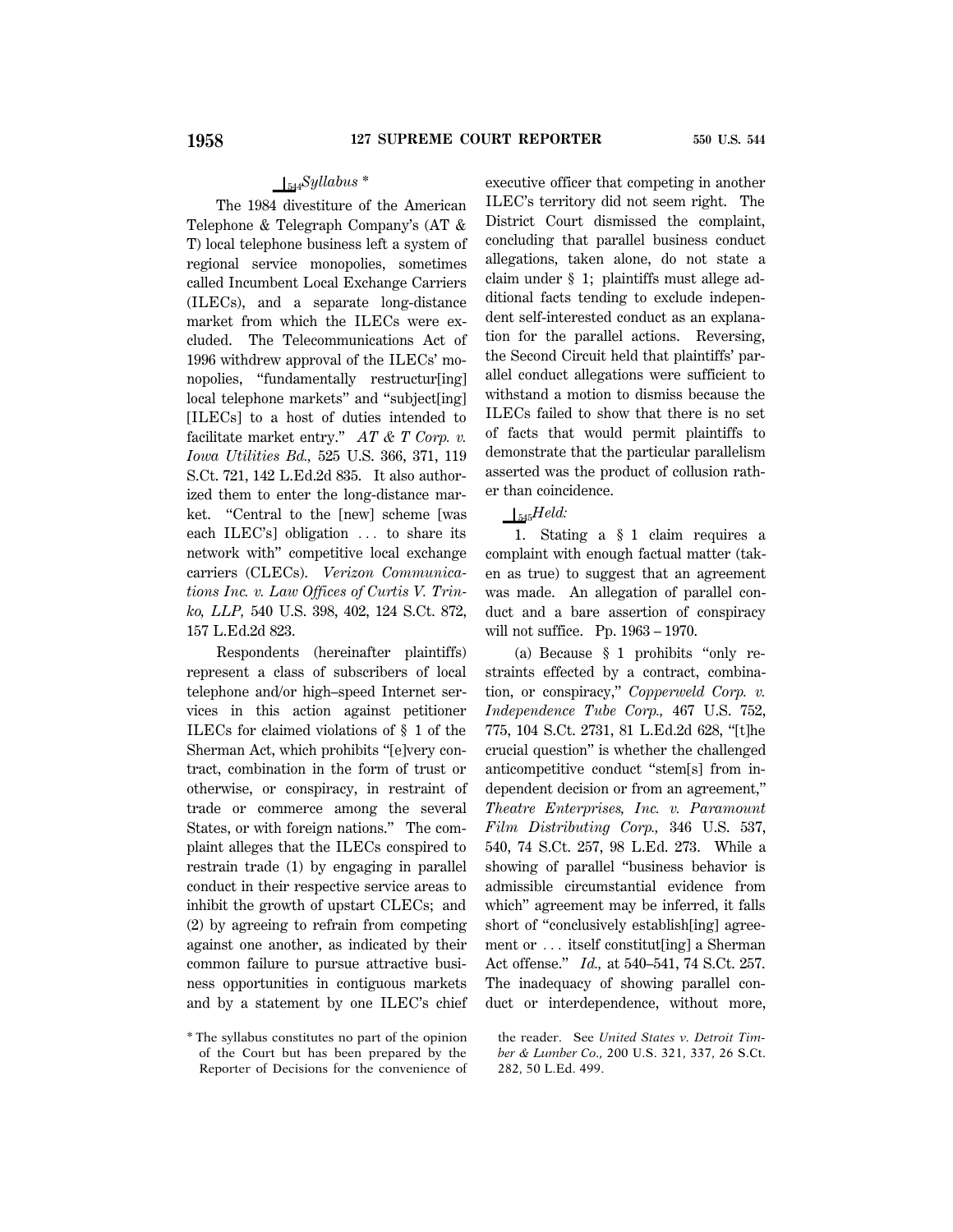mirrors the behavior's ambiguity: consistent with conspiracy, but just as much in line with a wide swath of rational and competitive business strategy unilaterally prompted by common perceptions of the market. Thus, this Court has hedged against false inferences from identical behavior at a number of points in the trial sequence, *e.g.,* at the summary judgment stage, see *Matsushita Elec. Industrial Co. v. Zenith Radio Corp.,* 475 U.S. 574, 106 S.Ct. 1348, 89 L.Ed.2d 538. Pp. 1963 – 1964.

(b) This case presents the antecedent question of what a plaintiff must plead in order to state a § 1 claim. Federal Rule of Civil Procedure 8(a)(2) requires only ''a short and plain statement of the claim showing that the pleader is entitled to relief," in order to "give the defendant fair notice of what the ... claim is and the grounds upon which it rests,'' *Conley v. Gibson,* 355 U.S. 41, 47, 78 S.Ct. 99, 2 L.Ed.2d 80. While a complaint attacked by a Rule 12(b)(6) motion to dismiss does not need detailed factual allegations, *ibid.,* a plaintiff's obligation to provide the ''grounds'' of his ''entitle[ment] to relief'' requires more than labels and conclusions, and a formulaic recitation of a cause of action's elements will not do. Factual allegations must be enough to raise a right to relief above the speculative level on the assumption that all of the complaint's allegations are true. Applying these general standards to a § 1 claim, stating a claim requires a complaint with enough factual matter to suggest an agreement. Asking for plausible grounds does not impose a probability requirement at the pleading stage; it simply calls for enough fact to raise a reasonable expectation that discovery will reveal evidence of illegal agreement. The need at the pleading stage for allegations plausibly suggesting (not merely consistent with) agreement reflects Rule 8(a)(2)'s threshold requirement that the

"plain statement" possess enough heft to ''sho[w] that the pleader is entitled to relief." A parallel  $\frac{1}{546}$ conduct allegation gets the § 1 complaint close to stating a claim, but without further factual enhancement it stops short of the line between possibility and plausibility. The requirement of allegations suggesting an agreement serves the practical purpose of preventing a plaintiff with "'a largely groundless claim'" from '' 'tak[ing] up the time of a number of other people, with the right to do so representing an *in terrorem* increment of the settlement value.'" Dura Pharmaceuti*cals, Inc. v. Broudo,* 544 U.S. 336, 347, 125 S.Ct. 1627, 161 L.Ed.2d 577. It is one thing to be cautious before dismissing an antitrust complaint in advance of discovery, but quite another to forget that proceeding to antitrust discovery can be expensive. That potential expense is obvious here, where plaintiffs represent a putative class of at least 90 percent of subscribers to local telephone or high-speed Internet service in an action against America's largest telecommunications firms for unspecified instances of antitrust violations that allegedly occurred over a 7–year period. It is no answer to say that a claim just shy of plausible entitlement can be weeded out early in the discovery process, given the common lament that the success of judicial supervision in checking discovery abuse has been modest. Plaintiffs' main argument against the plausibility standard at the pleading stage is its ostensible conflict with a literal reading of *Conley's* statement construing Rule 8: ''a complaint should not be dismissed for failure to state a claim unless it appears beyond doubt that the plaintiff can prove no set of facts in support of his claim which would entitle him to relief.'' 355 U.S., at 45–46, 78 S.Ct. 99. The ''no set of facts'' language has been questioned, criticized, and explained away long enough by courts and commentators,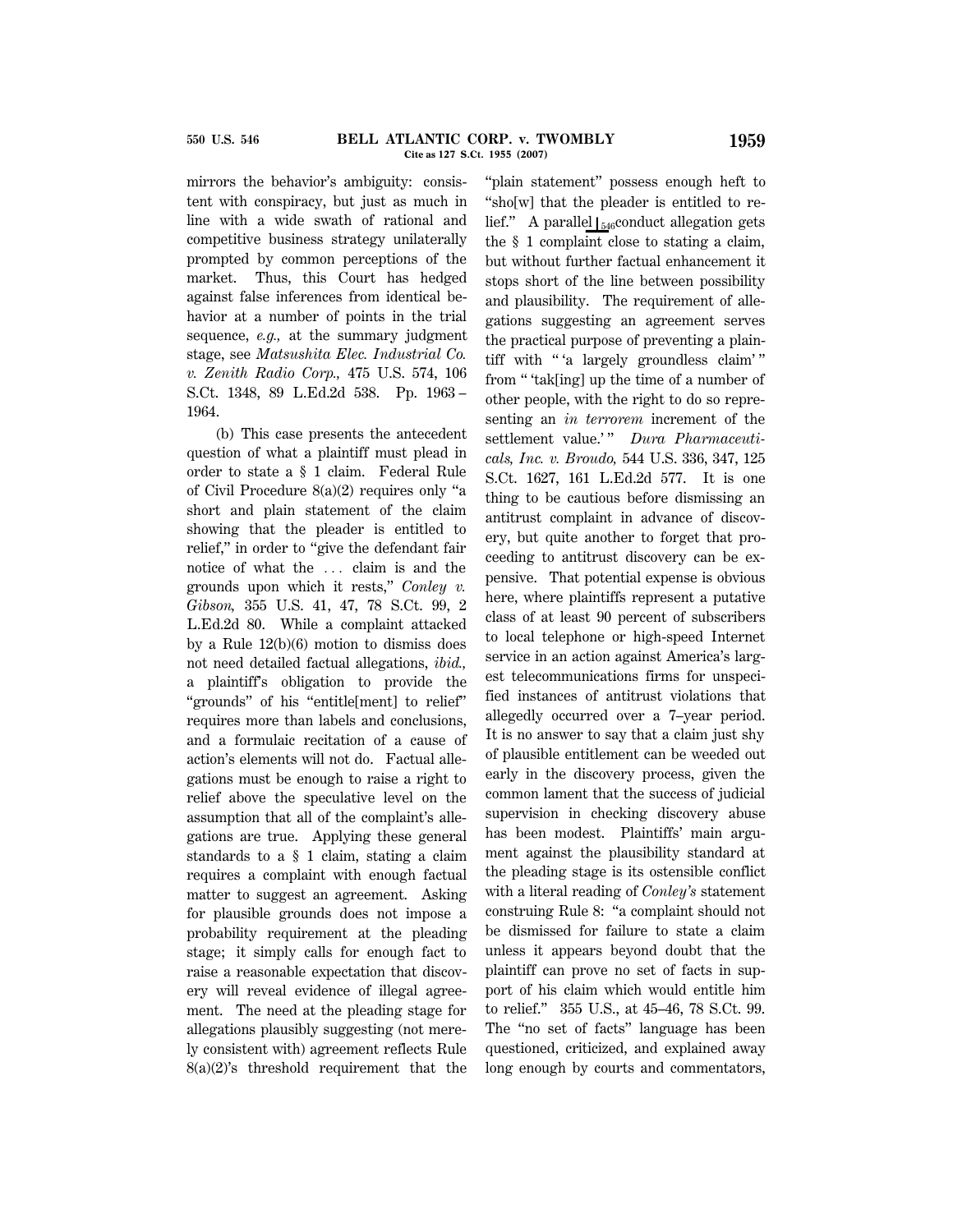and is best forgotten as an incomplete, negative gloss on an accepted pleading standard: once a claim has been stated adequately, it may be supported by showing any set of facts consistent with the allegations in the complaint. *Conley* described the breadth of opportunity to prove what an adequate complaint claims, not the minimum standard of adequate pleading to govern a complaint's survival. Pp. 1964 – 1970.

2. Under the plausibility standard, plaintiffs' claim of conspiracy in restraint of trade comes up short. First, the complaint leaves no doubt that plaintiffs rest their § 1 claim on descriptions of parallel conduct, not on any independent allegation of actual agreement among the ILECs. The nub of the complaint is the ILECs' parallel behavior, and its sufficiency turns on the suggestions raised by this conduct when viewed in light of common economic experience. Nothing in the complaint invests either the action or inaction alleged with a plausible conspiracy suggestion. As to the ILECs' supposed agreement to disobey the 1996 Act and thwart the CLECs' attempts to compete, the District Court correctly found that nothing in the complaint intimates that resisting the upstarts was anything more than the natural, unilateral reaction of each  $\frac{547}{\text{LEC}}$  intent on preserving its regional dominance. The complaint's general collusion premise fails to answer the point that there was no need for joint encouragement to resist the 1996 Act, since each ILEC had reason to try to avoid dealing with CLECs and would have tried to keep them out, regardless of the other ILECs' actions. Plaintiffs' second conspiracy theory rests on the competitive reticence among the ILECs themselves in the wake of the 1996 Act to enter into their competitors' territories, leaving the relevant market highly compartmentalized geographically, with minimal competition. This parallel conduct did not suggest con-

spiracy, not if history teaches anything. Monopoly was the norm in telecommunications, not the exception. Because the ILECs were born in that world, doubtless liked it, and surely knew the adage about him who lives by the sword, a natural explanation for the noncompetition is that the former Government-sanctioned monopolists were sitting tight, expecting their neighbors to do the same. Antitrust conspiracy was not suggested by the facts adduced under either theory of the complaint, which thus fails to state a valid § 1 claim. This analysis does not run counter to *Swierkiewicz v. Sorema N. A.,* 534 U.S. 506, 508, 122 S.Ct. 992, 152 L.Ed.2d 1, which held that "a complaint in an employment discrimination lawsuit [need] not contain specific facts establishing a prima facie case of discrimination.'' Here, the Court is not requiring heightened fact pleading of specifics, but only enough facts to state a claim to relief that is plausible on its face. Because the plaintiffs here have not nudged their claims across the line from conceivable to plausible, their complaint must be dismissed. Pp. 1970 – 1974.

425 F.3d 99, reversed and remanded. SOUTER, J., delivered the opinion of the Court, in which ROBERTS, C. J., and SCALIA, KENNEDY, THOMAS, BREYER, and ALITO, JJ., joined. STEVENS, J., filed a dissenting opinion, in which GINSBURG, J., joined, except as to Part IV, *post*, p. 1974.

Stephen M. Shapiro, Kenneth S. Geller, Richard J. Favretto, Mayer, Brown, Rowe & Maw LLP, Washington, D.C., Laura J. Coleman, J. Henry Walker, Marc W.F. Galonsky, Ashley Watson, Atlanta, Georgia, for BellSouth Corporation.

Timothy Beyer, Brownstein Hyatt & Farber, P.C., Denver, Colorado, Cynthia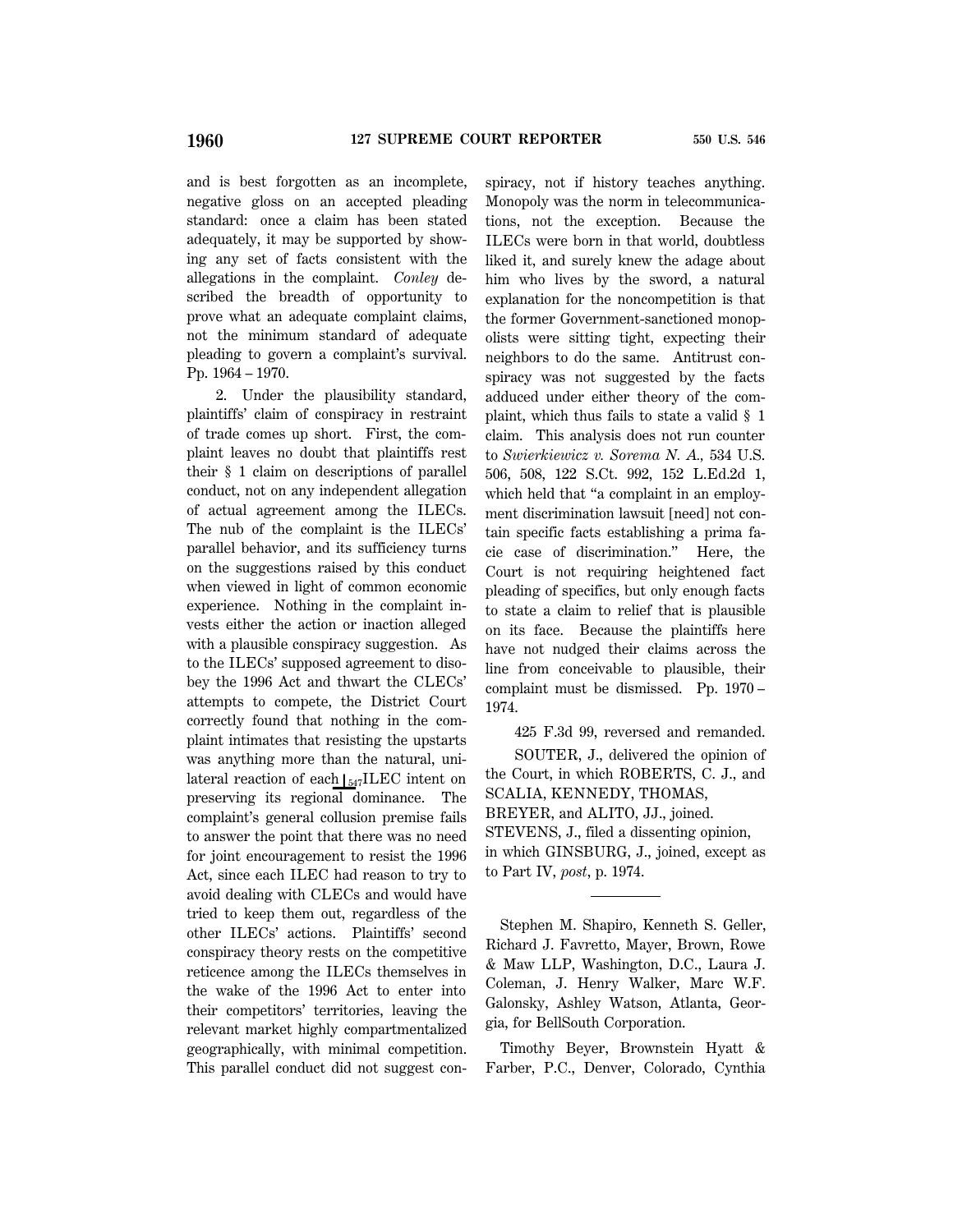P. Delaney, Denver, Colorado, Counsel for Qwest Communications International Inc.

Michael K. Kellogg, Mark C. Hansen, Aaron M. Panner, Kellogg, Huber, Hansen, Todd, Evans & Figel, P.L.L.C., Washington, D.C., Javier Aguilar, William M. Schur, San Antonio, Texas, for AT&T Inc. (formerly SBC Communications Inc.).

Richard G. Taranto, Farr & Taranto, Washington, D.C., Paul J. Larkin, Jr., David E. Wheeler, Robert J. Zastrow, Arlington, Virginia, Dan K. Webb, Charles B. Molster III, Winston & Strawn LLP, Chicago, Illinois, for Verizon Communications Inc. (successor-in-interest to Bell Atlantic Corporation).

Marc A. Topaz, Joseph H. Meltzer, Schiffrin & Barroway, LLP, Radnor, PA, J. Douglas Richards, Michael M. Buchman, Milberg Weiss Bershad & Schulman LLP, New York, NY, for Respondents.

For U.S. Supreme Court briefs, see:

2006 WL 2474079 (Pet.Brief) 2006 WL 3089915 (Resp.Brief) 2006 WL 3265610 (Reply.Brief)

Justice SOUTER delivered the opinion of the Court.

 $\frac{1}{548}$ Liability under § 1 of the Sherman Act, 15 U.S.C. § 1, requires a "contract, combination  $\ldots$ , or conspiracy, in restraint of trade or commerce.'' The question in this putative class action is whether a § 1 complaint can survive a motion to dismiss when it alleges that major telecommunications providers engaged in certain parallel conduct unfavorable to  $\frac{1}{549}$ competition, absent some factual context suggesting agreement, as distinct from identical, independent action. We hold that such a complaint should be dismissed.

#### I

The upshot of the 1984 divestiture of the American Telephone & Telegraph Company's (AT & T) local telephone business was a system of regional service monopolies (variously called ''Regional Bell Operating Companies," "Baby Bells," or "Incumbent Local Exchange Carriers'' (ILECs)), and a separate, competitive market for long-distance service from which the ILECs were excluded. More than a decade later, Congress withdrew approval of the ILECs' monopolies by enacting the Telecommunications Act of 1996 (1996 Act), 110 Stat. 56, which ''fundamentally restructure[d] local telephone markets'' and ''subject[ed] [ILECs] to a host of duties intended to facilitate market entry.'' *AT & T Corp. v. Iowa Utilities Bd.,* 525 U.S. 366, 371, 119 S.Ct. 721, 142 L.Ed.2d 835 (1999). In recompense, the 1996 Act set conditions for authorizing ILECs to enter the longdistance market. See 47 U.S.C. § 271.

''Central to the [new] scheme [was each ILEC's] obligation  $\ldots$  to share its network with competitors,'' *Verizon Communications Inc. v. Law Offices of Curtis V. Trinko, LLP,* 540 U.S. 398, 402, 124 S.Ct. 872, 157 L.Ed.2d 823 (2004), which came to be known as ''competitive local exchange carriers'' (CLECs), Pet. for Cert. 6, n. 1. A CLEC could make use of an ILEC's network in any of three ways: by (1) "purchas[ing] local telephone services at wholesale rates for resale to end users," (2) ''leas[ing] elements of the [ILEC's] network 'on an unbundled basis,' " or (3) "interconnect[ing] its own facilities with the [ILEC's] network.'' *Iowa Utilities Bd., supra,* at 371, 119 S.Ct. 721 (quoting 47 U.S.C.  $\S$  251(c)). Owing to the "considerable expense and effort'' required to make unbundled network elements available to rivals at wholesale prices, *Trinko, supra,* at 410, 124 S.Ct. 872, the ILECs vigorously litigated the scope of the sharing obligation imposed by the 1996 Act, with the result that the Federal Communications Commission (FCC) three times  $\int_{550}$ revised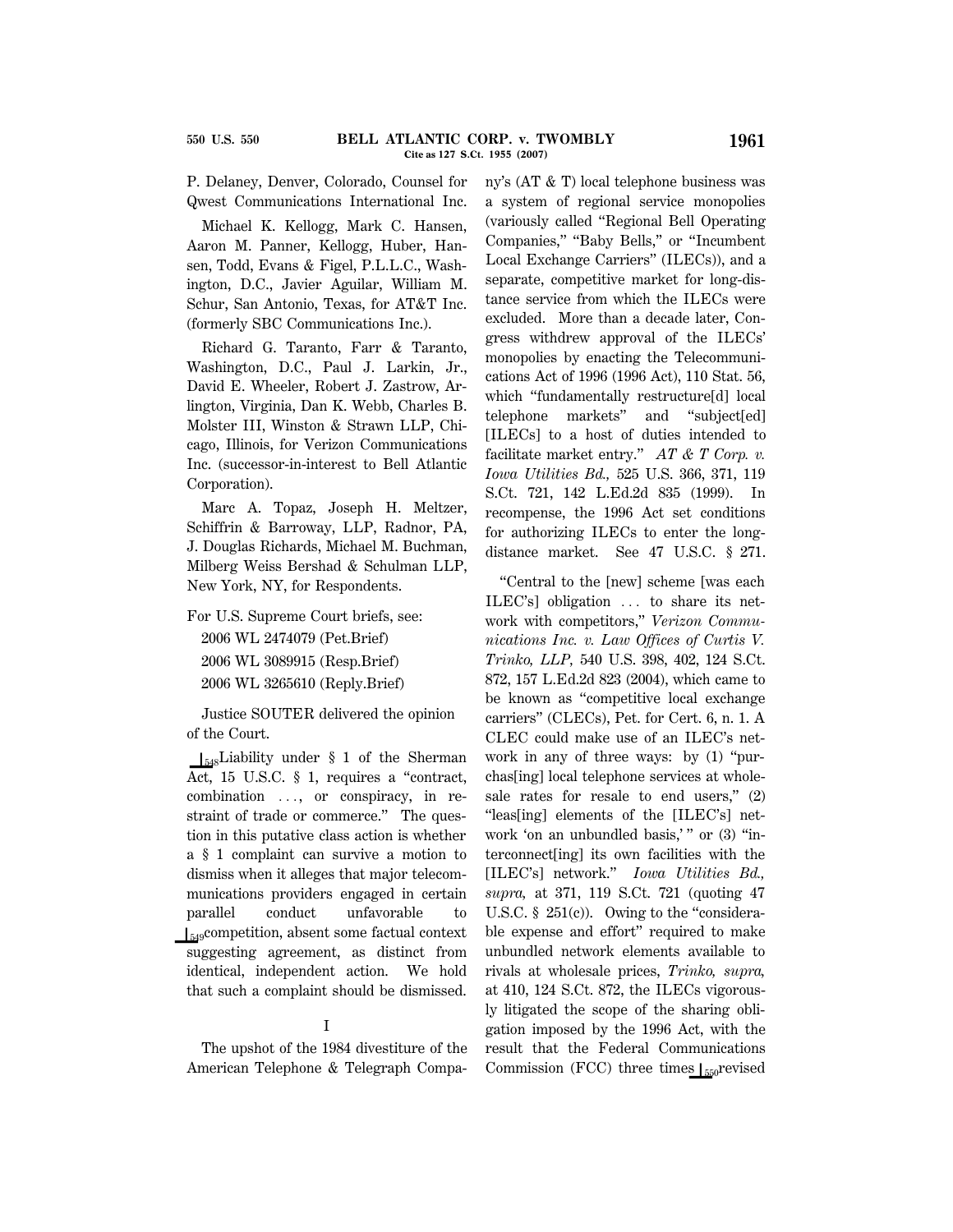its regulations to narrow the range of network elements to be shared with the CLECs. See *Covad Communications Co. v. FCC,* 450 F.3d 528, 533–534 (C.A.D.C. 2006) (summarizing the 10–year–long regulatory struggle between the ILECs and CLECs).

Respondents William Twombly and Lawrence Marcus (hereinafter plaintiffs) represent a putative class consisting of all ''subscribers of local telephone and/or high speed internet services ... from February 8, 1996 to present.'' Amended Complaint in No. 02 CIV. 10220(GEL) (SDNY) ¶ 53, App. 28 (hereinafter Complaint). In this action against petitioners, a group of ILECs,**<sup>1</sup>** plaintiffs seek treble damages and declaratory and injunctive relief for claimed violations of § 1 of the Sherman Act, ch. 647, 26 Stat. 209, as amended, 15 U.S.C. § 1, which prohibits "[e]very contract, combination in the form of trust or otherwise, or conspiracy, in restraint of trade or commerce among the several States, or with foreign nations.''

The complaint alleges that the ILECs conspired to restrain trade in two ways, each supposedly inflating charges for local telephone and high-speed Internet services. Plaintiffs say, first, that the ILECs ''engaged in parallel conduct'' in their respective service areas to inhibit the growth of upstart CLECs. Complaint ¶ 47, App. 23–26. Their actions allegedly included making unfair agreements with the CLECs for access to ILEC networks, providing inferior connections to the networks, overcharging, and billing in ways designed to sabotage the CLECs' relations with their own customers. *Ibid*. According

**1.** The 1984 divestiture of AT & T's local telephone service created seven Regional Bell Operating Companies. Through a series of mergers and acquisitions, those seven companies were consolidated into the four ILECs named in this suit: BellSouth Corporation, Qwest Communications International, Inc.,

to the complaint, the ILECs'  $\left\vert \right\vert_{551}$ "compelling common motivatio[n]" to thwart the CLECs' competitive efforts naturally led them to form a conspiracy; ''[h]ad any one [ILEC] not sought to prevent  $CLECs$ ... from competing effective $ly$   $\dots$ , the resulting greater competitive inroads into that [ILEC's] territory would have revealed the degree to which competitive entry by CLECs would have been successful in the other territories in the absence of such conduct.'' *Id*., ¶ 50, App. 26–27.

Second, the complaint charges agreements by the ILECs to refrain from competing against one another. These are to be inferred from the ILECs' common failure ''meaningfully [to] pursu[e]'' ''attractive business opportunit[ies]'' in contiguous markets where they possessed ''substantial competitive advantages,'' *id*., ¶¶ 40–41, App. 21–22, and from a statement of Richard Notebaert, chief executive officer (CEO) of the ILEC Qwest, that competing in the territory of another ILEC '' 'might be a good way to turn a quick dollar but that doesn't make it right,' '' *id*., ¶ 42, App. 22.

The complaint couches its ultimate allegations this way:

''In the absence of any meaningful competition between the [ILECs] in one another's markets, and in light of the parallel course of conduct that each engaged in to prevent competition from CLECs within their respective local telephone and/or high speed internet services markets and the other facts and market circumstances alleged above, Plaintiffs allege upon information

SBC Communications, Inc., and Verizon Communications, Inc. (successor-in-interest to Bell Atlantic Corporation). Complaint ¶ 21, App. 16. Together, these ILECs allegedly control 90 percent or more of the market for local telephone service in the 48 contiguous States. *Id*., ¶ 48, App. 26.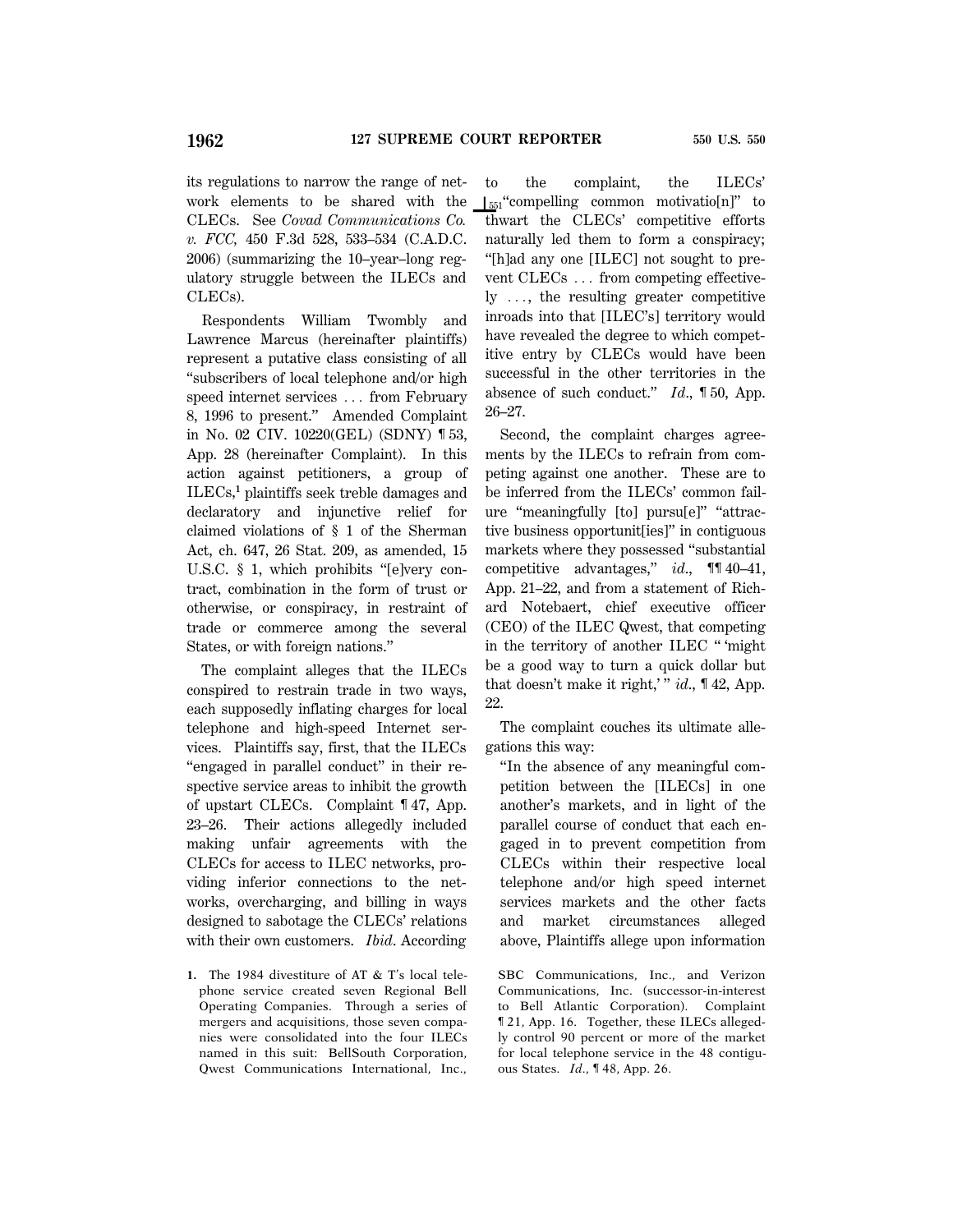and belief that [the ILECs] have entered into a contract, combination or conspiracy to prevent competitive entry in their respective local telephone and/or high speed internet services markets and have agreed not to compete with one another and otherwise allocated customers and markets to one another.'' *Id*., ¶ 51, App. 27.**<sup>2</sup>**

 $I_{552}$ The United States District Court for the Southern District of New York dismissed the complaint for failure to state a claim upon which relief can be granted. The District Court acknowledged that ''plaintiffs may allege a conspiracy by citing instances of parallel business behavior that suggest an agreement,'' but emphasized that ''while '[c]ircumstantial evidence of consciously parallel behavior may have made heavy inroads into the traditional judicial attitude toward conspiracy $[$ , ...] ''conscious parallelism'' has not yet read conspiracy out of the Sherman Act entirely.' '' 313 F.Supp.2d 174, 179 (2003) (quoting *Theatre Enterprises, Inc. v. Paramount Film Distributing Corp.,* 346 U.S. 537, 541, 74 S.Ct. 257, 98 L.Ed. 273 (1954); alterations in original). Thus, the District Court understood that allegations of parallel business conduct, taken alone, do not state a claim under § 1; plaintiffs must allege additional facts that ''ten[d] to exclude independent self-interested conduct as an explanation for defendants' parallel behavior.'' 313 F.Supp.2d, at 179. The District Court found plaintiffs' allegations of parallel ILEC actions to discourage competition inadequate because ''the behavior of each ILEC in resisting the incur-

''Beginning at least as early as February 6, 1996, and continuing to the present, the exact dates being unknown to Plaintiffs, Defendants and their co-conspirators engaged in a contract, combination or conspiracy to prevent

sion of CLECs is fully explained by the ILEC's own interests in defending its individual territory.'' *Id*., at 183. As to the ILECs' supposed agreement against competing with each other, the District Court found that the complaint does not ''alleg[e] facts  $\ldots$  suggesting that refraining from competing in other territories as CLECs was contrary to [the ILECs'] apparent economic interests, and consequently [does] not rais[e] an inference that [the ILECs'] actions were the result of a conspiracy.'' *Id*., at 188.

 $\frac{1}{553}$ The Court of Appeals for the Second Circuit reversed, holding that the District Court tested the complaint by the wrong standard. It held that ''plus factors are not *required* to be pleaded to permit an antitrust claim based on parallel conduct to survive dismissal.'' 425 F.3d 99, 114 (2005) (emphasis in original). Although the Court of Appeals took the view that plaintiffs must plead facts that ''include conspiracy among the realm of 'plausible' possibilities in order to survive a motion to dismiss,'' it then said that ''to rule that allegations of parallel anticompetitive conduct fail to support a plausible conspiracy claim, a court would have to conclude that there is no set of facts that would permit a plaintiff to demonstrate that the particular parallelism asserted was the product of collusion rather than coincidence.'' *Ibid*.

We granted certiorari to address the proper standard for pleading an antitrust conspiracy through allegations of parallel conduct, 548 U.S. 903, 126 S.Ct. 2965, 165 L.Ed.2d 949 (2006), and now reverse.

competitive entry in their respective local telephone and/or high speed internet services markets by, among other things, agreeing not to compete with one another and to stifle attempts by others to compete with them and otherwise allocating customers and markets to one another in violation of Section 1 of the Sherman Act.'' *Id.,* ¶ 64, App. 30–31.

**<sup>2.</sup>** In setting forth the grounds for § 1 relief, the complaint repeats these allegations in substantially similar language: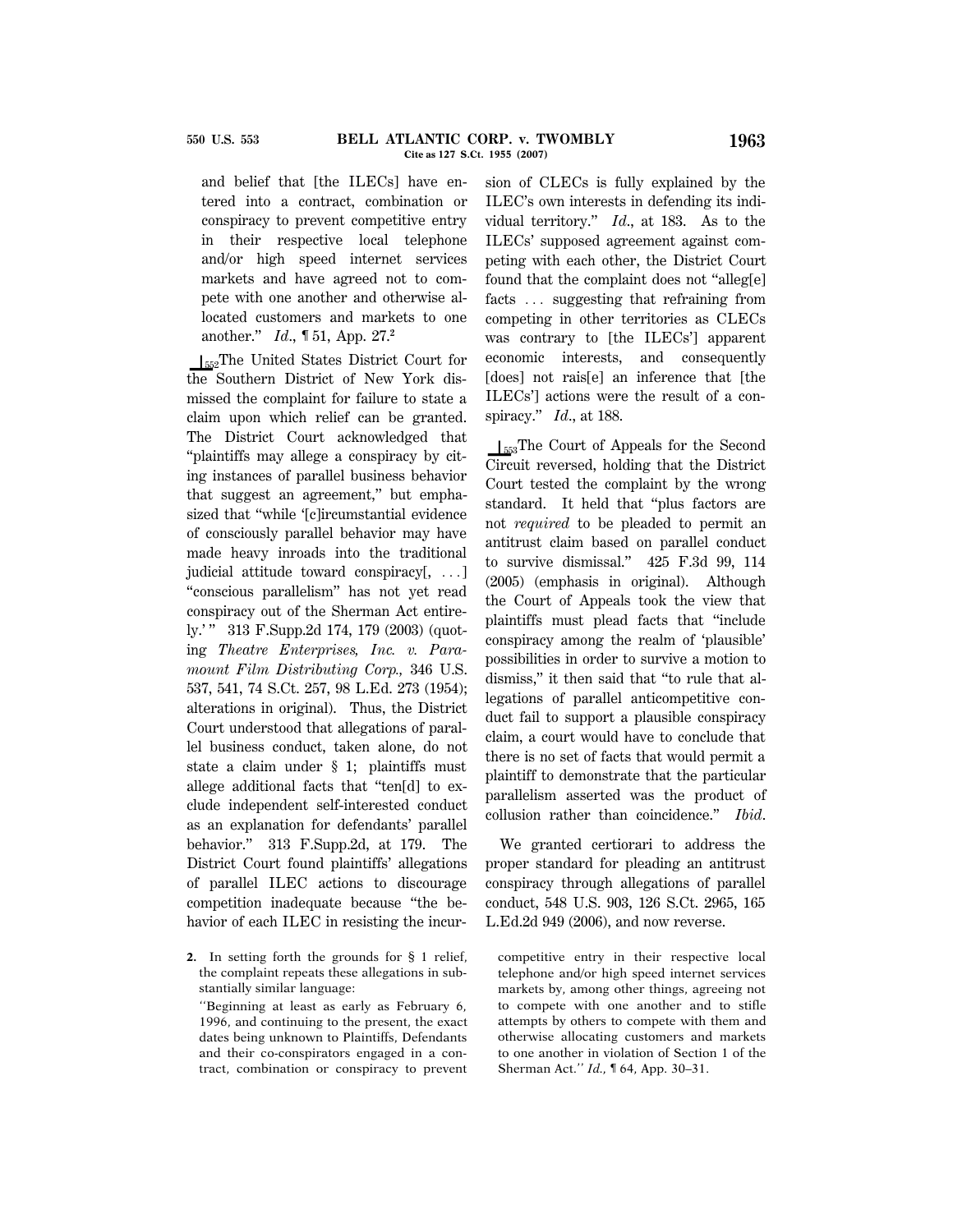## II

### A

**[1–3]** Because § 1 of the Sherman Act ''does not prohibit [all] unreasonable restraints of trade ... but only restraints effected by a contract, combination, or conspiracy,'' *Copperweld Corp. v. Independence Tube Corp.,* 467 U.S. 752, 775, 104 S.Ct. 2731, 81 L.Ed.2d 628 (1984), ''[t]he crucial question'' is whether the challenged anticompetitive conduct ''stem[s] from independent decision or from an agreement, tacit or express,'' *Theatre Enterprises,* 346 U.S., at 540, 74 S.Ct. 257. While a showing of parallel ''business behavior is admissible circumstantial evidence from which the fact finder may infer agreement,'' it falls short of ''conclusively establish[ing] agreement or  $\ldots$  itself constitut[ing] a Sherman Act offense.'' *Id.,* at 540–541, 74 S.Ct. 257. Even ''conscious parallelism,'' a common reaction of ''firms in a concentrated market [that] recogniz[e] their shared economic interests and their interdependence with respect to price and output decisions<sub>554</sub>" is "not in itself unlawful." *Brooke Group Ltd. v. Brown & Williamson Tobacco Corp.,* 509 U.S. 209, 227, 113 S.Ct. 2578, 125 L.Ed.2d 168 (1993); see 6 P. Areeda & H. Hovenkamp, Antitrust Law ¶ 1433a, p. 236 (2d ed.2003) (hereinafter Areeda & Hovenkamp) (''The courts are nearly unanimous in saying that mere interdependent parallelism does not establish the contract, combination, or conspiracy required by Sherman Act § 1''); Turner, The Definition of Agreement Under the Sherman Act: Conscious Parallelism and Refusals to Deal, 75 Harv. L.Rev. 655, 672 (1962) (''[M]ere interdependence of basic price decisions is not conspiracy'').

**[4–6]** The inadequacy of showing parallel conduct or interdependence, without more, mirrors the ambiguity of the behavior: consistent with conspiracy, but just as much in line with a wide swath of rational and competitive business strategy unilaterally prompted by common perceptions of the market. See, *e.g.,* AEI–Brookings Joint Center for Regulatory Studies, Epstein, Motions to Dismiss Antitrust Cases: Separating Fact from Fantasy, Related Publication 06–08, pp. 3–4 (2006) (discussing problem of ''false positives'' in § 1 suits). Accordingly, we have previously hedged against false inferences from identical behavior at a number of points in the trial sequence. An antitrust conspiracy plaintiff with evidence showing nothing beyond parallel conduct is not entitled to a directed verdict, see *Theatre Enterprises, supra;* proof of a § 1 conspiracy must include evidence tending to exclude the possibility of independent action, see *Monsanto Co. v. Spray–Rite Service Corp.,* 465 U.S. 752, 104 S.Ct. 1464, 79 L.Ed.2d 775 (1984); and at the summary judgment stage a § 1 plaintiff's offer of conspiracy evidence must tend to rule out the possibility that the defendants were acting independently, see *Matsushita Elec. Industrial Co. v. Zenith Radio Corp.,* 475 U.S. 574, 106 S.Ct. 1348, 89 L.Ed.2d 538 (1986).

#### B

**[7–9]** This case presents the antecedent question of what a plaintiff must plead in order to state a claim under § 1 of the S555Sherman Act. Federal Rule of Civil Procedure 8(a)(2) requires only ''a short and plain statement of the claim showing that the pleader is entitled to relief,'' in order to ''give the defendant fair notice of what the  $\ldots$  claim is and the grounds upon which it rests,'' *Conley v. Gibson,* 355 U.S. 41, 47, 78 S.Ct. 99, 2 L.Ed.2d 80 (1957). While a complaint attacked by a Rule 12(b)(6) motion to dismiss does not need detailed factual allegations, *ibid.; Sanjuan v. American Bd. of Psychiatry and Neurology, Inc.,* 40 F.3d 247, 251 (C.A.7 1994), a plaintiff's obligation to provide the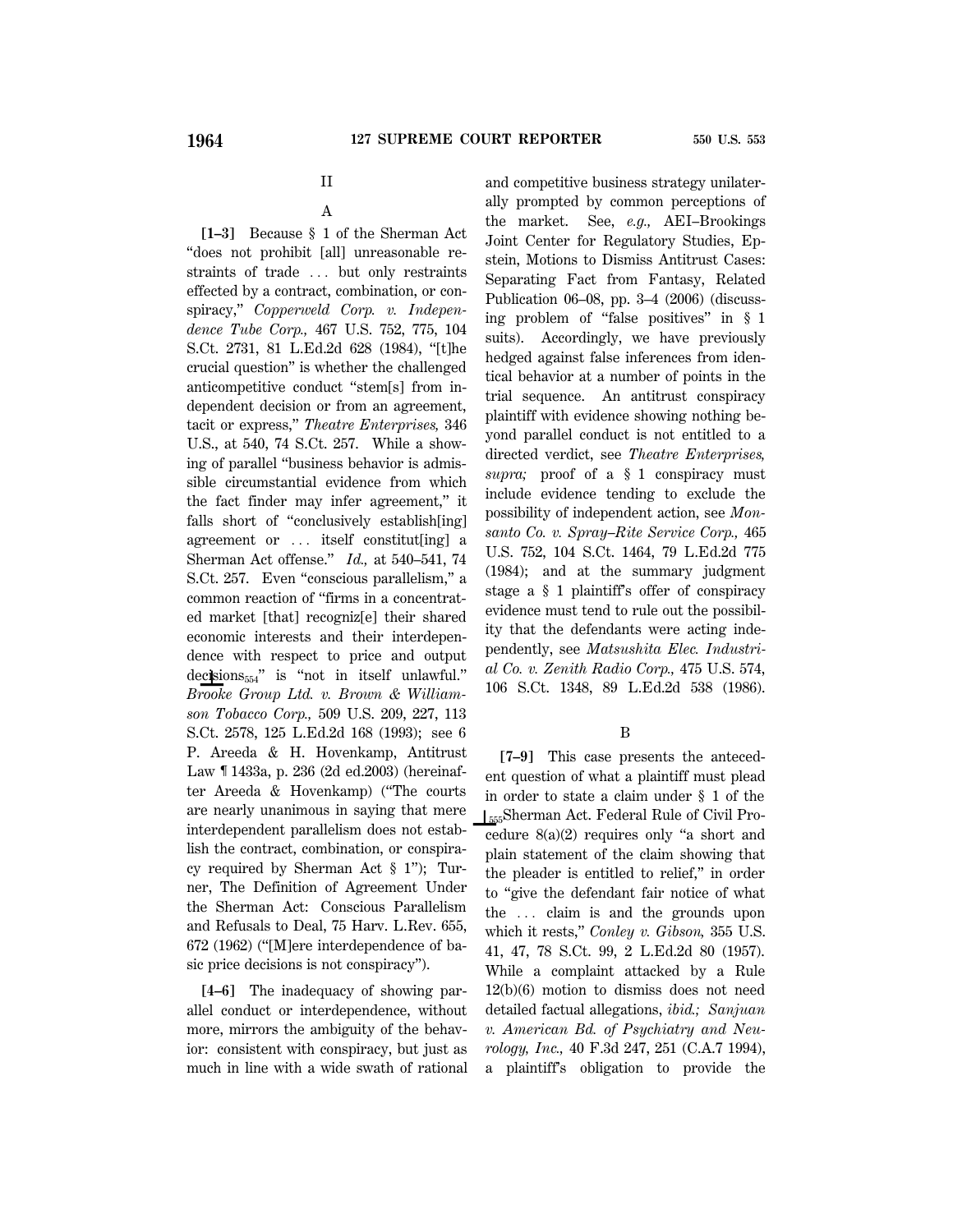''grounds'' of his ''entitle[ment] to relief'' requires more than labels and conclusions, and a formulaic recitation of the elements of a cause of action will not do, see *Papasan v. Allain,* 478 U.S. 265, 286, 106 S.Ct. 2932, 92 L.Ed.2d 209 (1986) (on a motion to dismiss, courts ''are not bound to accept as true a legal conclusion couched as a factual allegation''). Factual allegations must be enough to raise a right to relief above the speculative level, see 5 C. Wright & A. Miller, Federal Practice and Procedure § 1216, pp. 235–236 (3d ed.2004) (hereinafter Wright & Miller) (''[T]he pleading must contain something more ... than ... a statement of facts that merely creates a suspicion [of] a legally cognizable right of action''),**<sup>3</sup>** on the assumption that all the allegations in the complaint are true (even if doubtful in fact), see, *e.g.*, *Swierkiewicz v.* [<sub>556</sub>*Sorema N. A.,* 534 U.S. 506, 508, n. 1, 122 S.Ct. 992, 152 L.Ed.2d 1 (2002); *Neitzke v. Williams,* 490 U.S. 319, 327, 109 S.Ct. 1827, 104 L.Ed.2d 338 (1989) (''Rule  $12(b)(6)$  does not countenance  $\ldots$  dismiss-

**3.** The dissent greatly oversimplifies matters by suggesting that the Federal Rules somehow dispensed with the pleading of facts altogether. See *post,* at 1979 (opinion of STEVENS, J.) (pleading standard of Federal Rules ''does not require, or even invite, the pleading of facts''). While, for most types of cases, the Federal Rules eliminated the cumbersome requirement that a claimant ''set out *in detail* the facts upon which he bases his claim,'' *Conley v. Gibson,* 355 U.S. 41, 47, 78 S.Ct. 99, 2 L.Ed.2d 80 (1957) (emphasis added), Rule  $8(a)(2)$  still requires a "showing," rather than a blanket assertion, of entitlement to relief. Without some factual allegation in the complaint, it is hard to see how a claimant could satisfy the requirement of providing not only ''fair notice'' of the nature of the claim, but also ''grounds'' on which the claim rests. See 5 Wright & Miller § 1202, at 94, 95 (Rule 8(a) ''contemplate[s] the statement of circumstances, occurrences, and events in support of the claim presented'' and does not authorize a pleader's ''bare averment that he wants relief and is entitled to it'').

als based on a judge's disbelief of a complaint's factual allegations''); *Scheuer v. Rhodes,* 416 U.S. 232, 236, 94 S.Ct. 1683, 40 L.Ed.2d 90 (1974) (a well-pleaded complaint may proceed even if it appears ''that a recovery is very remote and unlikely'').

**[10–13]** In applying these general standards to a § 1 claim, we hold that stating such a claim requires a complaint with enough factual matter (taken as true) to suggest that an agreement was made. Asking for plausible grounds to infer an agreement does not impose a probability requirement at the pleading stage; it simply calls for enough fact to raise a reasonable expectation that discovery will reveal evidence of illegal agreement.**<sup>4</sup>** And, of course, a well-pleaded complaint may proceed even if it strikes a savvy judge that actual proof of those facts is improbable, and ''that a recovery is very remote and unlikely.'' *Ibid.* In identifying facts that are suggestive enough to render a § 1 conspiracy plausible, we have the benefit

**4.** Commentators have offered several examples of parallel conduct allegations that would state a § 1 claim under this standard. See, *e.g.,* 6 Areeda & Hovenkamp ¶ 1425, at 167– 185 (discussing ''parallel behavior that would probably not result from chance, coincidence, independent responses to common stimuli, or mere interdependence unaided by an advance understanding among the parties''); Blechman, Conscious Parallelism, Signalling and Facilitating Devices: The Problem of Tacit Collusion Under the Antitrust Laws, 24 N.Y.L. S. L.Rev. 881, 899 (1979) (describing ''conduct [that] indicates the sort of restricted freedom of action and sense of obligation that one generally associates with agreement''). The parties in this case agree that ''complex and historically unprecedented changes in pricing structure made at the very same time by multiple competitors, and made for no other discernible reason,'' would support a plausible inference of conspiracy. Brief for Respondents 37; see also Reply Brief for Petitioners 12.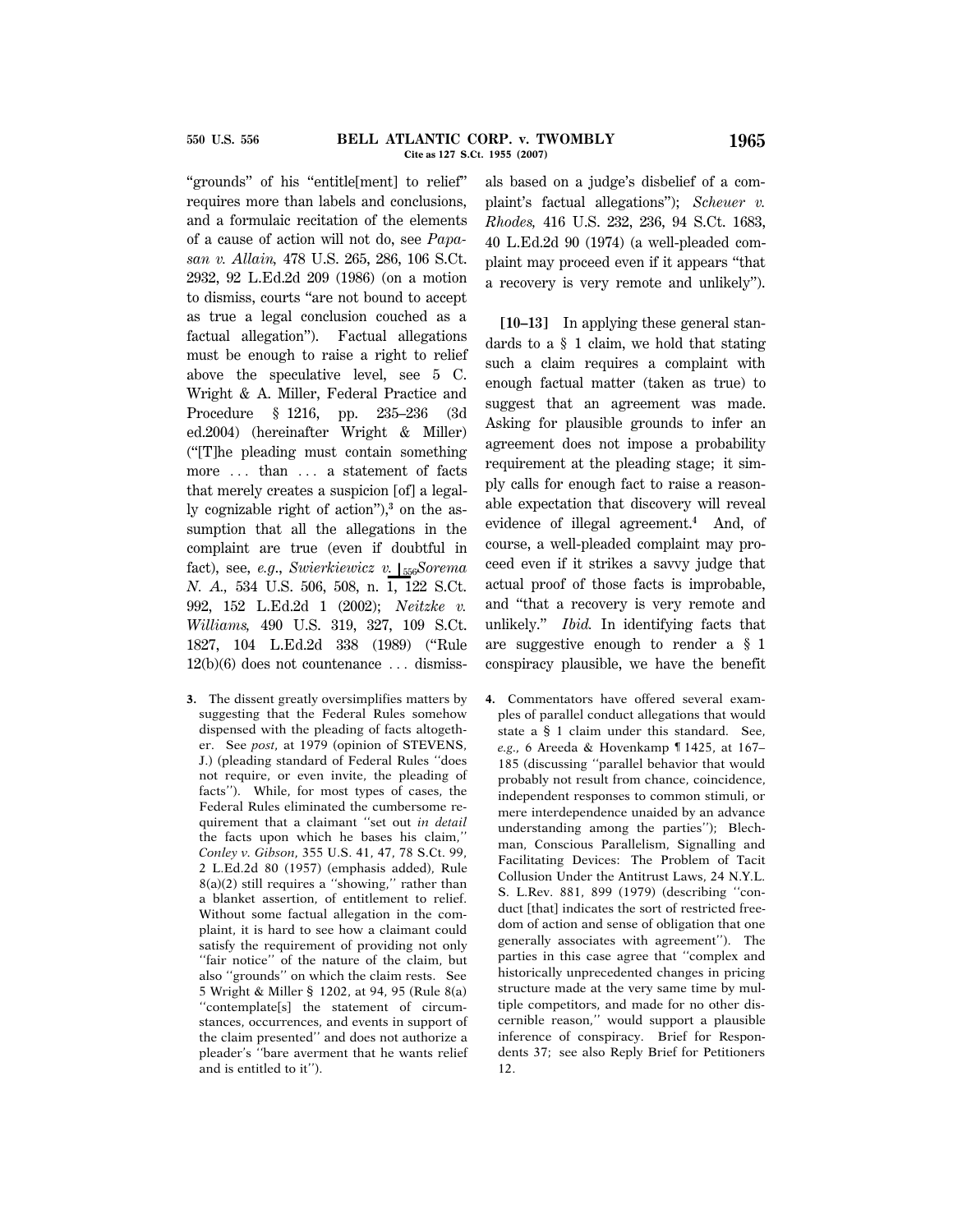of the prior rulings and considered views of leading commentators, already quoted, that lawful parallel conduct fails to bespeak unlawful agreement. It makes sense to say, therefore, that an allegation of parallel conduct and a bare assertion of conspiracy will not suffice. Without  $\left| \right|$ <sub>557</sub>more, parallel conduct does not suggest conspiracy, and a conclusory allegation of agreement at some unidentified point does not supply facts adequate to show illegality. Hence, when allegations of parallel conduct are set out in order to make a § 1 claim, they must be placed in a context that raises a suggestion of a preceding agreement, not merely parallel conduct that could just as well be independent action.

The need at the pleading stage for allegations plausibly suggesting (not merely consistent with) agreement reflects the threshold requirement of Rule 8(a)(2) that the ''plain statement'' possess enough heft to ''sho[w] that the pleader is entitled to relief.'' A statement of parallel conduct, even conduct consciously undertaken, needs some setting suggesting the agreement necessary to make out a § 1 claim; without that further circumstance pointing toward a meeting of the minds, an account of a defendant's commercial efforts stays in neutral territory. An allegation of parallel conduct is thus much like a naked assertion of conspiracy in a § 1 complaint: it gets the complaint close to stating a claim, but without some further factual enhancement it stops short of the line between possibility and plausibility of ''entitle[ment] to relief.'' Cf. *DM Research, Inc. v. College of Am. Pathologists,* 170 F.3d 53, 56 (C.A.1 1999) (''[T]erms like 'conspiracy,' or even 'agreement,' are border-line: they might well be sufficient in

**5.** The border in *DM Research* was the line between the conclusory and the factual. Here it lies between the factually neutral and conjunction with a more specific allegation—for example, identifying a written agreement or even a basis for inferring a tacit agreement,  $\ldots$  but a court is not required to accept such terms as a sufficient basis for a complaint'').**<sup>5</sup>**

We alluded to the practical significance of the Rule 8 entitlement requirement in *Dura Pharmaceuticals, Inc. v. Broudo,* 544 U.S. 336, 125 S.Ct. 1627, 161 L.Ed.2d 577 (2005), when we explained that something beyond the mere possibility of loss causation must be  $\frac{1}{558}$ alleged, lest a plaintiff with '' 'a largely groundless claim' '' be allowed to '' 'take up the time of a number of other people, with the right to do so representing an *in terrorem* increment of the settlement value.'" *Id.*, at 347, 125 S.Ct. 1627 (quoting *Blue Chip Stamps v. Manor Drug Stores,* 421 U.S. 723, 741, 95 S.Ct. 1917, 44 L.Ed.2d 539 (1975)). So, when the allegations in a complaint, however true, could not raise a claim of entitlement to relief, "this basic deficiency should ... be exposed at the point of minimum expenditure of time and money by the parties and the court.'" 5 Wright & Miller § 1216, at 233–234 (quoting *Daves v. Hawaiian Dredging Co.,* 114 F.Supp. 643, 645 (D.Hawai *1953)); see also* Dura, supra, *at 346, 125 S.Ct. 1627;* Asahi Glass Co. v. Pentech Pharmaceuticals, Inc*., 289 F.Supp.2d 986, 995 (N.D.Ill.2003) (Posner, J., sitting by designation) (''[S]ome threshold of plausibility must be crossed at the outset before a patent antitrust case should be permitted to go into its inevitably costly and protracted discovery phase'').*

Thus, it is one thing to be cautious before dismissing an antitrust complaint in advance of discovery, cf. *Poller v. Columbia Broadcasting System, Inc.*, 368 U.S.

the factually suggestive. Each must be crossed to enter the realm of plausible liability.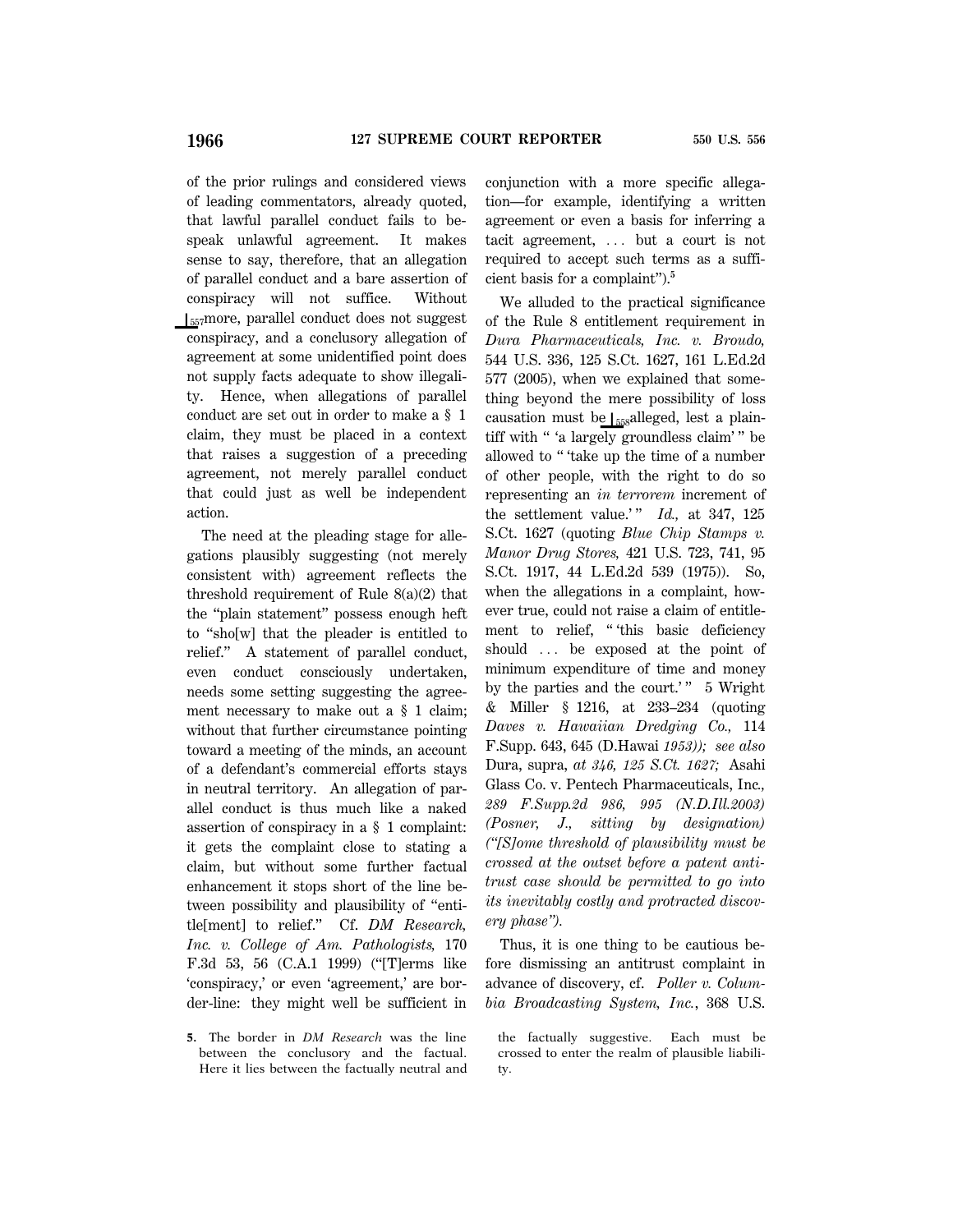464, 473, 82 S.Ct. 486, 7 L.Ed.2d 458 (1962), but quite another to forget that proceeding to antitrust discovery can be expensive. As we indicated over 20 years ago in *Associated Gen. Contractors of Cal., Inc. v. Carpenters,* 459 U.S. 519, 528, n. 17, 103 S.Ct. 897, 74 L.Ed.2d 723 (1983), ''a district court must retain the power to insist upon some specificity in pleading before allowing a potentially massive factual controversy to proceed.'' See also *Car Carriers, Inc*. *v. Ford Motor Co*., 745 F.2d 1101, 1106 (C.A.7 1984) (''[T]he costs of modern federal antitrust litigation and the increasing caseload of the federal courts counsel against sending the parties into discovery when there is no reasonable likelihood that the plaintiffs can construct a claim from the events related in the complaint''); Note, Modeling the Effect of One–Way Fee Shifting on Discovery Abuse in Private Antitrust Litigation, 78 N.Y. & U. L.Rev. 1887, 1898–1899 (2003) (discussing the unusually high cost of discovery in antitrust cases); Manual for Complex Litigation, $_{559}$  Fourth, § 30, p. 519 (2004) (describing extensive scope of discovery in antitrust cases); Memorandum from Paul V. Niemeyer, Chair, Advisory Committee on Civil Rules, to Hon. Anthony J. Scirica, Chair, Committee on Rules of Practice and Procedure (May 11, 1999), 192 F.R.D. 354, 357 (2000) (reporting that discovery accounts for as much as 90 percent of litigation costs when discovery is actively employed). That potential expense is obvious enough in the present case: plaintiffs represent a putative class of at least 90 percent of all subscribers to local telephone or high-speed Internet ser-

**6.** The dissent takes heart in the reassurances of plaintiffs' counsel that discovery would be "'"phased"'" and "limited to the existence of the alleged conspiracy and class certification.'' *Post,* at 1987. But determining whether some illegal agreement may have taken place between unspecified persons at vice in the continental United States, in an action against America's largest telecommunications firms (with many thousands of employees generating reams and gigabytes of business records) for unspecified (if any) instances of antitrust violations that allegedly occurred over a period of seven years.

It is no answer to say that a claim just shy of a plausible entitlement to relief can, if groundless, be weeded out early in the discovery process through ''careful case management,'' *post*, at 1975, given the common lament that the success of judicial supervision in checking discovery abuse has been on the modest side. See, *e.g*., Easterbrook, Discovery as Abuse, 69 B.U.L.Rev. 635, 638 (1989) (''Judges can do little about impositional discovery when parties control the legal claims to be presented and conduct the discovery themselves''). And it is self-evident that the problem of discovery abuse cannot be solved by "careful scrutiny of evidence at the summary judgment stage,'' much less ''lucid instructions to juries,'' *post,* at 1975; the threat of discovery expense will push cost-conscious defendants to settle even anemic cases before reaching those proceedings. Probably, then, it is only by taking care to require allegations that reach the level suggesting conspiracy that we can hope to avoid the potentially enormous expense of discovery in cases with no '' 'reasonably founded hope that the [discovery] process will reveal relevant evidence' '' to support a § 1 claim. *Dura,* S560544 U.S., at 347, 125 S.Ct. 1627, 161 L.Ed.2d 577, (quoting *Blue Chip Stamps, supra,* at 741, 95 S.Ct. 1917; alteration in *Dura* ).**<sup>6</sup>**

different ILECs (each a multibillion dollar corporation with legions of management level employees) at some point over seven years is a sprawling, costly, and hugely time-consuming undertaking not easily susceptible to the kind of line drawing and case management that the dissent envisions. Perhaps the best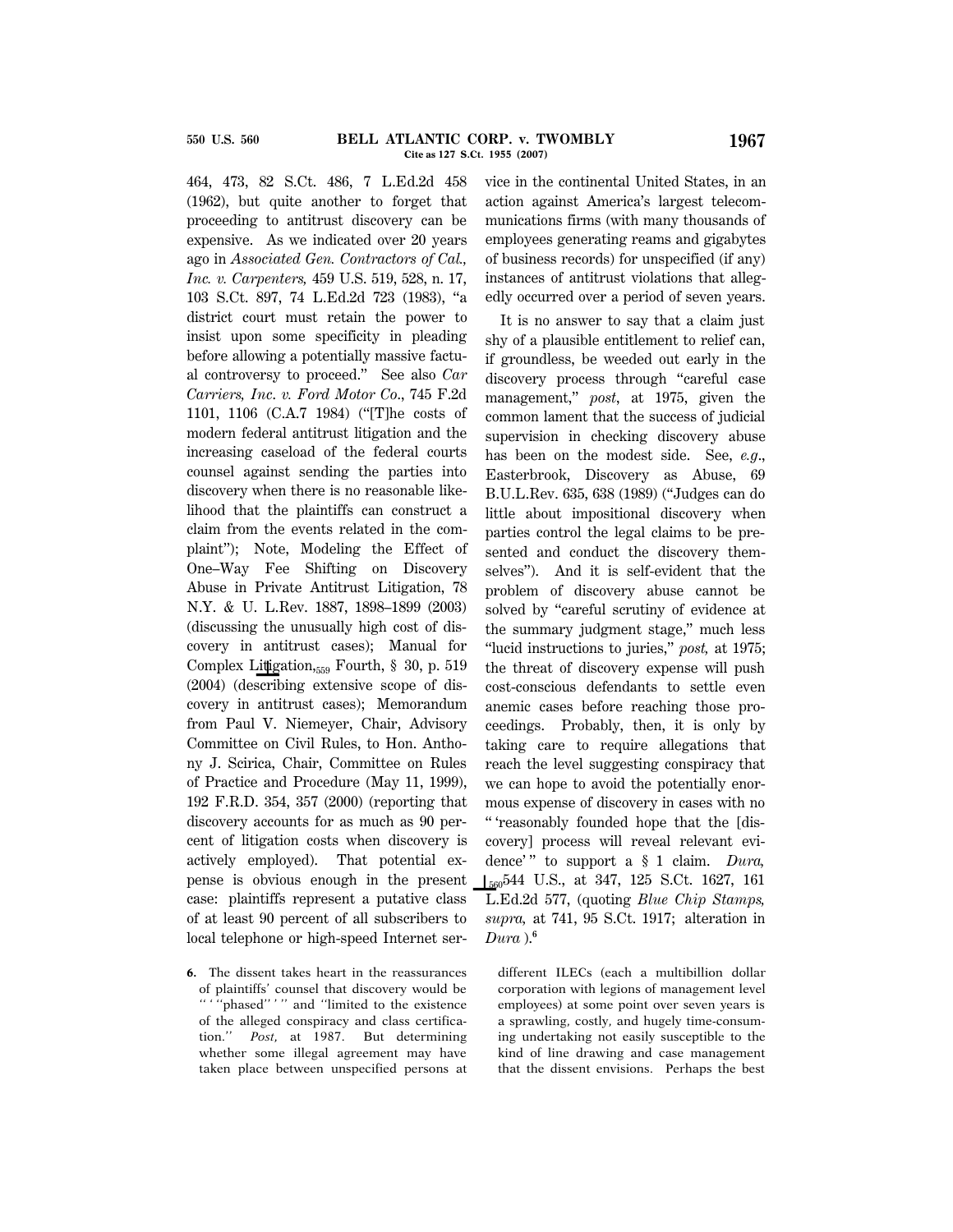**[14]** Plaintiffs do not, of course, dispute the requirement of plausibility and the need for something more than merely parallel behavior explained in *Theatre Enterprises, Monsanto,* and *Matsushita,* and their main argument against the plausibility standard at the pleading stage is its ostensible  $\left| \right|_{561}$ conflict with an early statement of ours construing Rule 8. Justice Black's opinion for the Court in *Conley v. Gibson* spoke not only of the need for fair notice of the grounds for entitlement to relief but of ''the accepted rule that a complaint should not be dismissed for failure to state a claim unless it appears beyond doubt that the plaintiff can prove no set of facts in support of his claim which would entitle him to relief.'' 355 U.S., at 45–46, 78 S.Ct. 99. This ''no set of facts'' language can be read in isolation as saying that any statement revealing the theory of

answer to the dissent's optimism that antitrust discovery is open to effective judicial control is a more extensive quotation of the authority just cited, a judge with a background in antitrust law. Given the system that we have, the hope of effective judicial supervision is slim:

''The timing is all wrong. The plaintiff files a sketchy complaint (the Rules of Civil Procedure discourage fulsome documents), and discovery is launched. A judicial officer does not know the details of the case the parties will present and in theory *cannot* know the details. Discovery is used to find the details. The judicial officer always knows less than the parties, and the parties themselves may not know very well where they are going or what they expect to find. A magistrate supervising discovery does not—cannot—know the expected productivity of a given request, because the nature of the requester's claim and the contents of the files (or head) of the adverse party are unknown. Judicial officers cannot measure the costs and benefits to the requester and so cannot isolate impositional requests. Requesters have no reason to disclose their own estimates because they gain from imposing costs on rivals (and may lose from an improvement in accuracy). The portions of the Rules of Civil Procedure calling on judges to trim back excessive demands, therefore, have been, and are doomed to be,

the claim will suffice unless its factual impossibility may be shown from the face of the pleadings; and the Court of Appeals appears to have read *Conley* in some such way when formulating its understanding of the proper pleading standard, see 425 F.3d, at 106, 114 (invoking *Conley's* ''no set of facts'' language in describing the standard for dismissal).**<sup>7</sup>**

On such a focused and literal reading of *Conley's* "no set of facts," a wholly conclusory statement of claim would survive a motion to dismiss whenever the pleadings left open the possibility that a plaintiff might later establish some "set of [undisclosed] facts'' to support recovery. So here, the Court of Appeals specifically found the prospect of unearthing direct evidence of conspiracy sufficient to preclude dismissal, even though the complaint

hollow. We cannot prevent what we cannot detect; we cannot detect what we cannot define; we cannot define 'abusive' discovery except in theory, because in practice we lack essential information.'' Easterbrook, Discovery as Abuse, 69 B.U.L.Rev. 635, 638–639 (1989) (footnote omitted).

**7.** The Court of Appeals also relied on Chief Judge Clark's suggestion in *Nagler v. Admiral Corp.,* 248 F.2d 319 (C.A.2 1957), that facts indicating parallel conduct alone suffice to state a claim under § 1. 425 F.3d, at 114 (citing *Nagler, supra,* at 325). But *Nagler* gave no explanation for citing *Theatre Enterprises* (which upheld a denial of a directed verdict for plaintiff on the ground that proof of parallelism was not proof of conspiracy) as authority that pleading parallel conduct sufficed to plead a Sherman Act conspiracy. Now that *Monsanto Co. v. Spray–Rite Service Corp.,* 465 U.S. 752, 104 S.Ct. 1464, 79 L.Ed.2d 775 (1984), and *Matsushita Elec. Industrial Co. v. Zenith Radio Corp.,* 475 U.S. 574, 106 S.Ct. 1348, 89 L.Ed.2d 538 (1986), have made it clear that neither parallel conduct nor conscious parallelism, taken alone, raise the necessary implication of conspiracy, it is time for a fresh look at adequacy of pleading when a claim rests on parallel action.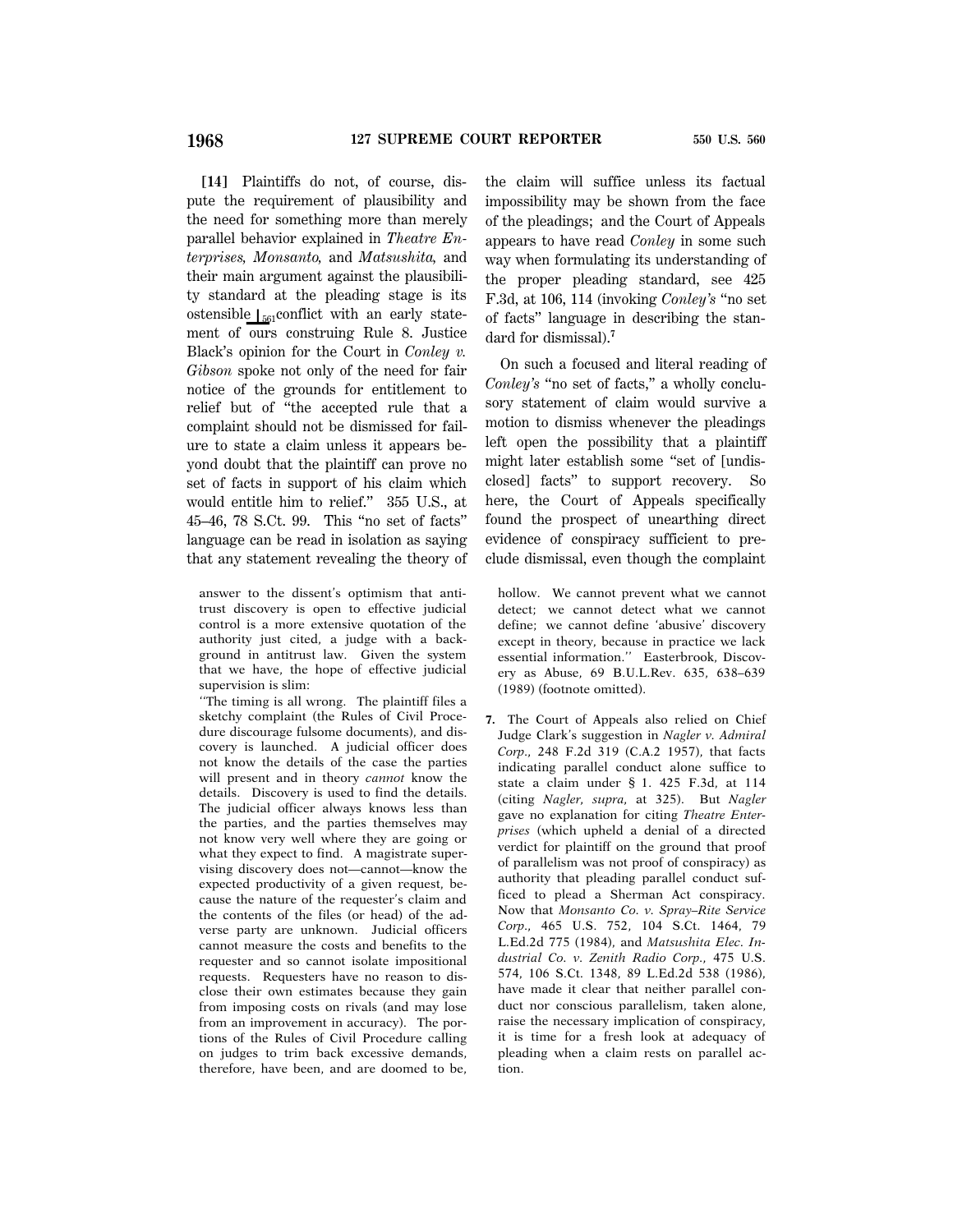does not set forth a single  $\int_{562}$ fact in a context that suggests an agreement. 425 F.3d, at 106, 114. It seems fair to say that this approach to pleading would dispense with any showing of a "'reasonably founded hope' '' that a plaintiff would be able to make a case, see *Dura,* 544 U.S., at 347, 125 S.Ct. 1627 (quoting *Blue Chip Stamps,* 421 U.S., at 741, 95 S.Ct. 1917); Mr. Micawber's optimism would be enough.

Seeing this, a good many judges and commentators have balked at taking the literal terms of the *Conley* passage as a pleading standard. See, *e.g., Car Carriers,* 745 F.2d, at 1106 (''*Conley* has never been interpreted literally'' and, ''[i]n practice, a complaint ... must contain either direct or inferential allegations respecting all the material elements necessary to sustain recovery under *some* viable legal theory'' (internal quotation marks omitted; emphasis and omission in original)); *Ascon Properties, Inc. v. Mobil Oil Co.,* 866 F.2d 1149, 1155 (C.A.9 1989) (tension between *Conley's* ''no set of facts'' language and its acknowledgment that a plaintiff must provide the ''grounds'' on which his claim rests); *O'Brien v. DiGrazia,* 544 F.2d 543, 546, n. 3 (C.A.1 1976) (''[W]hen a plaintiff  $\ldots$  supplies facts to support his claim, we do not think that *Conley* imposes a duty on the courts to conjure up unpleaded facts that might turn a frivolous claim of unconstitutional ... action into a substantial one''); *McGregor v. Industrial Excess Landfill, Inc.,* 856 F.2d 39, 42–43 (C.A.6 1988) (quoting *O'Brien's* analysis); Hazard, From Whom No Secrets Are Hid, 76 Tex. L.Rev. 1665, 1685 (1998) (describing *Conley* as having ''turned Rule 8 on its head''); Marcus, The Revival of Fact Pleading Under the Federal Rules of Civil Procedure, 86 Colum. L.Rev. 433, 463–465 (1986) (noting tension between *Conley* and subsequent understandings of Rule 8).

We could go on, but there is no need to pile up further citations to show that *Conley's* ''no set of facts'' language has been questioned, criticized, and explained away long enough. To be fair to the *Conley* Court, the passage should be understood in light of the opinion's preceding summary of the complaint's<sub>563</sub> concrete allegations, which the Court quite reasonably understood as amply stating a claim for relief. But the passage so often quoted fails to mention this understanding on the part of the Court, and after puzzling the profession for 50 years, this famous observation has earned its retirement. The phrase is best forgotten as an incomplete, negative gloss on an accepted pleading standard: once a claim has been stated adequately, it may be supported by showing any set of facts consistent with the allegations in the complaint. See *Sanjuan,* 40 F.3d, at 251 (once a claim for relief has been stated, a plaintiff ''receives the benefit of imagination, so long as the hypotheses are consistent with the complaint''); accord, *Swierkiewicz,* 534 U.S., at 514, 122 S.Ct. 992; *National Organization for Women, Inc. v. Scheidler,* 510 U.S. 249, 256, 114 S.Ct. 798, 127 L.Ed.2d 99 (1994); *H.J. Inc. v. Northwestern Bell Telephone Co.,* 492 U.S. 229, 249–250, 109 S.Ct. 2893, 106 L.Ed.2d 195 (1989); *Hishon v. King & Spalding,* 467 U.S. 69, 73, 104 S.Ct. 2229, 81 L.Ed.2d 59 (1984). *Conley,* then, described the breadth of opportunity to prove what an adequate complaint claims, not the minimum standard of adequate pleading to govern a complaint's survival.**<sup>8</sup>**

1978. Although we have not previously explained the circumstances and rejected the literal reading of the passage embraced by the Court of Appeals, our analysis comports with this Court's statements in the years since *Con*-

**<sup>8.</sup>** Because *Conley's* '' 'no set of facts' '' language was one of our earliest statements about pleading under the Federal Rules, it is no surprise that it has since been ''cited as authority'' by this Court and others. *Post,* at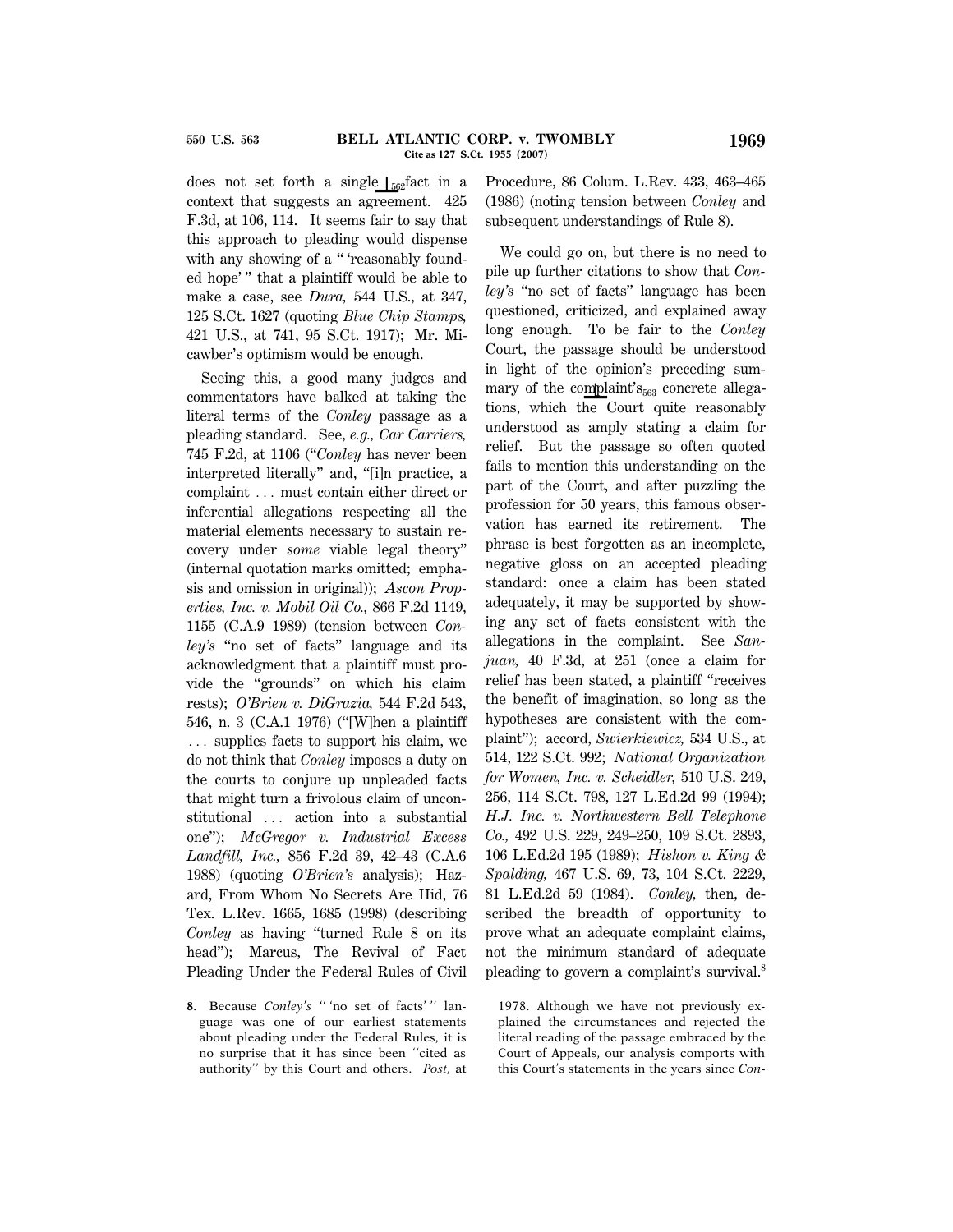## $\vert$ <sub>564</sub>III

**[15]** When we look for plausibility in this complaint, we agree with the District Court that plaintiffs' claim of conspiracy in restraint of trade comes up short. To begin with, the complaint leaves no doubt that plaintiffs rest their § 1 claim on descriptions of parallel conduct and not on any independent allegation of actual agreement among the ILECs. *Supra,* at 1962 – 1963. Although in form a few stray statements speak directly of agreement,**<sup>9</sup>** on fair reading these are merely legal conclusions resting on the prior allegations. Thus, the

*ley*. See *Dura Pharmaceuticals, Inc. v. Broudo,* 544 U.S. 336, 347, 125 S.Ct. 1627, 161 L.Ed.2d 577(2005) (requiring '' 'reasonably founded hope that the [discovery] process will reveal relevant evidence' '' to support the claim (quoting *Blue Chip Stamps v. Manor Drug Stores,* 421 U.S. 723, 741, 95 S.Ct. 1917, 44 L.Ed.2d 539 (1975));(alteration in *Dura* )); *Associated Gen. Contractors of Cal*., *Inc. v. Carpenters,* 459 U.S. 519, 526, 103 S.Ct. 897, 74 L.Ed.2d 723 (1983) ("It is not ... proper to assume that [the plaintiff] can prove facts that it has not alleged or that the defendants have violated the antitrust laws in ways that have not been alleged''); *Wilson v. Schnettler,* 365 U.S. 381, 383, 81 S.Ct. 632, 5 L.Ed.2d  $620$  (1961) ("In the absence of  $\ldots$  an allegation [that the arrest was made without probable cause] the courts below could not, nor can we, assume that respondents arrested petitioner without probable cause to believe that he had committed ... a narcotics offense''). Nor are we reaching out to decide this issue in a case where the matter was not raised by the parties, see *post,* at 1979, since both the ILECs and the Government highlight the problems stemming from a literal interpretation of *Conley's* ''no set of facts'' language and seek clarification of the standard. Brief for Petitioners 27–28; Brief for United States as *Amicus Curiae* 22–25; see also Brief for Respondents 17 (describing ''[p]etitioners and their amici'' as mounting an ''attack on *Conley's* 'no set of facts' standard'').

The dissent finds relevance in Court of Appeals precedents from the 1940s, which allegedly gave rise to *Conley's* ''no set of facts'' language. See *post,* at 1979 – 1981. Even indulging this line of analysis, these cases do not challenge the understanding that, before

complaint $_{565}$  first takes account of the alleged ''absence of any meaningful competition between [the ILECs] in one another's markets," "the parallel course of conduct that each [ILEC] engaged in to prevent competition from CLECs,'' ''and the other facts and market circumstances alleged [earlier]"; "in light of" these, the complaint concludes ''that [the ILECs] have entered into a contract, combination or conspiracy to prevent competitive entry into their ... markets and have agreed not to compete with one another.'' Complaint ¶ 51, App. 27.**<sup>10</sup>** The nub of the

proceeding to discovery, a complaint must allege facts suggestive of illegal conduct. See, *e.g., Leimer v. State Mut. Life Assurance Co. of Worcester, Mass.,* 108 F.2d 302, 305  $(C.A.8 1940)$  ("'[I]f, in view of what is alleged, it can reasonably be conceived that the plaintiffs ... could, upon a trial, establish a case which would entitle them to ... relief, the motion to dismiss should not have been granted' ''); *Continental Collieries, Inc*. *v. Shober,* 130 F.2d 631, 635 (C.A.3 1942) (''No matter how likely it may seem that the pleader will be unable to prove his case, he is entitled, upon averring a claim, to an opportunity to try to prove it''). Rather, these cases stand for the unobjectionable proposition that, when a complaint adequately states a claim, it may not be dismissed based on a district court's assessment that the plaintiff will fail to find evidentiary support for his allegations or prove his claim to the satisfaction of the factfinder. Cf. *Scheuer v. Rhodes,* 416 U.S. 232, 236, 94 S.Ct. 1683, 40 L.Ed.2d 90 (1974) (a district court weighing a motion to dismiss asks ''not whether a plaintiff will ultimately prevail but whether the claimant is entitled to offer evidence to support the claims'').

- **9.** See Complaint ¶¶ 51, 64, App. 27, 30–31 (alleging that ILECs engaged in a ''contract, combination or conspiracy'' and agreed not to compete with one another).
- **10.** If the complaint had not explained that the claim of agreement rested on the parallel conduct described, we doubt that the complaint's references to an agreement among the ILECs would have given the notice required by Rule 8. Apart from identifying a 7-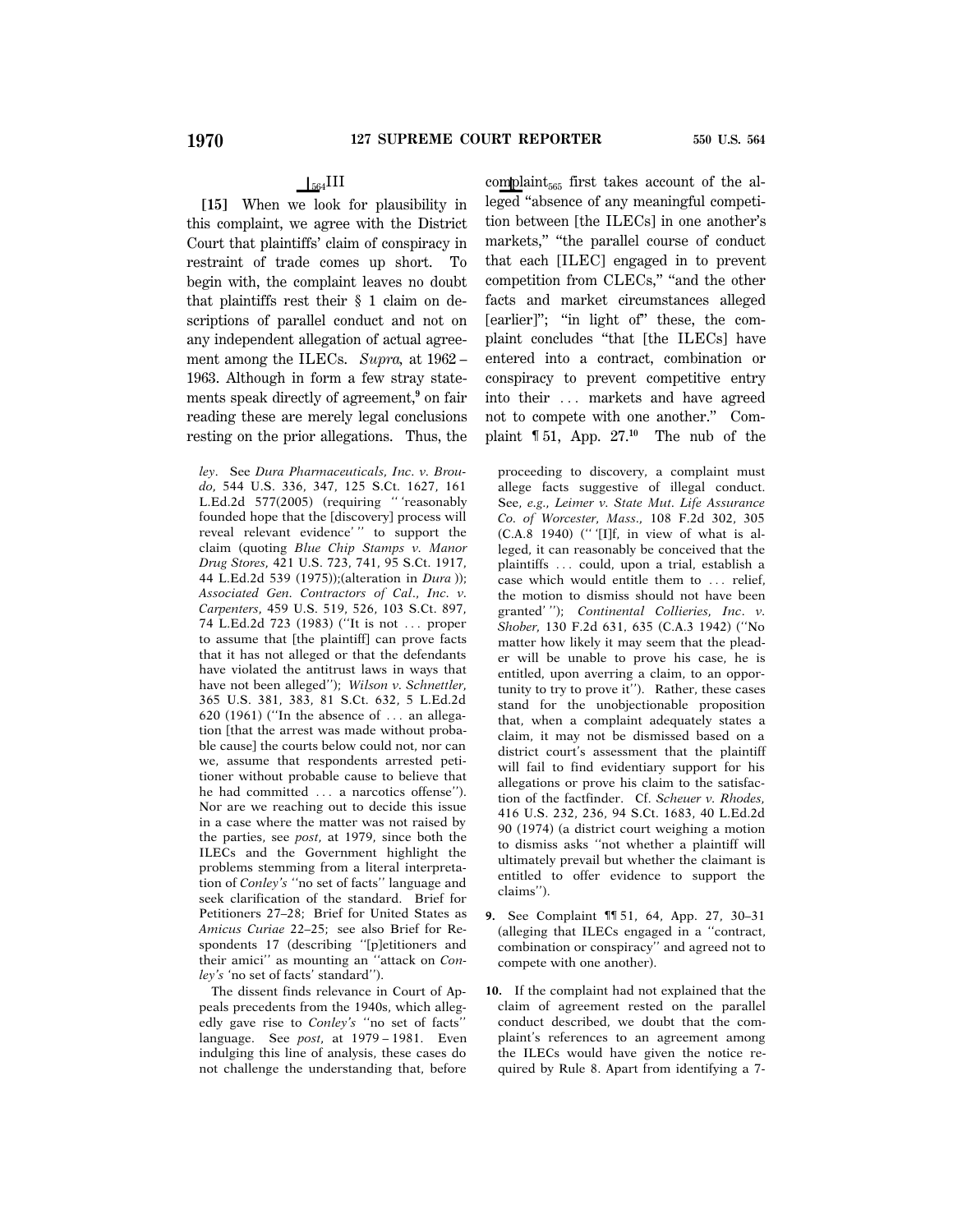complaint, then, is the ILECs' parallel behavior, consisting of steps to keep the CLECs out and manifest disinterest in becoming CLECs themselves, and its sufficiency turns on the suggestions raised by this conduct when viewed in light of common economic experience.**<sup>11</sup>**

 $\mathcal{S}_{566}$ We think that nothing contained in the complaint invests either the action or inaction alleged with a plausible suggestion of conspiracy. As to the ILECs' supposed agreement to disobey the 1996 Act and thwart the CLECs' attempts to compete, we agree with the District Court that nothing in the complaint intimates that the resistance to the upstarts was anything more than the natural, unilateral reaction of each ILEC intent on keeping its regional dominance. The 1996 Act did more than just subject the ILECs to competition; it obliged them to subsidize their competitors with their own equipment at wholesale rates. The economic incentive to resist was powerful, but resisting competition is routine market conduct, and even if the ILECs flouted the 1996 Act in all the ways the plaintiffs allege, see *id.,* ¶ 47, App. 23–24, there is no reason to infer that the companies had agreed among themselves to do what was only natural anyway; so natural, in fact, that if

year span in which the § 1 violations were supposed to have occurred (*i. e*., ''[b]eginning at least as early as February 6, 1996, and continuing to the present,'' *id.,* ¶ 64, App. 30), the pleadings mentioned no specific time, place, or person involved in the alleged conspiracies. This lack of notice contrasts sharply with the model form for pleading negligence, Form 9, which the dissent says exemplifies the kind of ''bare allegation'' that survives a motion to dismiss. *Post,* at 1977. Whereas the model form alleges that the defendant struck the plaintiff with his car while plaintiff was crossing a particular highway at a specified date and time, the complaint here furnishes no clue as to which of the four ILECs (much less which of their employees) supposedly agreed, or when and where the illicit agreement took place. A defendant

alleging parallel decisions to resist competition were enough to imply an antitrust conspiracy, pleading a § 1 violation against almost any group of competing businesses would be a sure thing.

The complaint makes its closest pass at a predicate for conspiracy with the claim that collusion was necessary because success by even one CLEC in an ILEC's territory ''would have revealed the degree to which competitive entry by CLECs would have been successful in the other territories.'' *Id.,* ¶ 50, App. 26–27. But, its logic aside, this general premise still fails to answer the point that there was just no need for joint encouragement to resist the 1996 Act; as the District Court said, "each ILEC has reason to want to avoid dealing with CLECs'' and ''each ILEC would attempt to keep CLECs out, regardless of the actions of the other ILECs.'' 313 F.Supp.2d, at 184; cf. *Kramer v. Pollock–Krasner Foundation,* 890 F.Supp. 250, 256 (S.D.N.Y.1995) (while the plaintiff ''may believe the defendants conspired  $\ldots$ , the defendants' allegedly conspiratorial actions $_{567}$  could equally have been prompted by lawful, independent goals which do not constitute a conspiracy'').**<sup>12</sup>**

wishing to prepare an answer in the simple fact pattern laid out in Form 9 would know what to answer; a defendant seeking to respond to plaintiffs' conclusory allegations in the § 1 context would have little idea where to begin.

- **11.** The dissent's quotations from the complaint leave the impression that plaintiffs directly allege illegal agreement; in fact, they proceed exclusively via allegations of parallel conduct, as both the District Court and Court of Appeals recognized. See 313 F.Supp.2d 174, 182 (S.D.N.Y.2003); 425 F.3d 99, 102– 104 (C.A.2 2005).
- **12.** From the allegation that the ILECs belong to various trade associations, see Complaint ¶ 46, App. 23, the dissent playfully suggests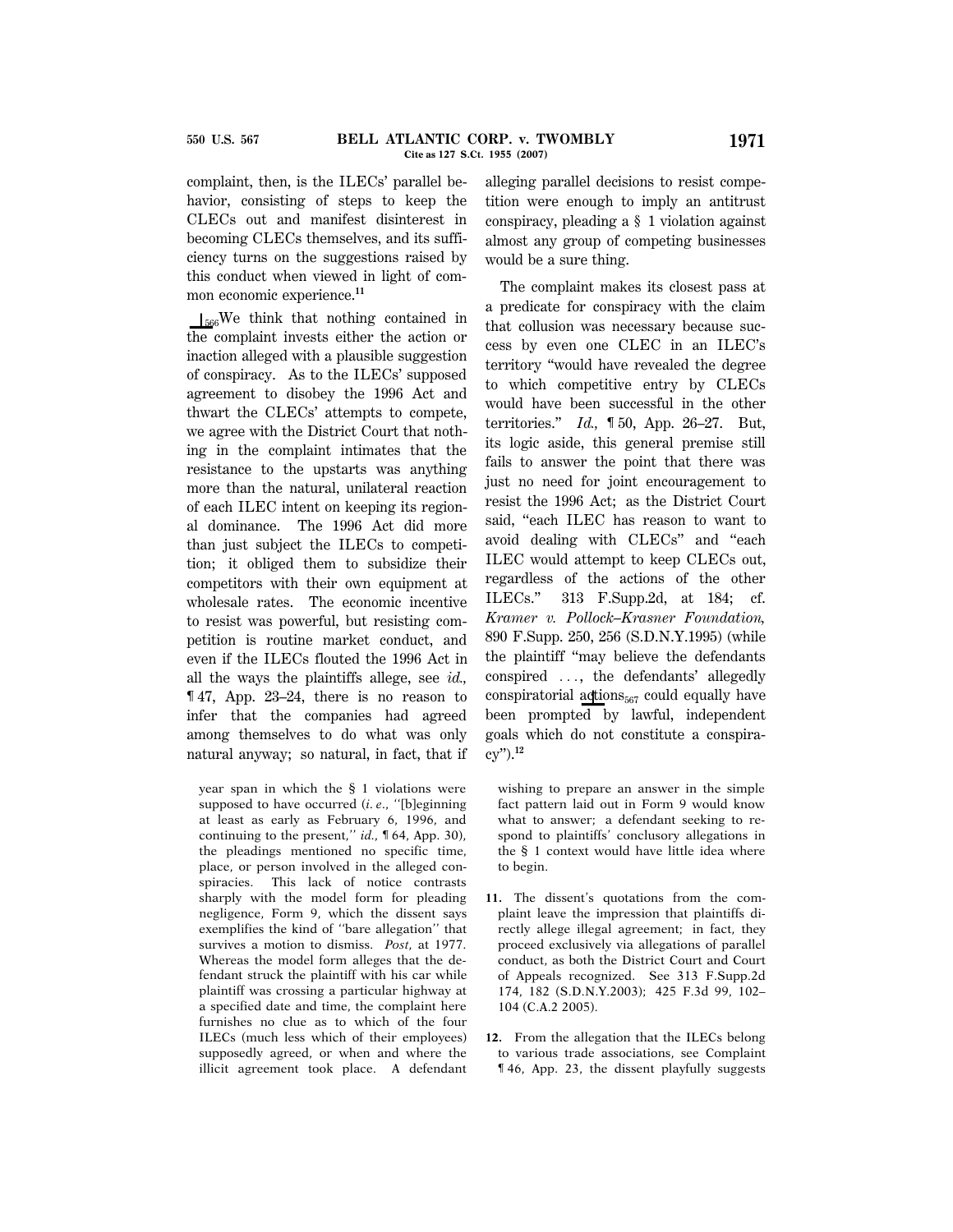Plaintiffs' second conspiracy theory rests on the competitive reticence among the ILECs themselves in the wake of the 1996 Act, which was supposedly passed in the '' 'hop[e] that the large incumbent local monopoly companies ... might attack their neighbors' service areas, as they are the best situated to do so.'" Complaint ¶ 38, App. 20 (quoting Consumer Federation of America, Lessons from 1996 Telecommunications Act: Deregulation Before Meaningful Competition Spells Consumer Disaster, p. 12 (Feb. 2000)). Contrary to hope, the ILECs declined "to enter each other's service territories in any significant way,'" Complaint ¶ 38, App. 20, and the local telephone and high–speed Internet market remains highly compartmentalized geographically, with minimal competition. Based on this state of affairs, and perceiving the ILECs to be blessed with ''especially attractive business opportunities'' in surrounding markets dominated by other ILECs, the plaintiffs assert that the ILECs' parallel conduct was ''strongly suggestive of conspiracy.'' *Id.,* ¶ 40, App. 21.

But it was not suggestive of conspiracy, not if history teaches anything. In a traditionally unregulated industry with low barriers to entry, sparse competition among

that they conspired to restrain trade, an inference said to be ''buttressed by the common sense of Adam Smith.'' *Post,* at 1985 – 1986, 1987 – 1988. If Adam Smith is peering down today, he may be surprised to learn that his tongue-in-cheek remark would be authority to force his famous pinmaker to devote financial and human capital to hire lawyers, prepare for depositions, and otherwise fend off allegations of conspiracy; all this just because he belonged to the same trade guild as one of his competitors when their pins carried the same price tag.

**13.** The complaint quoted a reported statement of Qwest's CEO, Richard Notebaert, to suggest that the ILECs declined to compete against each other despite recognizing that it

large firms dominating separate geographical segments of the market could very well signify illegal agreement, but here we have an obvious alternative explanation. In the decade  $\int_{568}$ preceding the 1996 Act and well before that, monopoly was the norm in telecommunications, not the exception. See *Verizon Communications Inc. v. FCC,* 535 U.S. 467, 477–478, 122 S.Ct. 1646, 152 L.Ed.2d 701 (2002) (describing telephone service providers as traditional public monopolies). The ILECs were born in that world, doubtless liked the world the way it was, and surely knew the adage about him who lives by the sword. Hence, a natural explanation for the noncompetition alleged is that the former Government-sanctioned monopolists were sitting tight, expecting their neighbors to do the same thing.

**[16–18]** In fact, the complaint itself gives reasons to believe that the ILECs would see their best interests in keeping to their old turf. Although the complaint says generally that the ILECs passed up ''especially attractive business opportunit[ies]'' by declining to compete as CLECs against other ILECs, Complaint ¶ 40, App. 21, it does not allege that competition as CLECs was potentially any more lucrative than other opportunities being pursued by the ILECs during the same period,**<sup>13</sup>** and

<sup>&#</sup>x27;' 'might be a good way to turn a quick dollar.' '' ¶ 42, App. 22 (quoting Chicago Tribune, Oct. 31, 2002, Business Section, p. 1). This was only part of what he reportedly said, however, and the District Court was entitled to take notice of the full contents of the published articles referenced in the complaint, from which the truncated quotations were drawn. See Fed. Rule Evid. 201.

Notebaert was also quoted as saying that entering new markets as a CLEC would not be ''a sustainable economic model'' because the CLEC pricing model is "just ... nuts." Chicago Tribune, Oct. 31, 2002, Business Section, p. 1 (cited at Complaint ¶ 42, App. 22). Another source cited in the complaint quotes Notebaert as saying he thought it ''unwise'' to ''base a business plan'' on the privileges ac-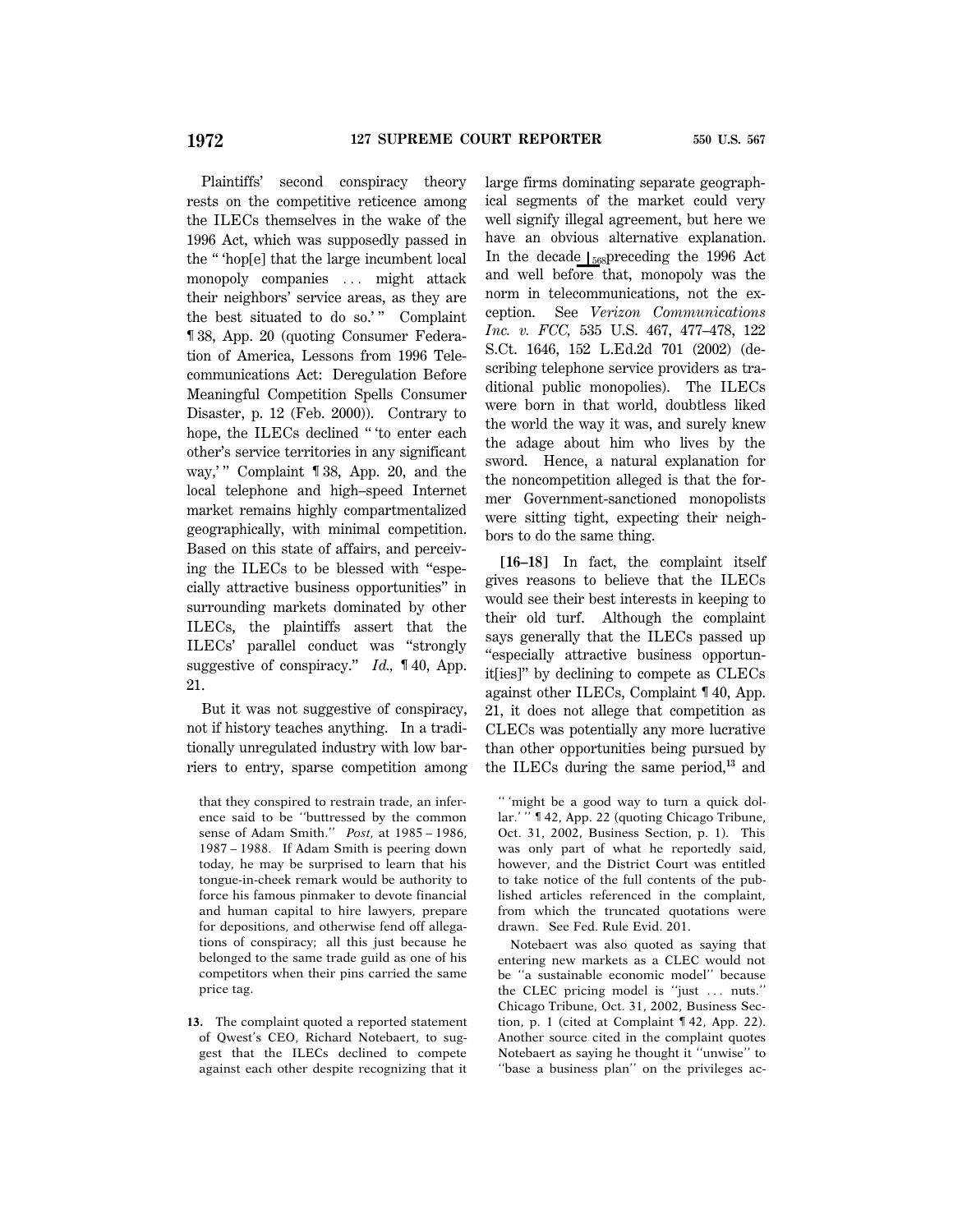the complaint is replete with indications that any CLEC faced nearly insurmountable barriers to profitability owing to the ILECs' flagrant resistance to the network sharing requirements of the 1996 Act, *id*., **147, App.**  $\int_{569}^{23-26}$ **.** Not only that, but even without a monopolistic tradition and the peculiar difficulty of mandating shared networks, ''[f]irms do not expand without limit and none of them enters every market that an outside observer might regard as profitable, or even a small portion of such markets.'' Areeda & Hovenkamp ¶ 307d, at 155 (Supp.2006) (commenting on the case at bar). The upshot is that Congress may have expected some ILECs to become CLECs in the legacy territories of other ILECs, but the disappointment does

not make conspiracy plausible. We agree with the District Court's assessment that antitrust conspiracy was not suggested by the facts adduced under either theory of the complaint, which thus fails to state a valid § 1 claim.**<sup>14</sup>**

Plaintiffs say that our analysis runs counter to *Swierkiewicz,* 534 U.S., at 508, 122 S.Ct. 992, 152 L.Ed.2d 1, which held that ''a complaint in an employment discrimination lawsuit [need] not contain specific facts establishing a prima facie case of discrimination under the framework set forth in *McDonnell Douglas Corp. v. Green,* 411 U.S. 792[, 93 S.Ct. 1817, 36 L.Ed.2d 668] (1973).'' They argue that

corded to CLECs under the 1996 Act because the regulatory environment was too unstable. Chicago Tribune, Dec. 19, 2002, Business Section, p. 2 (cited at Complaint ¶ 45, App. 23).

**14.** In reaching this conclusion, we do not apply any ''heightened'' pleading standard, nor do we seek to broaden the scope of Federal Rule of Civil Procedure 9, which can only be accomplished '' 'by the process of amending the Federal Rules, and not by judicial interpretation.' '' *Swierkiewicz v. Sorema N. A.,* 534 U.S. 506, 515, 122 S.Ct. 992, 152

just as the prima facie case is a ''flexible evidentiary standard'' that ''should not be transposed into a rigid pleading standard for discrimination cases,'' *Swierkiewicz, supra,* at 512, 122 S.Ct. 992, ''transpos[ing] 'plus factor' summary judgment analysis woodenly into a rigid Rule 12(b)(6) pleading standard ... would be unwise," Brief for Respondents 39. As the District Court S570correctly understood, however, ''*Swierkiewicz* did not change the law of pleading, but simply re-emphasized ... that the Second Circuit's use of a heightened pleading standard for Title VII cases was contrary to the Federal Rules' structure of liberal pleading requirements.'' 313 F.Supp.2d, at 181 (citation and footnote omitted). Even though Swierkiewicz's pleadings ''detailed the events leading to his termination, provided relevant dates, and included the ages and nationalities of at least some of the relevant persons involved with his termination," the Court of Appeals dismissed his complaint for failing to allege certain additional facts that Swierkiewicz would need at the trial stage to support his claim in the absence of direct evidence of discrimination. *Swierkiewicz,* 534 U.S., at 514, 122 S.Ct. 992. We reversed on the ground that the Court of Appeals had impermissibly applied what amounted to a heightened pleading requirement by insisting that Swierkiewicz allege ''specific facts'' beyond those necessary to state his

L.Ed.2d 1 (2002) (quoting *Leatherman v. Tarrant County Narcotics Intelligence and Coordination Unit,* 507 U.S. 163, 168, 113 S.Ct. 1160, 122 L.Ed.2d 517 (1993)). On certain subjects understood to raise a high risk of abusive litigation, a plaintiff must state factual allegations with greater particularity than Rule 8 requires. Fed. Rules Civ. Proc. 9(b)- (c). Here, our concern is not that the allegations in the complaint were insufficiently ''particular[ized],'' *ibid.;* rather, the complaint warranted dismissal because it failed *in toto* to render plaintiffs' entitlement to relief plausible.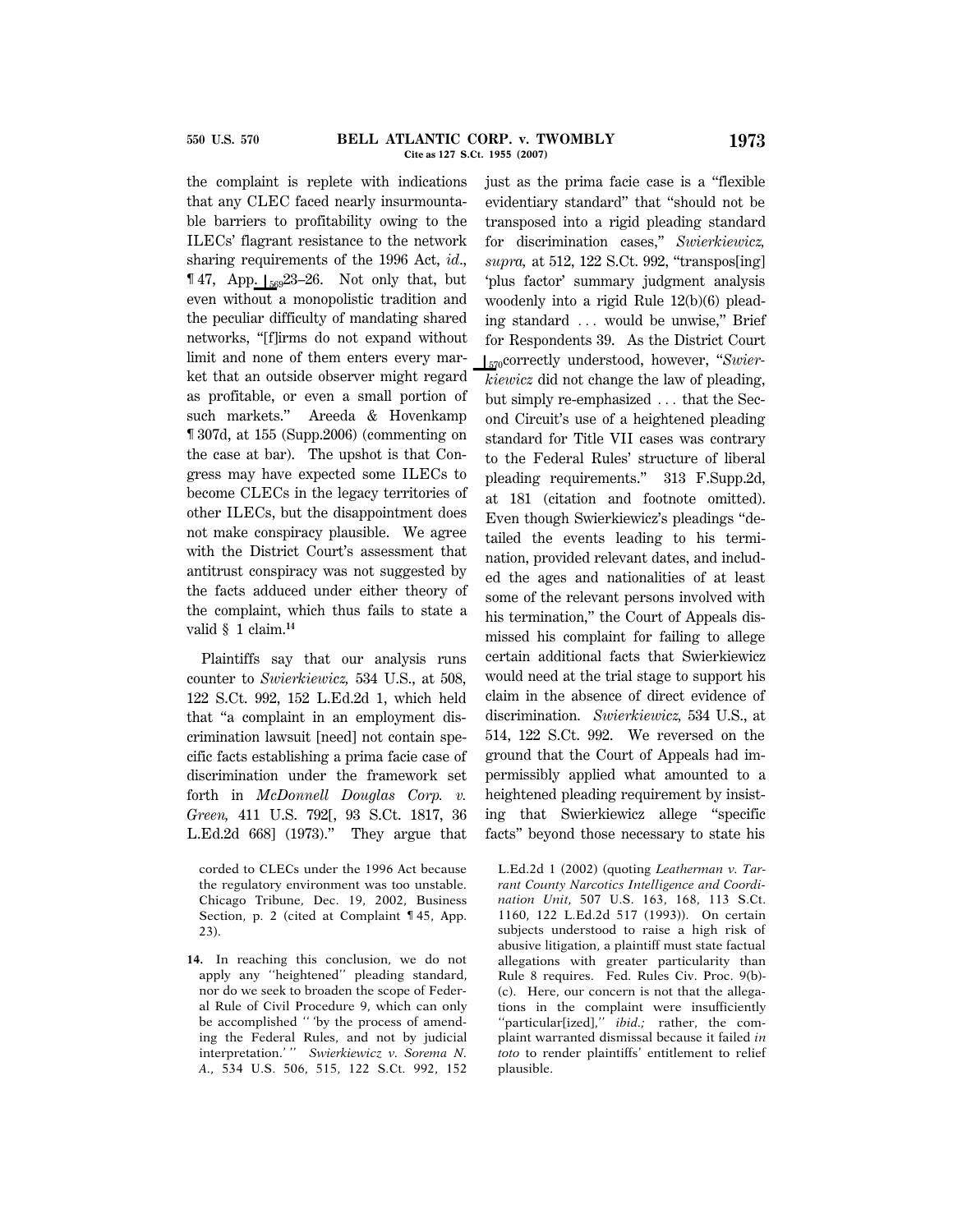claim and the grounds showing entitlement to relief. *Id*., at 508, 122 S.Ct. 992.

Here, in contrast, we do not require heightened fact pleading of specifics, but only enough facts to state a claim to relief that is plausible on its face. Because the plaintiffs here have not nudged their claims across the line from conceivable to plausible, their complaint must be dismissed.

\* \* \*

The judgment of the Court of Appeals for the Second Circuit is reversed, and the case is remanded for further proceedings consistent with this opinion.

### *It is so ordered.*

Justice STEVENS, with whom Justice GINSBURG joins except as to Part IV, dissenting.

In the first paragraph of its 23–page opinion the Court states that the question to be decided is whether allegations that ''major telecommunications providers engaged in certain  $\left| \right|$ <sub>571</sub> parallel conduct unfavorable to competition'' suffice to state a violation of § 1 of the Sherman Act. *Ante,* at 1961. The answer to that question has been settled for more than 50 years. If that were indeed the issue, a summary reversal citing *Theatre Enterprises, Inc. v. Paramount Film Distributing Corp.,* 346 U.S. 537, 74 S.Ct. 257, 98 L.Ed. 273 (1954), would adequately resolve this case. As *Theatre Enterprises* held, parallel conduct is circumstantial evidence admissible on the issue of conspiracy, but it is not itself illegal. *Id*., at 540–542, 74 S.Ct. 257.

Thus, this is a case in which there is no dispute about the substantive law. If the defendants acted independently, their conduct was perfectly lawful. If, however, that conduct is the product of a horizontal agreement among potential competitors, it was unlawful. The plaintiffs have alleged such an agreement and, because the complaint was dismissed in advance of answer, the allegation has not even been denied. Why, then, does the case not proceed? Does a judicial opinion that the charge is not ''plausible'' provide a legally acceptable reason for dismissing the complaint? I think not.

Respondents' amended complaint describes a variety of circumstantial evidence and makes the straightforward allegation that petitioners

''entered into a contract, combination or conspiracy to prevent competitive entry in their respective local telephone and/or high speed internet services markets and have agreed not to compete with one another and otherwise allocated customers and markets to one another.'' Amended Complaint in No. 02 CIV. 10220(GEL) (SDNY) ¶ 51, App. 27 (hereinafter Complaint).

The complaint explains that, contrary to Congress' expectation when it enacted the 1996 Telecommunications Act, and consistent with their own economic self-interests, petitioner Incumbent Local Exchange Carriers (ILECs) have assiduously avoided infringing upon each other's markets and have  $\int_{572}$ refused to permit nonincumbent competitors to access their networks. The complaint quotes Richard Notebaert, the former chief executive officer of one such ILEC, as saying that competing in a neighboring ILEC's territory '' 'might be a good way to turn a quick dollar but that doesn't make it right.'" *Id.,* ¶ 42, App. 22. Moreover, respondents allege that petitioners ''communicate amongst themselves'' through numerous industry associations. *Id.,* ¶ 46, App. 23. In sum, respondents allege that petitioners entered into an agreement that has long been recognized as a classic *per se*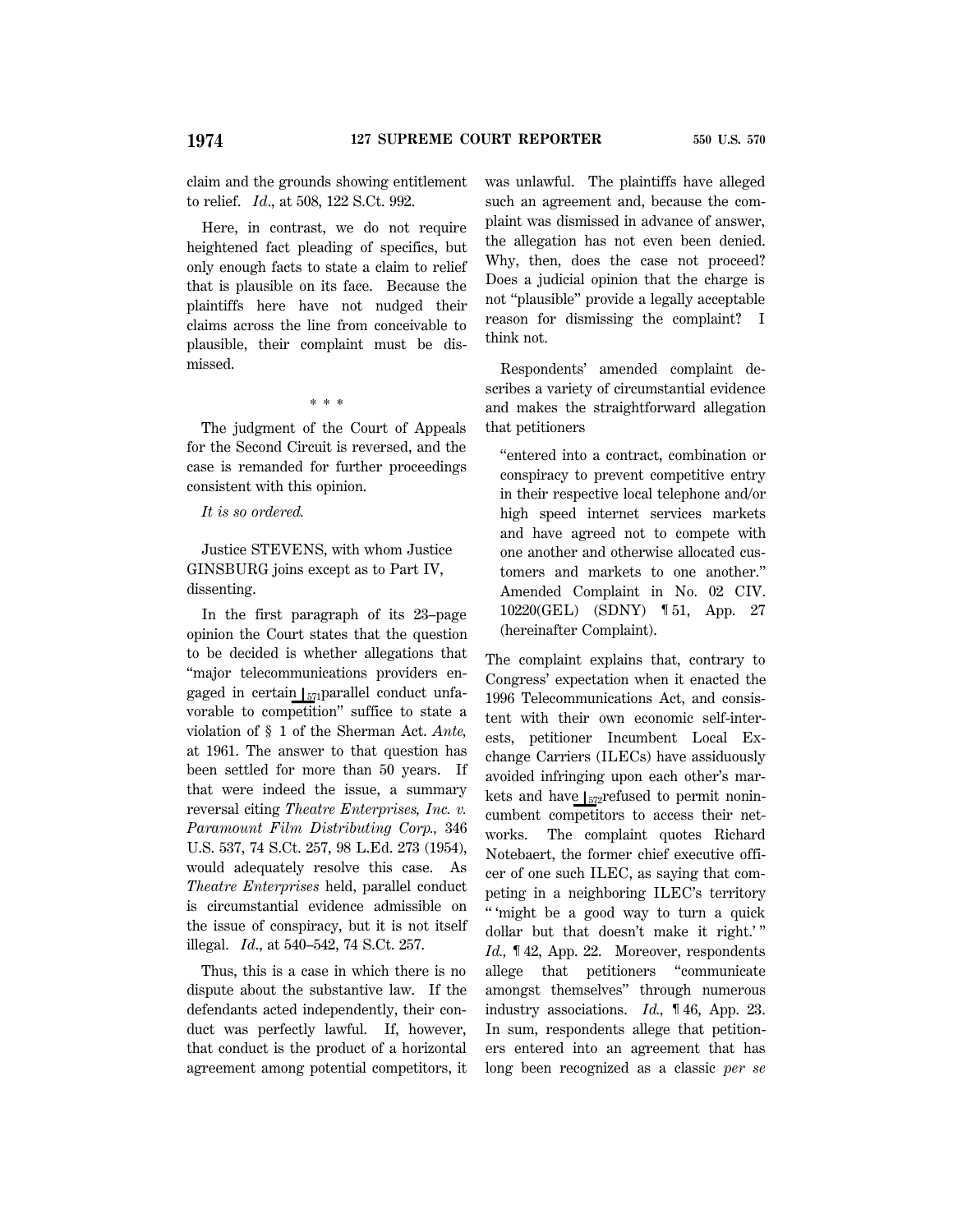violation of the Sherman Act. See Report of the Attorney General's National Committee to Study the Antitrust Laws 26 (1955).

Under rules of procedure that have been well settled since well before our decision in *Theatre Enterprises,* a judge ruling on a defendant's motion to dismiss a complaint ''must accept as true all of the factual allegations contained in the complaint.'' *Swierkiewicz v. Sorema N. A.,* 534 U.S. 506, 508, n. 1, 122 S.Ct. 992, 152 L.Ed.2d 1 (2002); see *Overstreet v. North Shore Corp.,* 318 U.S. 125, 127, 63 S.Ct. 494, 87 L.Ed. 656 (1943). But instead of requiring knowledgeable executives such as Notebaert to respond to these allegations by way of sworn depositions or other limited discovery—and indeed without so much as requiring petitioners to file an answer denying that they entered into any agreement—the majority permits immediate dismissal based on the assurances of company lawyers that nothing untoward was afoot. The Court embraces the argument of those lawyers that ''there is no reason to infer that the companies had agreed among themselves to do what was only natural anyway,'' *ante,* at 1971; that ''there was just no need for joint encouragement to resist the 1996 Act,'' *ibid.;* and that the ''natural explanation for the noncompetition alleged is that the former Government-sanctioned monopolists were sitting tight, expecting their neighbors to do the same thing,'' *ante,* at 1972.

The Court and petitioners' legal team are no doubt correct that the parallel conduct alleged is consistent with the absence $_{573}$  of any contract, combination, or conspiracy. But that conduct is also entirely consistent with the *presence* of the illegal agreement alleged in the complaint. And the charge that petitioners ''agreed not to compete with one another'' is not

**1.** See 9 W. Holdsworth, History of English Law 324–327 (1926).

just one of ''a few stray statements,'' *ante,* at 1970; it is an allegation describing unlawful conduct. As such, the Federal Rules of Civil Procedure, our longstanding precedent, and sound practice mandate that the District Court at least require some sort of response from petitioners before dismissing the case.

Two practical concerns presumably explain the Court's dramatic departure from settled procedural law. Private antitrust litigation can be enormously expensive, and there is a risk that jurors may mistakenly conclude that evidence of parallel conduct has proved that the parties acted pursuant to an agreement when they in fact merely made similar independent decisions. Those concerns merit careful case management, including strict control of discovery, careful scrutiny of evidence at the summary judgment stage, and lucid instructions to juries; they do not, however, justify the dismissal of an adequately pleaded complaint without even requiring the defendants to file answers denying a charge that they in fact engaged in collective decisionmaking. More importantly, they do not justify an interpretation of Federal Rule of Civil Procedure 12(b)(6) that seems to be driven by the majority's appraisal of the plausibility of the ultimate factual allegation rather than its legal sufficiency.

#### I

Rule 8(a)(2) of the Federal Rules requires that a complaint contain ''a short and plain statement of the claim showing that the pleader is entitled to relief.'' The Rule did not come about by happenstance, and its language is not inadvertent. The English experience with Byzantine special pleading rules—illustrated by the hypertechnical Hilary rules of <sub>1574</sub>1834 <sup>1</sup>—made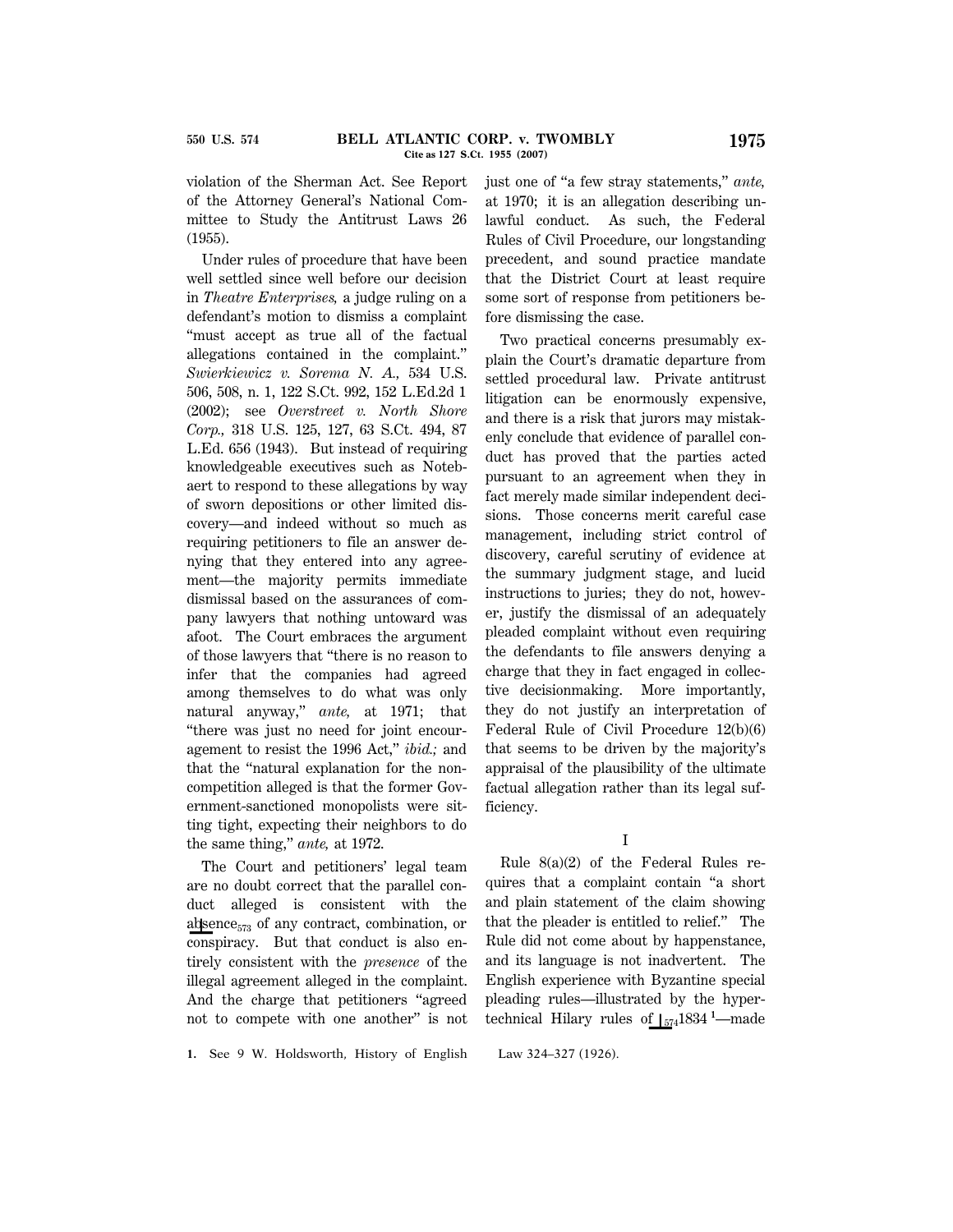obvious the appeal of a pleading standard that was easy for the common litigant to understand and sufficed to put the defendant on notice as to the nature of the claim against him and the relief sought. Stateside, David Dudley Field developed the highly influential New York Code of 1848, which required "[a] statement of the facts constituting the cause of action, in ordinary and concise language, without repetition, and in such a manner as to enable a person of common understanding to know what is intended.'' An Act to Simplify and Abridge the Practice, Pleadings and Proceedings of the Courts of this State, ch. 379, § 120(2), 1848 N.Y. Laws pp. 497, 521. Substantially similar language appeared in the Federal Equity Rules adopted in 1912. See Fed. Equity Rule 25 (requiring ''a short and simple statement of the ultimate facts upon which the plaintiff asks relief, omitting any mere statement of evidence'').

A difficulty arose, however, in that the Field Code and its progeny required a plaintiff to plead ''facts'' rather than ''conclusions,'' a distinction that proved far easier to say than to apply. As commentators have noted,

''it is virtually impossible logically to distinguish among 'ultimate facts,' 'evidence,' and 'conclusions.' Essentially any allegation in a pleading must be an assertion that certain occurrences took place. The pleading spectrum, passing from evidence through ultimate facts to conclusions, is largely a continuum varying only in the degree of particularity with which the occurrences are described.'' Weinstein & Distler, Comments on Procedural Reform: Drafting Pleading Rules, 57 Colum. L.Rev. 518, 520–521 (1957).

**2.** *Gulfstream Aerospace Corp. v. Mayacamas Corp.,* 485 U.S. 271, 283, 108 S.Ct. 1133, 99

See also Cook, Statements of Fact in Pleading Under the Codes, 21 Colum. L.Rev. 416, 417 (1921) (hereinafter Cook) (''[T]here is no logical distinction between statements which are grouped by the courts under the phrases 'statements of  $\frac{1}{575}$ fact' and 'conclusions of law' "). Rule 8 was directly responsive to this difficulty. Its drafters intentionally avoided any reference to "facts" or "evidence" or "conclusions.'' See 5 C. Wright & A. Miller, Federal Practice and Procedure § 1216, p. 207 (3d ed.2004) (hereinafter Wright & Miller) (''The substitution of 'claim showing that the pleader is entitled to relief' for the code formulation of the 'facts' constituting a 'cause of action' was intended to avoid the distinctions drawn under the codes among 'evidentiary facts,' 'ultimate facts,' and 'conclusions'  $\ldots$ ").

Under the relaxed pleading standards of the Federal Rules, the idea was not to keep litigants out of court but rather to keep them in. The merits of a claim would be sorted out during a flexible pretrial process and, as appropriate, through the crucible of trial. See *Swierkiewicz,* 534 U.S., at 514, 122 S.Ct. 992 (''The liberal notice pleading of Rule 8(a) is the starting point of a simplified pleading system, which was adopted to focus litigation on the merits of a claim''). Charles E. Clark, the ''principal draftsman'' of the Federal Rules,**<sup>2</sup>** put it thus:

"Experience has shown ... that we cannot expect the proof of the case to be made through the pleadings, and that such proof is really not their function. We can expect a general statement distinguishing the case from all others, so that the manner and form of trial and remedy expected are clear, and so that a permanent judgment will result.'' The

L.Ed.2d 296 (1988).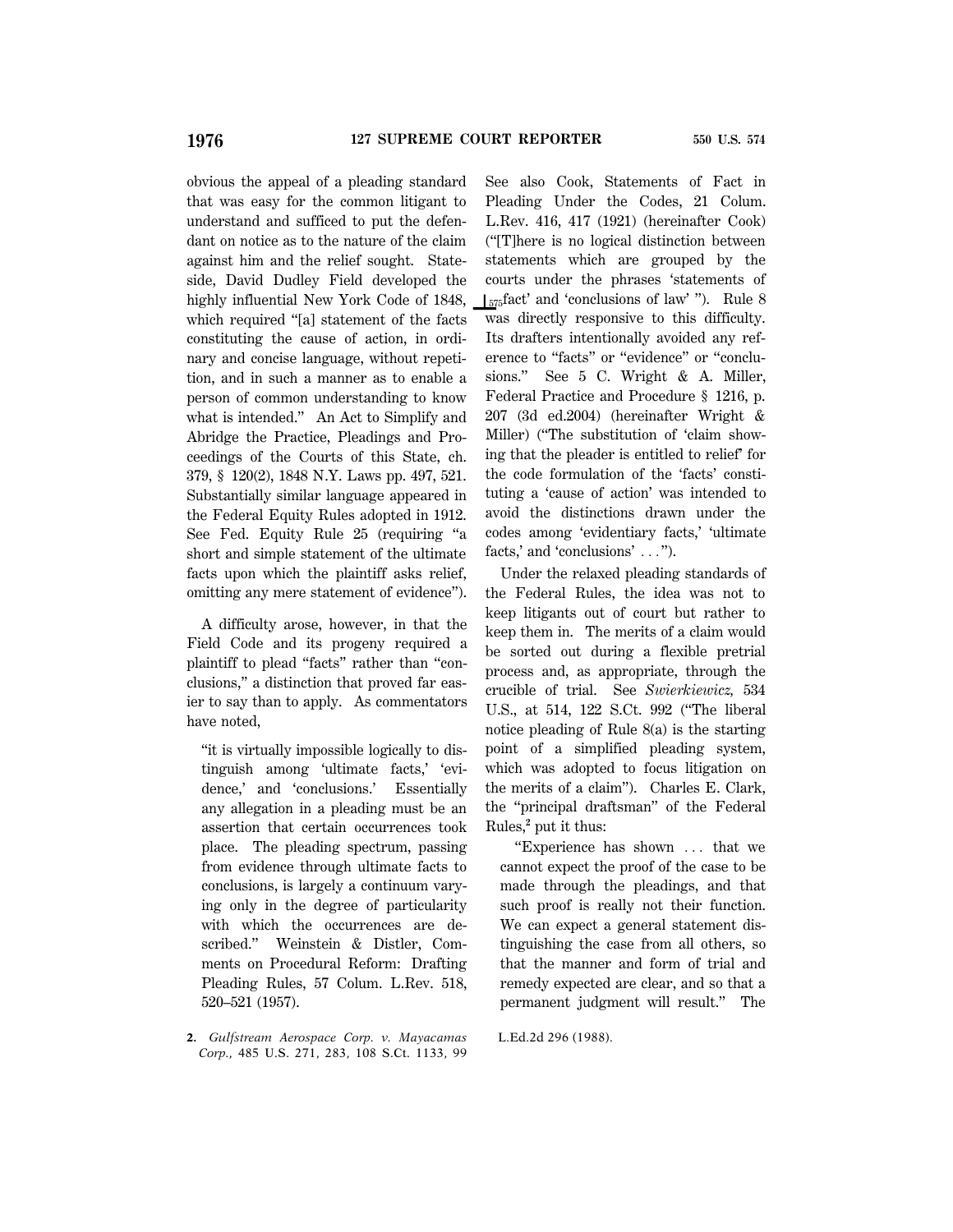New Federal Rules of Civil Procedure: The Last Phase—Underlying Philosophy Embodied in Some of the Basic Provisions of the New Procedure, 23 A.B.A.J. 976, 977 (1937) (hereinafter Clark, New Federal Rules).

The pleading paradigm under the new Federal Rules was well illustrated by the inclusion in the appendix of Form 9,  $\frac{1}{576}a$ complaint for negligence. As relevant, the Form 9 complaint states only: ''On June 1, 1936, in a public highway called Boylston Street in Boston, Massachusetts, defendant negligently drove a motor vehicle against plaintiff who was then crossing said highway.'' Form 9, Complaint for Negligence, Forms App., Fed. Rules Civ. Proc., 28 U.S.C.App., p. 829 (hereinafter Form 9). The complaint then describes the plaintiff's injuries and demands judgment. The asserted ground for relief namely, the defendant's negligent driving—would have been called a '' 'conclusion of law'" under the code pleading of old. See, *e.g.,* Cook 419. But that bare allegation suffices under a system that ''restrict[s] the pleadings to the task of general notice-giving and invest[s] the deposition-discovery process with a vital role in the preparation for trial."<sup>3</sup> Hickman *v. Taylor,* 329 U.S. 495, 501, 67 S.Ct. 385, 91 L.Ed. 451 (1947); see also *Swierkiewicz,* 534 U.S., at 513, n. 4, 122 S.Ct. 992 (citing Form 9 as an example of '' 'the simplicity and brevity of statement which the rules contemplate' ''); *Thomson v. Washington,* 362 F.3d 969, 970 (C.A.7 2004) (Posner, J.) (''The federal rules replaced fact pleading with notice pleading'').

#### II

It is in the context of this history that *Conley v. Gibson,* 355 U.S. 41, 78 S.Ct. 99,

**3.** The Federal Rules do impose a ''particularity'' requirement on ''all averments of fraud or mistake,'' Fed. Rule Civ. Proc. 9(b), neither of which has been alleged in this case. We have recognized that the canon of *expresio unius* 2 L.Ed.2d 80 (1957), must be understood. The *Conley* plaintiffs were black railroad workers who alleged that their union local had refused to protect them against discriminatory discharges, in violation of the National Railway Labor Act. The union sought to dismiss the complaint on the ground that its general allegations of discriminatory treatment by the defendants lacked sufficient specificity. Writing  $\frac{1}{577}$ for a unanimous Court, Justice Black rejected the union's claim as foreclosed by the language of Rule 8. *Id*., at 47–48, 78 S.Ct. 99. In the course of doing so, he articulated the formulation the Court rejects today: ''In appraising the sufficiency of the complaint we follow, of course, the accepted rule that a complaint should not be dismissed for failure to state a claim unless it appears beyond doubt that the plaintiff can prove no set of facts in support of his claim which would entitle him to relief.'' *Id*., at 45–46, 78 S.Ct. 99.

Consistent with the design of the Federal Rules, *Conley's* ''no set of facts'' formulation permits outright dismissal only when proceeding to discovery or beyond would be futile. Once it is clear that a plaintiff has stated a claim that, if true, would entitle him to relief, matters of proof are appropriately relegated to other stages of the trial process. Today, however, in its explanation of a decision to dismiss a complaint that it regards as a fishing expedition, the Court scraps *Conley's* "no set of facts" language. Concluding that the phrase has been ''questioned, criticized, and explained away long enough,'' *ante,* at 1969, the Court dismisses it as careless composition.

*est exclusio alterius* applies to Rule 9(b). See *Leatherman v. Tarrant Cty. Narcotics Intelligence and Coordination Unit,* 507 U.S. 163, 168, 113 S.Ct. 1160, 122 L.Ed.2d 517 (1993).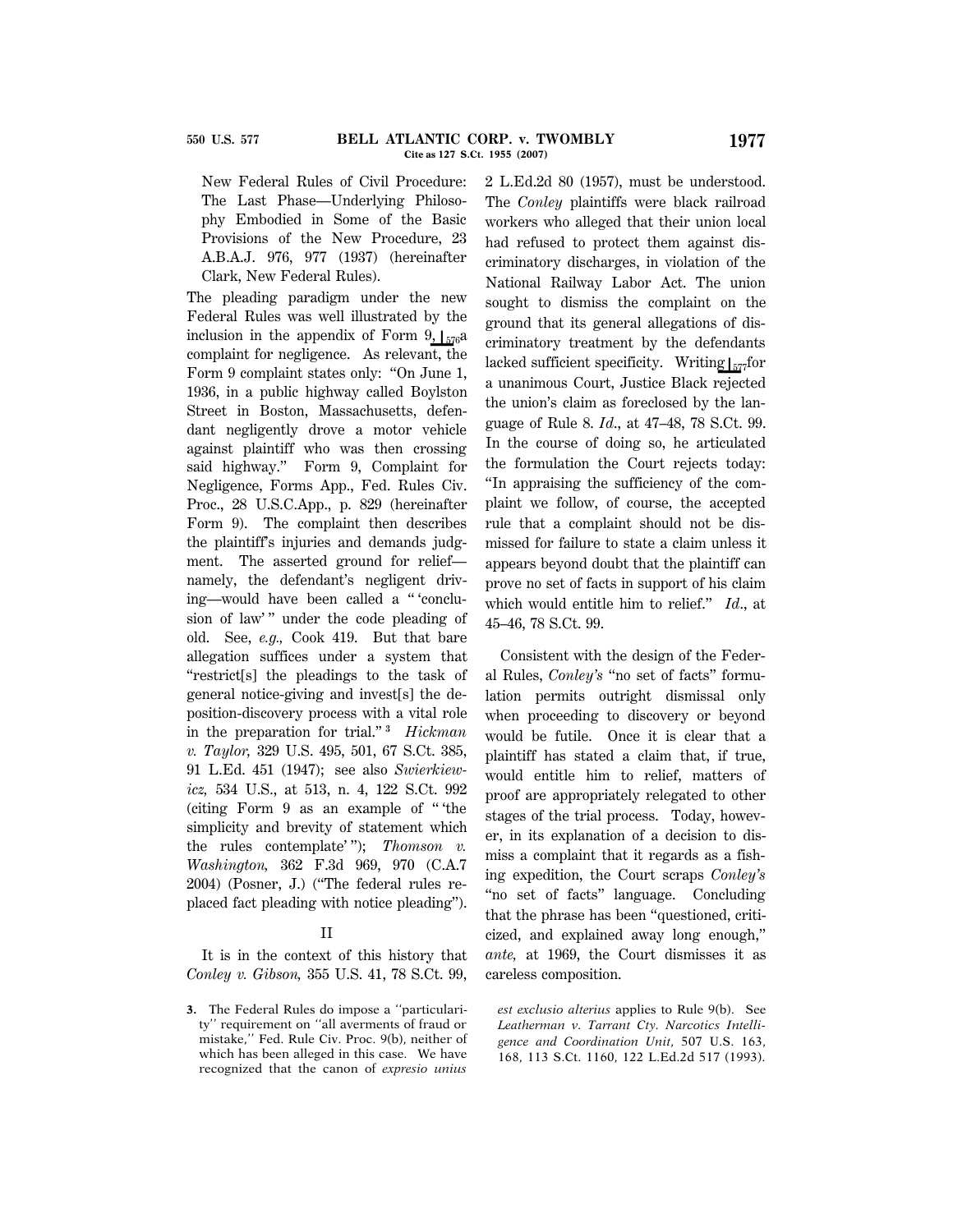If *Conley's* "no set of facts" language is to be interred, let it not be without a eulogy. That exact language, which the majority says has ''puzzl[ed] the profession for 50 years,'' *ante,* at 1969, 355 U.S. 41, 2 L.Ed.2d 80, has been cited as authority in a dozen opinions of this Court and four separate writings.<sup>4</sup> In not one of  $\mathsf{I}_{578}$  those 16 opinions was the language ''questioned,'' "criticized," or "explained away." Indeed,

- **4.** *SEC v. Zandford,* 535 U.S. 813, 818, 122 S.Ct. 1899, 153 L.Ed.2d 1 (2002); *Davis v. Monroe County Bd. of Ed.,* 526 U.S. 629, 654, 119 S.Ct. 1661, 143 L.Ed.2d 839 (1999); *Hartford Fire Ins. Co. v. California,* 509 U.S. 764, 811, 113 S.Ct. 2891, 125 L.Ed.2d 612 (1993); *Brower v. County of Inyo,* 489 U.S. 593, 598, 109 S.Ct. 1378, 103 L.Ed.2d 628 (1989); *Hughes v. Rowe,* 449 U.S. 5, 10, 101 S.Ct. 173, 66 L.Ed.2d 163 (1980) *(per curiam); McLain v. Real Estate Bd. of New Orleans, Inc.,* 444 U.S. 232, 246, 100 S.Ct. 502, 62 L.Ed.2d 441 (1980); *Estelle v. Gamble,* 429 U.S. 97, 106, 97 S.Ct. 285, 50 L.Ed.2d 251 (1976); *Hospital Building Co. v. Trustees of Rex Hospital,* 425 U.S. 738, 746, 96 S.Ct. 1848, 48 L.Ed.2d 338 (1976); *Scheuer v. Rhodes,* 416 U.S. 232, 236, 94 S.Ct. 1683, 40 L.Ed.2d 90 (1974); *Cruz v. Beto,* 405 U.S. 319, 322, 92 S.Ct. 1079, 31 L.Ed.2d 263 (1972) *(per curiam); Haines v. Kerner,* 404 U.S. 519, 521, 92 S.Ct. 594, 30 L.Ed.2d 652 (1972) *(per curiam); Jenkins v. McKeithen,* 395 U.S. 411, 422, 89 S.Ct. 1843, 23 L.Ed.2d 404 (1969) (plurality opinion); see also *Cleveland Bd. of Ed. v. Loudermill,* 470 U.S. 532, 554, 105 S.Ct. 1487, 84 L.Ed.2d 494 (1985) (Brennan, J., concurring in part and dissenting in part); *Hoover v. Ronwin,* 466 U.S. 558, 587, 104 S.Ct. 1989, 80 L.Ed.2d 590 (1984) (STEVENS, J., dissenting); *United Air Lines, Inc. v. Evans,* 431 U.S. 553, 561, n. 1, 97 S.Ct. 1885, 52 L.Ed.2d 571 (1977) (Marshall, J., dissenting); *Simon v. Eastern Ky. Welfare Rights Organization,* 426 U.S. 26, 55, n. 6, 96 S.Ct. 1917, 48 L.Ed.2d 450 (1976) (Brennan, J., concurring in judgment).
- **5.** See, *e.g., EB Invs., LLC v. Atlantis Development, Inc.,* 930 So.2d 502, 507 (Ala.2005); *Department of Health & Social Servs. v. Native Village of Curyung,* 151 P.3d 388, 396 (Alaska 2006); *Newman v. Maricopa Cty.,* 167 Ariz. 501, 503, 808 P.2d 1253, 1255 (App.1991)*; Public Serv. Co. of Colo. v. Van Wyk,* 27 P.3d

today's opinion is the first by any Member of this Court to express *any* doubt as to the adequacy of the *Conley* formulation. Taking their cues from the federal courts, 26 States and the District of Columbia utilize as their standard for dismissal of a complaint the very language the majority repudiates: whether it appears ''beyond doubt'' that ''no set of facts'' in support of the claim would entitle the plaintiff to relief.**<sup>5</sup>**

377, 385–386 (Colo.2001) (en banc); *Clawson v. St. Louis Post–Dispatch, LLC,* 906 A.2d 308, 312 (D.C.2006); *Hillman Constr. Corp. v. Wainer,* 636 So.2d 576, 578 (Fla.App.1994); *Kaplan v. Kaplan,* 266 Ga. 612, 613, 469 S.E.2d 198, 199 (1996); *Wright v. Home Depot U.S.A., Inc.*, 111 Hawai'i 401, 406, 142 P.3d 265, 270 (2006); *Taylor v. Maile,* 142 Idaho 253, 257, 127 P.3d 156, 160 (2005); *Fink v. Bryant,* 2001–CC–0987, p. 4 (La.11/28/01), 801 So.2d 346, 349; *Gagne v. Cianbro Corp.,* 431 A.2d 1313, 1318–1319 (Me.1981); *Gasior v. Massachusetts Gen. Hospital,* 446 Mass. 645, 647, 846 N.E.2d 1133, 1135 (2006); *Ralph Walker, Inc. v. Gallagher,* 926 So.2d 890, 893 (Miss.2006); *Jones v. Montana Univ. System,* 337 Mont. 1, 7, 155 P.3d 1247, 1252 (2007); *Johnston v. Nebraska Dept. of Correctional Servs.,* 270 Neb. 987, 989, 709 N.W.2d 321, 324 (2006); *Blackjack Bonding v. Las Vegas Munic. Ct.,* 116 Nev. 1213, 1217, 14 P.3d 1275, 1278 (2000); *Shepard v. Ocwen Fed. Bank,* 361 N.C. 137, 139, 638 S.E.2d 197, 199 (2006); *Rose v. United Equitable Ins. Co.,* 2001 ND 154, ¶ 10, 632 N.W.2d 429, 434; *State ex rel. Turner v. Houk,* 112 Ohio St.3d 561, 562, 2007–Ohio–814, ¶ 5, 862 N.E.2d 104, 105 *(per curiam); Moneypenney v. Dawson,* 2006 OK 53, ¶ 2, 141 P.3d 549, 551; *Gagnon v. State,* 570 A.2d 656, 659 (R.I.1990); *Osloond v. Farrier,* 2003 SD 28, ¶ 4, 659 N.W.2d 20, 22 *(per curiam); Smith v. Lincoln Brass Works, Inc.,* 712 S.W.2d 470, 471 (Tenn.1986); *Association of Haystack Property Owners, Inc. v. Sprague,* 145 Vt. 443, 446, 494 A.2d 122, 124 (1985); *In re Coday,* 156 Wash.2d 485, 497, 130 P.3d 809, 815 (2006) (en banc); *Haines v. Hampshire Cty. Comm'n,* 216 W.Va. 499, 502, 607 S.E.2d 828, 831 (2004); *Warren v. Hart,* 747 P.2d 511, 512 (Wyo.1987); see also *Malpiede v. Townson,* 780 A.2d 1075, 1082–1083 (Del.2001) (permitting dismissal only ''where the court determines with reasonable certainty that the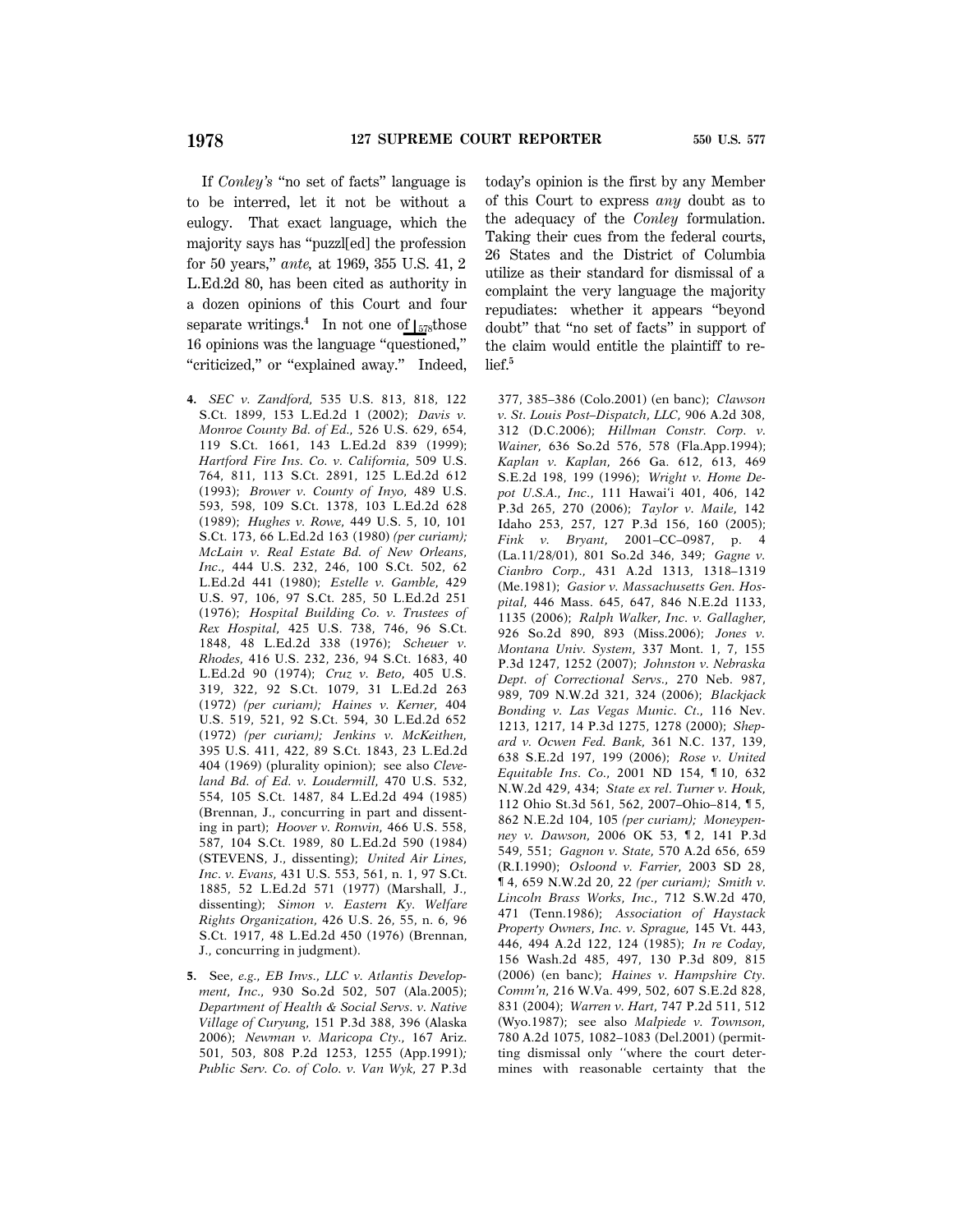$\left| \right|_{579}$ Petitioners have not requested that the *Conley* formulation be retired, nor have any of the six *amici* who filed briefs in support of petitioners. I would not rewrite the Nation's civil procedure textbooks and call into doubt the pleading rules of most of its States without far more informed deliberation as to the costs of doing so. Congress has established a process—a rulemaking process—for revisions of that order. See 28 U.S.C. §§ 2072–2074 (2000 ed. and Supp. IV).

Today's majority calls *Conley's* '' 'no set of facts'" language "an incomplete, negative gloss on an accepted pleading standard: once a claim has been stated adequately, it may be  $\left| \right|_{580}$ supported by showing any set of facts consistent with the allegations in the complaint.'' *Ante,* at 1969. This is not and cannot be what

plaintiff could prevail on no set of facts that may be inferred from the well-pleaded allegations in the complaint'' (internal quotation marks omitted)); *Canel v. Topinka,* 212 Ill.2d 311, 318, 288 Ill.Dec. 623, 818 N.E.2d 311, 317 (2004) (replacing ''appears beyond doubt'' in the *Conley* formulation with ''is clearly apparent''); *In re Young,* 522 N.E.2d 386, 388 (Ind.1988) *(per curiam)* (replacing ''appears beyond doubt'' with ''appears to a certainty''); *Barkema v. Williams Pipeline Co.,* 666 N.W.2d 612, 614 (Iowa 2003) (holding that a motion to dismiss should be sustained ''only when there exists no conceivable set of facts entitling the non-moving party to relief''); *Pioneer Village v. Bullitt Cty.,* 104 S.W.3d 757, 759 (Ky.2003) (holding that judgment on the pleadings should be granted ''if it appears beyond doubt that the nonmoving party cannot prove any set of facts that would entitle him/her to relief''); *Corley v. Detroit Bd. of Ed.,* 470 Mich. 274, 277, 681 N.W.2d 342, 345 (2004) *(per curiam)* (holding that a motion for judgment on the pleadings should be granted only '' 'if no factual development could possibly justify recovery' ''); *Oberkramer v. Ellisville,* 706 S.W.2d 440, 441 (Mo. 1986) (en banc) (omitting the words ''beyond doubt'' from the *Conley* formulation); *Colman v. Utah State Land Bd.,* 795 P.2d 622, 624 (Utah 1990) (holding that a motion to dismiss

the *Conley* Court meant. First, as I have explained, and as the *Conley* Court well knew, the pleading standard the Federal Rules meant to codify does not require, or even invite, the pleading of facts.<sup>6</sup> The "pleading standard" label the majority gives to what it reads into the *Conley* opinion—a statement of the permissible factual support for an adequately pleaded complaint—would not, therefore, have impressed the *Conley* Court itself. Rather, that Court would have understood the majority's remodeling of its language to express an *evidentiary* standard, which the *Conley* Court had neither need nor want to explicate. Second, it is pellucidly clear that the *Conley* Court was interested in what a complaint *must* contain, not what it *may* contain. In fact, the Court said without qualification that it was ''appraising the *sufficiency* of

is appropriate ''only if it clearly appears that [the plaintiff] can prove no set of facts in support of his claim''); *NRC Management Servs. Corp. v. First Va. Bank–Southwest,* 63 Va. Cir. 68, 70, 2003 WL 23540085 (2003) (''The Virginia standard is identical [to the *Conley* formulation], though the Supreme Court of Virginia may not have used the same words to describe it'').

**6.** The majority is correct to say that what the Federal Rules require is a '' 'showing' '' of entitlement to relief. *Ante,* at 1965, n. 3. Whether and to what extent that ''showing'' requires allegations of fact will depend on the particulars of the claim. For example, had the amended complaint in this case alleged *only* parallel conduct, it would not have made the required ''showing.'' See *supra,* at 1974. Similarly, had the pleadings contained *only* an allegation of agreement, without specifying the nature or object of that agreement, they would have been susceptible to the charge that they did not provide sufficient notice that the defendants may answer intelligently. Omissions of that sort instance the type of ''bareness'' with which the Federal Rules are concerned. A plaintiff's inability to persuade a district court that the allegations actually included in her complaint are ''plausible'' is an altogether different kind of failing, and one that should not be fatal at the pleading stage.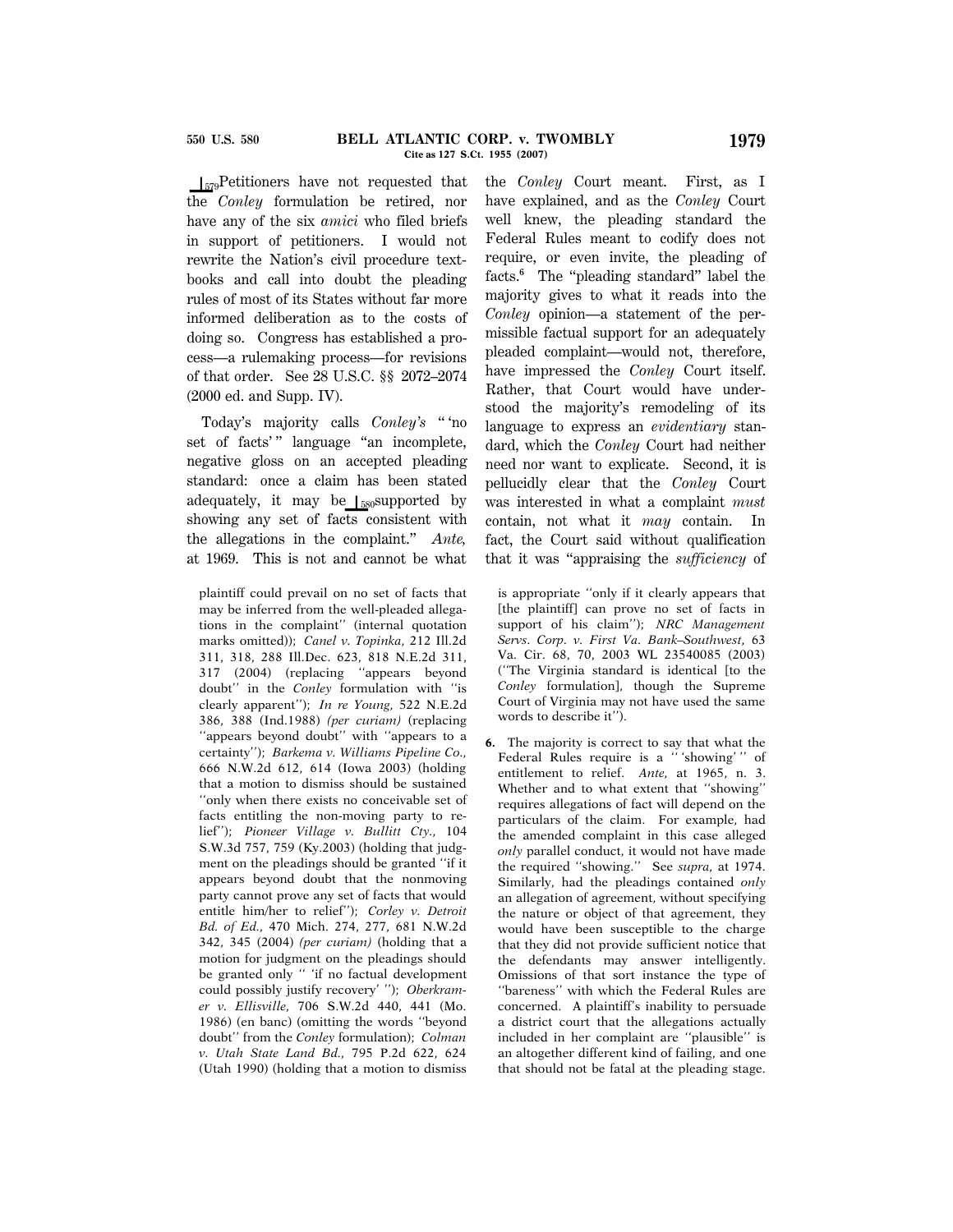the complaint.'' 355 U.S., at 45, 78 S.Ct. 99 (emphasis added). It was, to paraphrase today's majority, describing ''the minimum standard of adequate pleading to govern a complaint's survival,'' *ante,* at 1969.

We can be triply sure as to *Conley's* meaning by examining the three Court of Appeals cases the *Conley* Court cited as support for the "accepted rule" that "a complaint should not  $\mathcal{L}_{581}$ be dismissed for failure to state a claim unless it appears beyond doubt that the plaintiff can prove no set of facts in support of his claim which would entitle him to relief.'' 355 U.S., at 45–46, 78 S.Ct. 99. In the first case, *Leimer v. State Mut. Life Assurance Co. of Worcester, Mass.,* 108 F.2d 302 (C.A.8 1940), the plaintiff alleged that she was the beneficiary of a life insurance plan and that the insurance company was wrongfully withholding proceeds from her. In reversing the District Court's grant of the defendant's motion to dismiss, the Eighth Circuit noted that court's own longstanding rule that, to warrant dismissal, '' 'it should appear from the allegations that a cause of action does not exist, rather than that a cause of action has been defectively stated.'" *Id.*, at 305 (quoting *Winget v. Rockwood,* 69 F.2d 326, 329 (C.A.8 1934)).

The *Leimer* court viewed the Federal Rules—specifically Rules  $8(a)(2)$ ,  $12(b)(6)$ , 12(e) (motion for a more definite statement), and 56 (motion for summary judgment)—as reinforcing the notion that ''there is no justification for dismissing a complaint for insufficiency of statement, except where it appears to a certainty that the plaintiff would be entitled to no relief under any state of facts which could be proved in support of the claim.'' 108 F.2d, at 306. The court refuted in the strongest terms any suggestion that the unlikelihood of recovery should determine the fate of a complaint: ''No matter how improbable it may be that she can prove her claim, she is entitled to an opportunity to make the attempt, and is not required to accept as final a determination of her rights based upon inferences drawn in favor of the defendant from her amended complaint.'' *Ibid*.

The Third Circuit relied on *Leimer's* admonition in *Continental Collieries, Inc. v. Shober,* 130 F.2d 631 (1942), which the *Conley* Court also cited in support of its ''no set of facts'' formulation. In a diversity action the plaintiff alleged breach of contract, but the District Court dismissed the complaint on the ground that the contract appeared to be unenforceable under state law. The Court of Appeals reversed,  $\frac{1}{582}$ concluding that there were facts in dispute that went to the enforceability of the contract, and that the rule at the pleading stage was as in *Leimer*: ''No matter how likely it may seem that the pleader will be unable to prove his case, he is entitled, upon averring a claim, to an opportunity to try to prove it.'' 130 F.3d, at 635.

The third case the *Conley* Court cited approvingly was written by Judge Clark himself. In *Dioguardi v. Durning,* 139 F.2d 774 (C.A.2 1944), the *pro se* plaintiff, an importer of ''tonics,'' charged the customs inspector with auctioning off the plaintiff's former merchandise for less than was bid for it—and indeed for an amount equal to the plaintiff's own bid—and complained that two cases of tonics went missing three weeks before the sale. The inference, hinted at by the averments but never stated in so many words, was that the defendant fraudulently denied the plaintiff his rightful claim to the tonics, which, if true, would have violated federal law. Writing six years after the adoption of the Federal Rules he held the lead rein in drafting, Judge Clark said that the defendant

''could have disclosed the facts from his point of view, in advance of a trial if he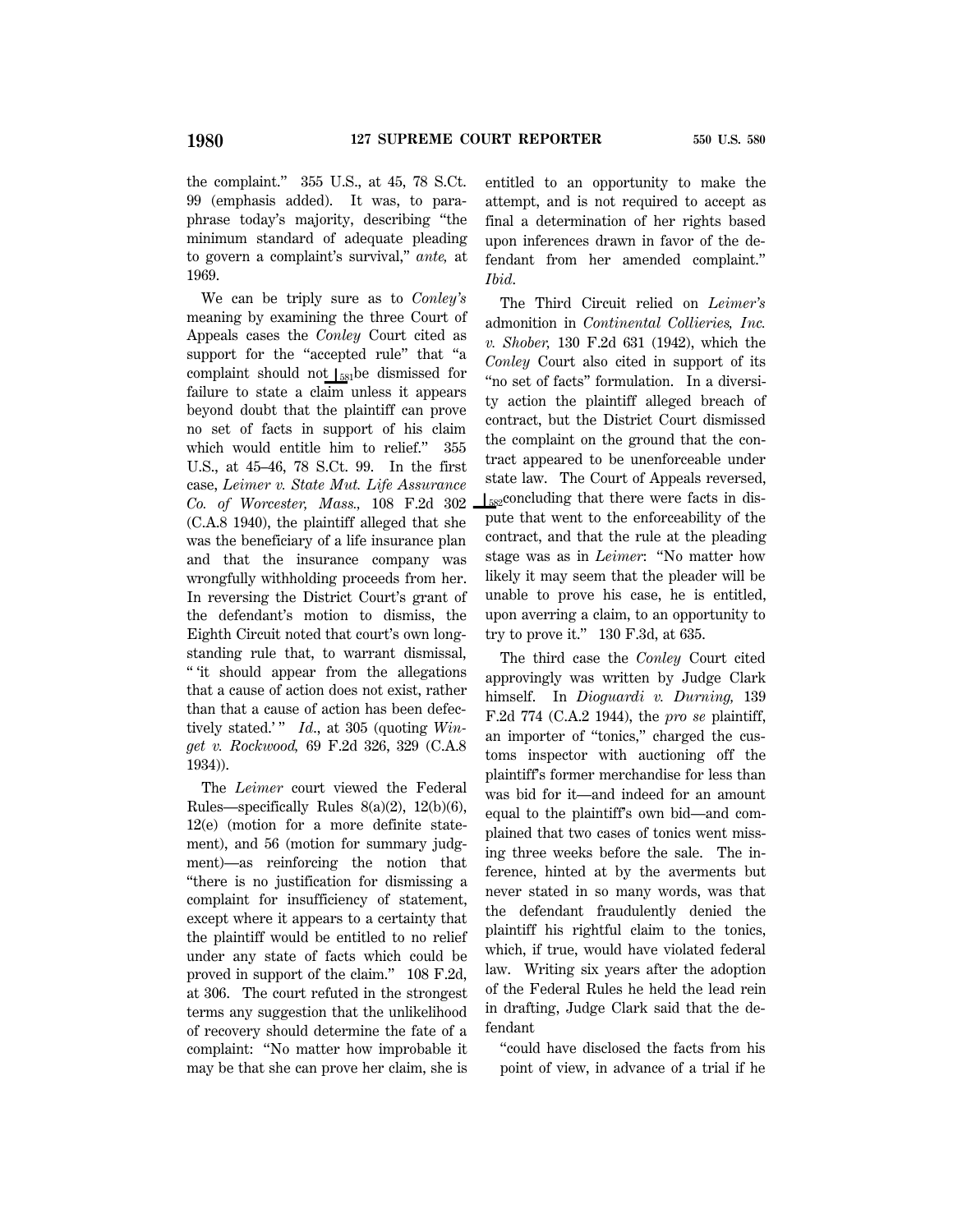chose, by asking for a pre-trial hearing or by moving for a summary judgment with supporting affidavits. But, as it stands, we do not see how the plaintiff may properly be deprived of his day in court to show what he obviously so firmly believes and what for present purposes defendant must be taken as admitting.'' *Id*., at 775.

As any civil procedure student knows, Judge Clark's opinion disquieted the defense bar and gave rise to a movement to revise Rule 8 to require a plaintiff to plead a "'cause of action.'" See 5 Wright & Miller § 1201, at 86–87. The movement failed, see *ibid.; Dioguardi* was explicitly approved in *Conley;* and ''[i]n retrospect the case itself seems to be a  $\frac{1}{583}$  routine application of principles that are universally accepted,'' 5 Wright & Miller § 1220, at 284–285.

In light of *Leimer*, *Continental Collieries,* and *Dioguardi, Conley's* statement that a complaint is not to be dismissed unless ''no set of facts'' in support thereof would entitle the plaintiff to relief is hardly "puzzling," ante, at 1969. It reflects a philosophy that, unlike in the days of code pleading, separating the wheat from the chaff is a task assigned to the pretrial and trial process. *Conley's* language, in short, captures the policy choice embodied in the Federal Rules and binding on the federal courts.

We have consistently reaffirmed that basic understanding of the Federal Rules in the half century since *Conley*. For example, in *Scheuer v. Rhodes,* 416 U.S. 232, 94 S.Ct. 1683, 40 L.Ed.2d 90 (1974), we reversed the Court of Appeals' dismissal on the pleadings when the respondents, the Governor and other officials of the State of Ohio, argued that the petitioners' claims were barred by sovereign immunity. In a unanimous opinion by then-Justice Rehnquist, we emphasized:

''When a federal court reviews the sufficiency of a complaint, before the reception of any evidence either by affidavit or admissions, its task is necessarily a limited one. The issue is not whether a plaintiff will ultimately prevail but whether the claimant is entitled to offer evidence to support the claims. *Indeed it may appear on the face of the pleadings that a recovery is very remote and unlikely but that is not the test*.'' *Id*., at 236, 94 S.Ct. 1683 (emphasis added).

The *Rhodes* plaintiffs had ''alleged generally and in conclusory terms'' that the defendants, by calling out the National Guard to suppress the Kent State University student protests, ''were guilty of wanton, wilful and negligent conduct.'' *Krause v. Rhodes,* 471 F.2d 430, 433 (C.A.6 1972). We reversed the Court of Appeals on the ground that "[w]hatever  $\frac{1}{584}$ the plaintiffs may or may not be able to establish as to the merits of their allegations, their claims, as stated in the complaints, given the favorable reading required by the Federal Rules of Civil Procedure,'' were not barred by the Eleventh Amendment because they were styled as suits against the defendants in their individual capacities. 416 U.S., at 238, 94 S.Ct. 1683.

We again spoke with one voice against efforts to expand pleading requirements beyond their appointed limits in *Leatherman v. Tarrant County Narcotics Intelligence and Coordination Unit,* 507 U.S. 163, 113 S.Ct. 1160, 122 L.Ed.2d 517 (1993). Writing for the unanimous Court, Chief Justice Rehnquist rebuffed the Fifth Circuit's effort to craft a standard for pleading municipal liability that accounted for ''the enormous expense involved today in litigation,'' *Leatherman v. Tarrant County Narcotics Intelligence and Coordination Unit,* 954 F.2d 1054, 1057 (1992) (internal quotation marks omitted), by requiring a plaintiff to ''state with factual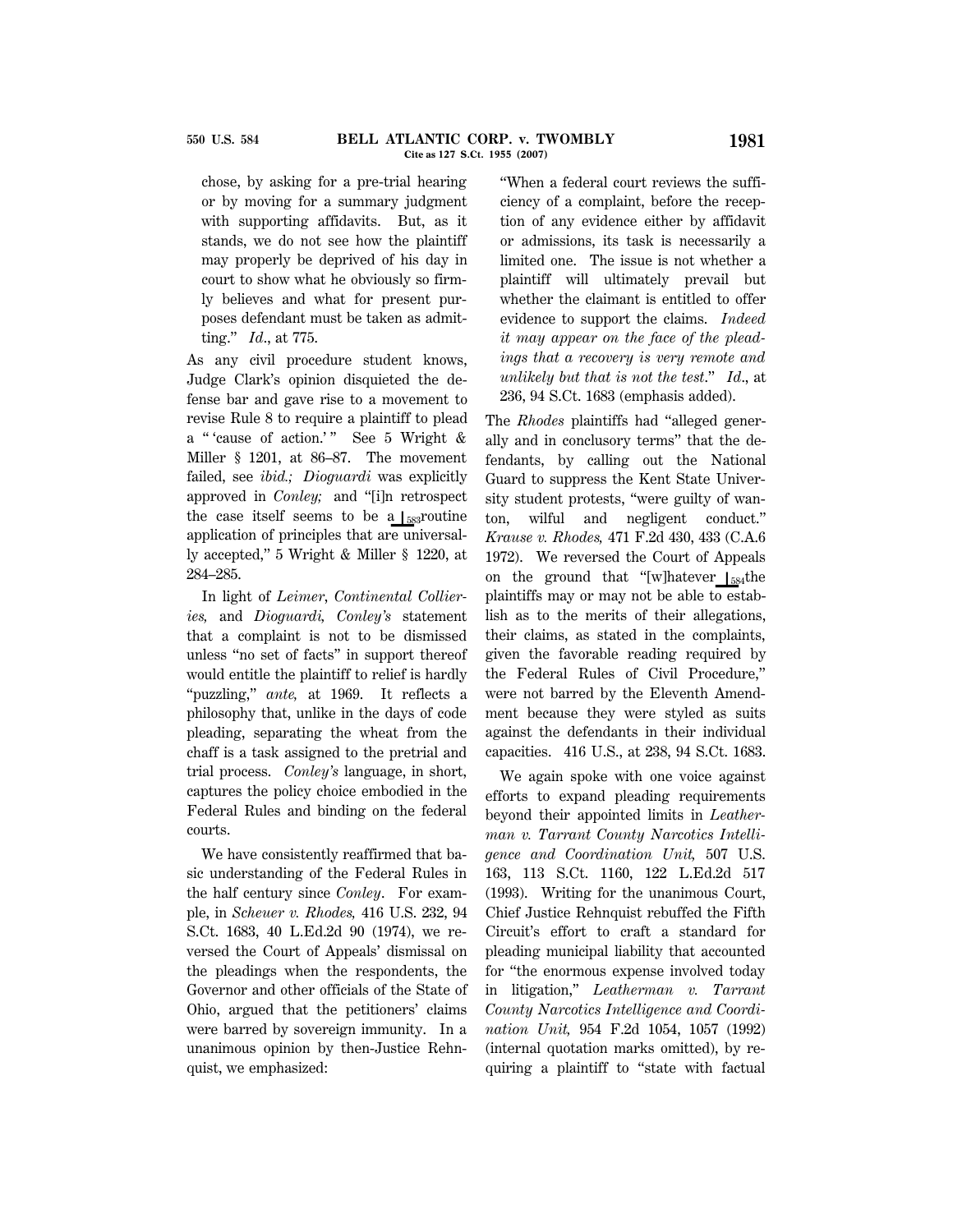detail and particularity the basis for the claim which necessarily includes why the defendant-official cannot successfully maintain the defense of immunity," 507 U.S., at 167, 113 S.Ct. 1160, 122 L.Ed.2d 517, (internal quotation marks omitted). We found this language inconsistent with Rules 8(a)(2) and 9(b) and emphasized that motions to dismiss were not the place to combat discovery abuse: ''In the absence of [an amendment to Rule 9(b) ], federal courts and litigants must rely on summary judgment and control of discovery to weed out unmeritorious claims sooner rather than later.'' *Id*., at 168–169, 113 S.Ct. 1160.

Most recently, in *Swierkiewicz,* 534 U.S. 506, 122 S.Ct. 992, 152 L.Ed.2d 1, we were faced with a case more similar to the present one than the majority will allow. In discrimination cases, our precedents require a plaintiff at the summary judgment stage to produce either direct evidence of discrimination or, if the claim is based primarily on circumstantial evidence, to meet the shifting evidentiary burdens imposed under the framework articulated in *McDonnell Douglas Corp. v. Green,* 411 U.S. 792, 93 S.Ct. 1817, 36 L.Ed.2d 668 (1973). See, *e.g., Trans World Airlines, Inc. v. Thurston*,<sub>585</sub> 469 U.S. 111, 121, 105 S.Ct. 613, 83 L.Ed.2d 523 (1985). Swierkiewicz alleged that he had been terminated on account of national origin in violation of Title VII of the Civil Rights Act of 1964. The Second Circuit dismissed the suit on the pleadings because he had not pleaded a prima facie case of discrimination under the *McDonnell Douglas* standard.

We reversed in another unanimous opinion, holding that ''under a notice pleading system, it is not appropriate to require a plaintiff to plead facts establishing a prima facie case because the *McDonnell Douglas* framework does not apply in every employment discrimination case.'' *Swierkiewicz,* 534 U.S., at 511, 122 S.Ct. 992. We also observed that Rule  $8(a)(2)$  does not contemplate a court's passing on the merits of a litigant's claim at the pleading stage. Rather, the "simplified notice pleading standard'' of the Federal Rules ''relies on liberal discovery rules and summary judgment motions to define disputed facts and issues and to dispose of unmeritorious claims.'' *Id*., at 512, 122 S.Ct. 992; see Brief for United States et al. as *Amici Curiae* in *Swierkiewicz v. Sorema N. A.,* O.T.2001, No. 00–1853, p. 10 (stating that a Rule  $12(b)(6)$  motion is not "an appropriate" device for testing the truth of what is asserted or for determining whether a plaintiff has any evidence to back up what is in the complaint'' (internal quotation marks omitted)).**<sup>7</sup>**

As in the discrimination context, we have developed an evidentiary framework for evaluating claims under § 1 of the Sherman Act when those claims rest on entirely circumstantial evidence of conspiracy. See *Matsushita Elec. Industrial*<sub>586</sub> *Co. v. Zenith Radio Corp.,* 475 U.S. 574, 106 S.Ct. 1348, 89 L.Ed.2d 538 (1986). Under *Matsushita,* a plaintiff's allegations of an illegal conspiracy may not, at the summary judgment stage, rest solely on the inferences that may be drawn from the parallel conduct of the defendants. In order to survive a Rule 56 motion, a § 1 plaintiff ''must present evidence 'that tends

**<sup>7.</sup>** See also 5 Wright & Miller § 1202, at 89–90 (''[P]leadings under the rules simply may be a general summary of the party's position that is sufficient to advise the other party of the event being sued upon, to provide some guidance in a subsequent proceeding as to what was decided for purposes of res judicata and

collateral estoppel, and to indicate whether the case should be tried to the court or to a jury. No more is demanded of the pleadings than this; indeed, history shows that no more can be performed successfully by the pleadings'' (footnotes omitted)).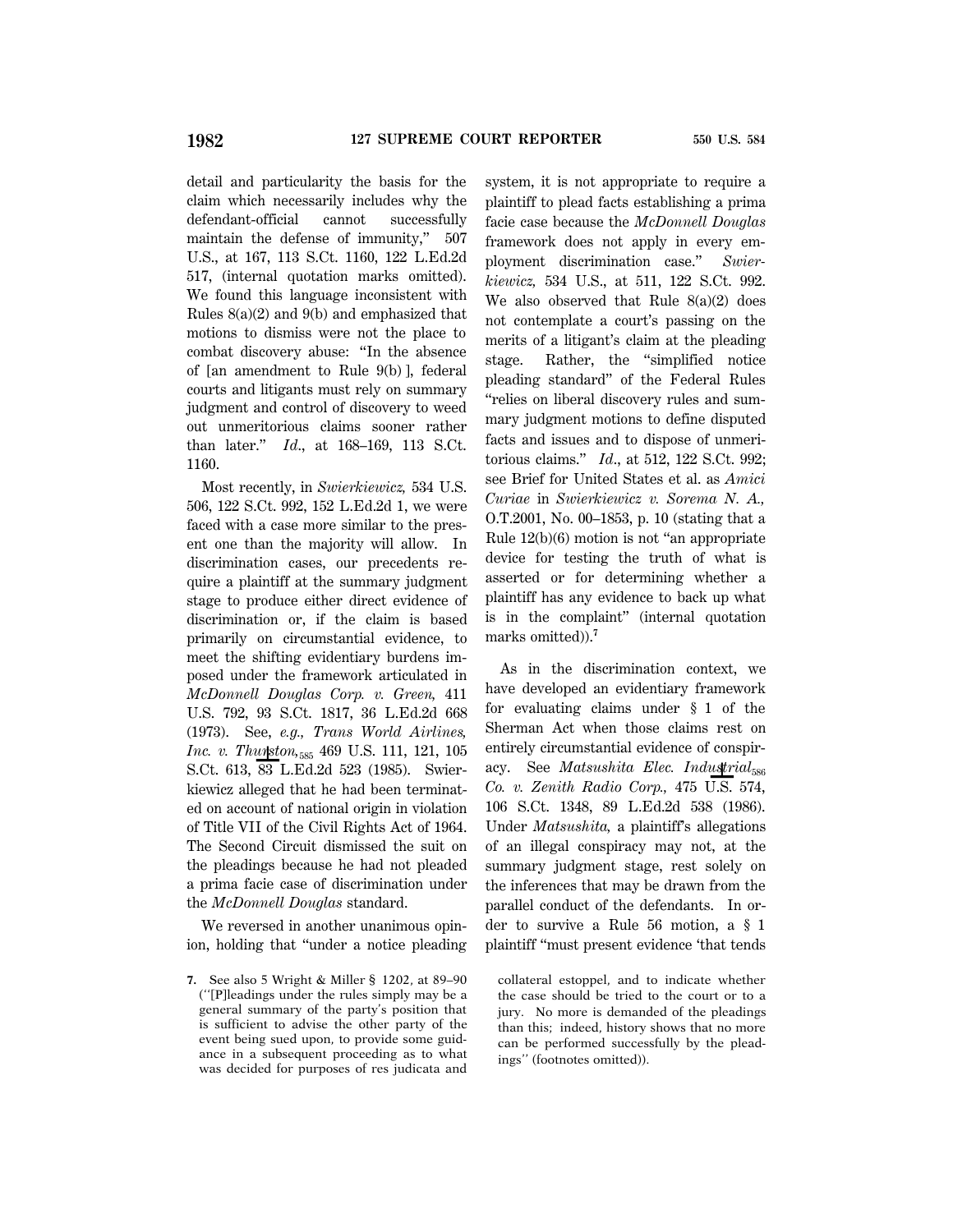to exclude the possibility' that the alleged conspirators acted independently.'" *Id.*, at 588, 106 S.Ct. 1348 (quoting *Monsanto Co. v. Spray–Rite Service Corp.,* 465 U.S. 752, 764, 104 S.Ct. 1464, 79 L.Ed.2d 775 (1984)). That is, the plaintiff ''must show that the inference of conspiracy is reasonable in light of the competing inferences of independent action or collusive action.'' 475 U.S., at 588, 106 S.Ct. 1348.

Everything today's majority says would therefore make perfect sense if it were ruling on a Rule 56 motion for summary judgment and the evidence included nothing more than the Court has described. But it should go without saying in the wake of *Swierkiewicz* that a heightened production burden at the summary judgment stage does not translate into a heightened pleading burden at the complaint stage. The majority rejects the complaint in this case because—in light of the fact that the parallel conduct alleged is consistent with ordinary market behavior—the claimed conspiracy is ''conceivable'' but not ''plausible,'' *ante,* at 1974. I have my doubts about the majority's assessment of the plausibility of this alleged conspiracy. See Part III, *infra*. But even if the majority's speculation is correct, its ''plausibility'' standard is irreconcilable with Rule 8 and with our governing precedents. As we made clear in *Swierkiewicz* and *Leatherman,* fear of the burdens of litigation does not justify factual conclusions supported only by lawyers' arguments rather than sworn denials or admissible evidence.

This case is a poor vehicle for the Court's new pleading rule, for we have observed that ''in antitrust cases, where 'the proof is largely in the hands of the alleged conspirators,' ... dismissals prior to giving the plaintiff ample  $\frac{1}{587}$ opportunity for discovery should be granted very sparingly.'' *Hospital Building Co. v. Trustees* *of Rex Hospital,* 425 U.S. 738, 746, 96 S.Ct. 1848, 48 L.Ed.2d 338 (1976) (quoting *Poller v. Columbia Broadcasting System, Inc.,* 368 U.S. 464, 473, 82 S.Ct. 486, 7 L.Ed.2d 458 (1962)); see also *Knuth v. Erie–Crawford Dairy Cooperative Assn.,* 395 F.2d 420, 423 (C.A.3 1968) (''The 'liberal' approach to the consideration of antitrust complaints is important because inherent in such an action is the fact that all the details and specific facts relied upon cannot properly be set forth as part of the pleadings''). Moreover, the fact that the Sherman Act authorizes the recovery of treble damages and attorney's fees for successful plaintiffs indicates that Congress intended to encourage, rather than discourage, private enforcement of the law. See *Radovich v. National Football League,* 352 U.S. 445, 454, 77 S.Ct. 390, 1 L.Ed.2d 456 (1957) (''Congress itself has placed the private antitrust litigant in a most favorable position .... In the face of such a policy this Court should not add requirements to burden the private litigant beyond what is specifically set forth by Congress in those laws''). It is therefore more, not less, important in antitrust cases to resist the urge to engage in armchair economics at the pleading stage.

The same year we decided *Conley,* Judge Clark wrote, presciently,

''I fear that every age must learn its lesson that special pleading cannot be made to do the service of trial and that live issues between active litigants are not to be disposed of or evaded on the paper pleadings, i.e., the formalistic claims of the parties. Experience has found no quick and easy short cut for trials in cases generally *and antitrust cases in particular*.'' Special Pleading in the ''Big Case''? in Procedure—The Handmaid of Justice 147, 148 (C. Wright & H. Reasoner eds.1965) (hereinafter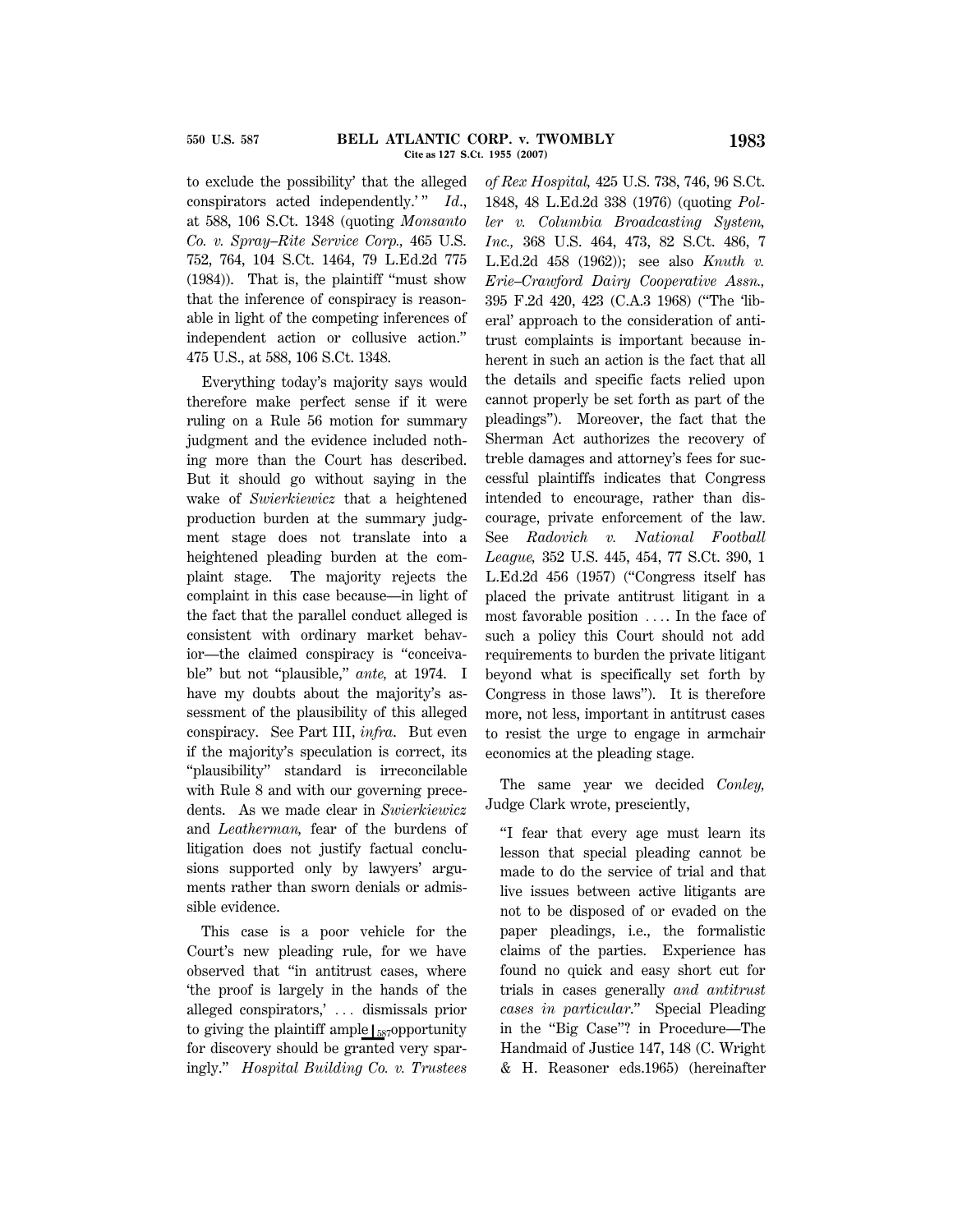Clark, Special Pleading in the Big Case) (emphasis added).

 $\frac{1}{588}$ In this "Big Case," the Court succumbs to the temptation that previous Courts have steadfastly resisted.**<sup>8</sup>** While the majority assures us that it is not applying any '' 'heightened' '' pleading standard, see *ante,* at 1973, n. 14, I shall now explain why I have a difficult time understanding its opinion any other way.

#### III

The Court does not suggest that an agreement to do what the plaintiffs allege would be permissible under the antitrust laws, see, *e.g., Associated Gen. Contractors of Cal., Inc. v. Carpenters,* 459 U.S. 519, 526–527, 103 S.Ct. 897, 74 L.Ed.2d 723 (1983). Nor does the Court hold that these plaintiffs have failed to allege an injury entitling them to sue for damages under those laws, see *Brunswick Corp. v. Pueblo Bowl–O–Mat, Inc.,* 429 U.S. 477, 489–490, 97 S.Ct. 690, 50 L.Ed.2d 701 (1977). Rather, the theory on which the Court permits $_{589}$  dismissal is that, so far as the Federal Rules are concerned, no agreement has been alleged at all. This is a mind-boggling conclusion.

**8.** Our decision in *Dura Pharmaceuticals, Inc. v. Broudo,* 544 U.S. 336, 125 S.Ct. 1627, 161 L.Ed.2d 577 (2005), is not to the contrary. There, the plaintiffs failed adequately to allege loss causation, a required element in a private securities fraud action. Because it alleged nothing more than that the prices of the securities the plaintiffs purchased were artificially inflated, the *Dura* complaint failed to ''provid[e] the defendants with notice of what the relevant economic loss might be or of what the causal connection might be between that loss and the [alleged] misrepresentation.'' *Id*., at 347, 125 S.Ct. 1627. Here, the failure the majority identifies is not a failure of notice—which ''notice pleading'' rightly condemns—but rather a failure to satisfy the Court that the agreement alleged might plausibly have occurred. That being a question not of *notice* but of *proof,* it should not be

As the Court explains, prior to the enactment of the Telecommunications Act of 1996 the law prohibited the defendants from competing with each other. The new statute was enacted to replace a monopolistic market with a competitive one. The Act did not merely require the regional monopolists to take affirmative steps to facilitate entry to new competitors, see *Verizon Communications Inc. v. Law Offices of Curtis V. Trinko, LLP,* 540 U.S. 398, 402, 124 S.Ct. 872, 157 L.Ed.2d 823 (2004); it also permitted the existing firms to compete with each other and to expand their operations into previously forbidden territory. See 47 U.S.C. § 271. Each of the defendants decided not to take the latter step. That was obviously an extremely important business decision, and I am willing to presume that each company acted entirely independently in reaching that decision. I am even willing to entertain the majority's belief that any agreement among the companies was unlikely. But the plaintiffs allege in three places in their complaint, ¶¶ 4, 51, 64, App. 11, 27, 30, that the ILECs did in fact agree both to prevent competitors from entering into their local markets and to forgo competition with each other. And as the Court

answered without first hearing from the defendants (as apart from their lawyers).

Similarly, in *Associated Gen. Contractors of Cal., Inc. v. Carpenters,* 459 U.S. 519, 103 S.Ct. 897, 74 L.Ed.2d 723 (1983), in which we also found an antitrust complaint wanting, the problem was not that the injuries the plaintiffs alleged failed to satisfy some threshold of plausibility, but rather that the injuries *as alleged* were not ''the type that the antitrust statute was intended to forestall.'' *Id*., at 540, 103 S.Ct. 897; see *id*., at 526, 103 S.Ct. 897 (''As the case comes to us, we must assume that the Union can prove the facts alleged in its amended complaint. It is not, however, proper to assume that the Union can prove facts that it has not alleged or that the defendants have violated the antitrust laws in ways that have not been alleged'').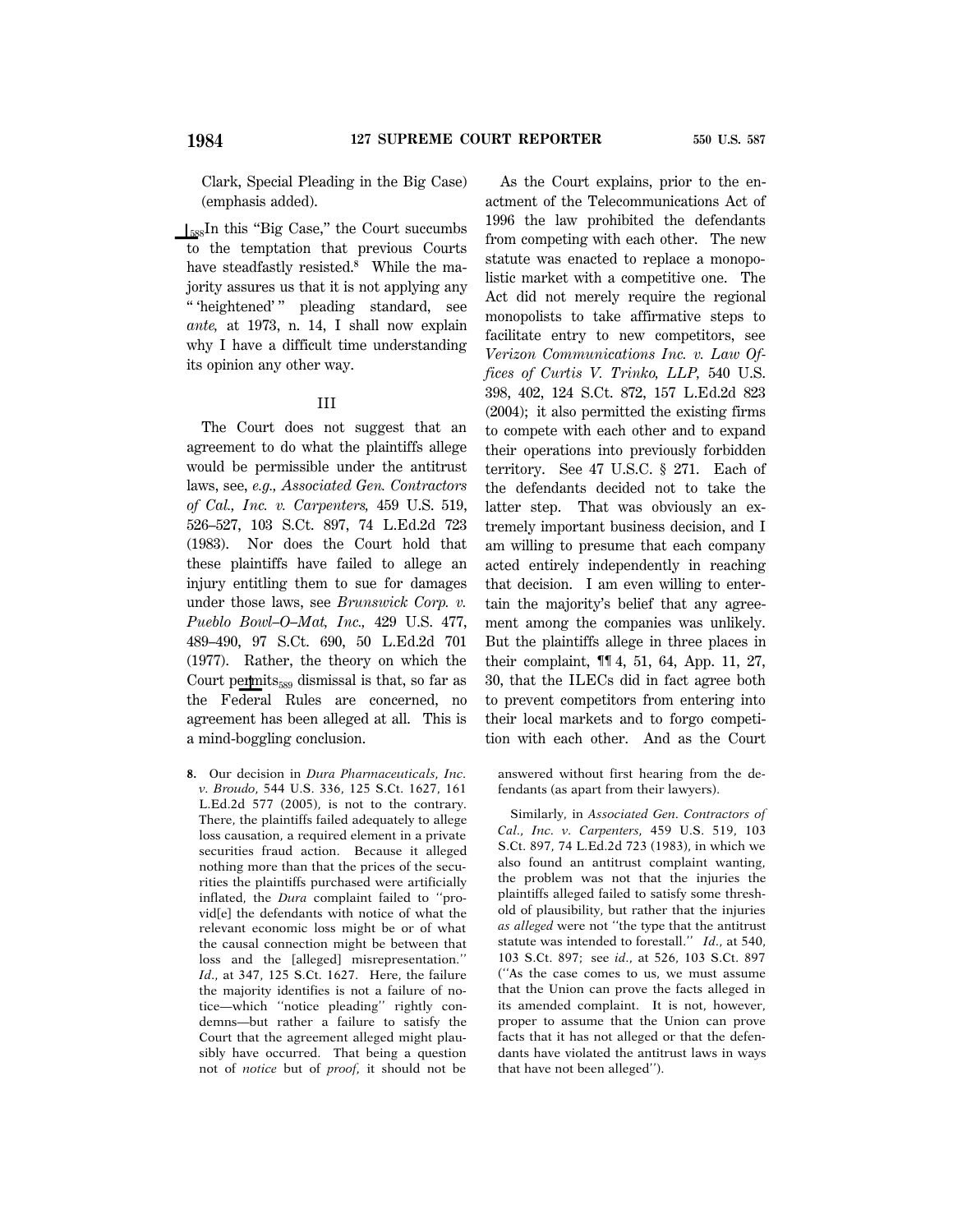recognizes, at the motion to dismiss stage, a judge assumes ''that all the allegations in the complaint are true (even if doubtful in fact).'' *Ante,* at 1965.

The majority circumvents this obvious obstacle to dismissal by pretending that it does not exist. The Court admits that ''in form a few stray statements in the complaint speak directly of agreement,'' but disregards those allegations by saying that ''on fair reading these are merely legal conclusions resting on the prior allegations'' of parallel conduct. *Ante,* at 1970. The Court's dichotomy between factual allegations and ''legal conclusions'' is the stuff of a bygone era, *supra,* at 1976 – 1977. That distinction was a defining feature of code pleading, see generally Clark, The Complaint in  $I_{590}$ Code Pleading, 35 Yale L.J. 259 (1925–1926), but was conspicuously abolished when the Federal Rules were enacted in 1938. See *United States v. Employing Plasterers Assn. of Chicago,* 347 U.S. 186, 188, 74 S.Ct. 452, 98 L.Ed. 618 (1954) (holding, in an antitrust case, that the Government's allegations of effects on interstate commerce must be taken into account in deciding whether to dismiss the complaint ''[w]hether these charges be called 'allegations of fact' or 'mere conclusions of the pleader'"); *Brownlee v. Conine,* 957 F.2d 353, 354 (C.A.7 1992) (''The Federal Rules of Civil Procedure establish a system of notice pleading rather than of fact pleading,  $\ldots$ so the happenstance that a complaint is 'conclusory,' whatever exactly that over-

**9.** The Court suggests that the allegation of an agreement, even if credited, might not give the notice required by Rule 8 because it lacks specificity. *Ante,* at 1970 – 1971, n. 10. The remedy for an allegation lacking sufficient specificity to provide adequate notice is, of course, a Rule 12(e) motion for a more definite statement. See *Swierkiewicz v. Sorema N. A.,* 534 U.S. 506, 514, 122 S.Ct. 992, 152 used lawyers' cliche means, does not automatically condemn it''); *Walker Distributing Co. v. Lucky Lager Brewing Co.,* 323 F.2d 1, 3–4 (C.A.9 1963) (''[O]ne purpose of Rule 8 was to get away from the highly technical distinction between statements of fact and conclusions of law ..."); *Oil*, *Chemical & Atomic Workers Int'l Union v. Delta,* 277 F.2d 694, 697 (C.A.6 1960) (''Under the notice system of pleading established by the Rules of Civil Procedure, ... the ancient distinction between pleading 'facts' and 'conclusions' is no longer significant''); 5 Wright & Miller § 1218, at 267 (''[T]he federal rules do not prohibit the pleading of facts or legal conclusions as long as fair notice is given to the parties''). ''Defendants entered into a contract'' is no more a legal conclusion than ''defendant negligently drove,'' see Form 9; *supra,* at 1977. Indeed it is less of one.**<sup>9</sup>**

 $I<sub>591</sub>$ Even if I were inclined to accept the Court's anachronistic dichotomy and ignore the complaint's actual allegations, I would dispute the Court's suggestion that any inference of agreement from petitioners' parallel conduct is ''implausible.'' Many years ago a truly great economist perceptively observed that ''[p]eople of the same trade seldom meet together, even for merriment and diversion, but the conversation ends in a conspiracy against the public, or in some contrivance to raise prices.'' A. Smith, An Inquiry Into the Nature and Causes of the Wealth of Nations, in 39 Great Books of the Western World 55 (R. Hutchins & M. Adler eds. 1952). I am not so cynical as to accept that sentiment at face value, but I need not do so here. Respondents' complaint

L.Ed.2d 1 (2002). Petitioners made no such motion and indeed have conceded that ''[o]ur problem with the current complaint is not a lack of specificity, it's quite specific.'' Tr. of Oral Arg. 14. Thus, the fact that ''the pleadings mentioned no specific time, place, or persons involved in the alleged conspiracies,'' *ante,* at 1971, n. 10, is, for our purposes, academic.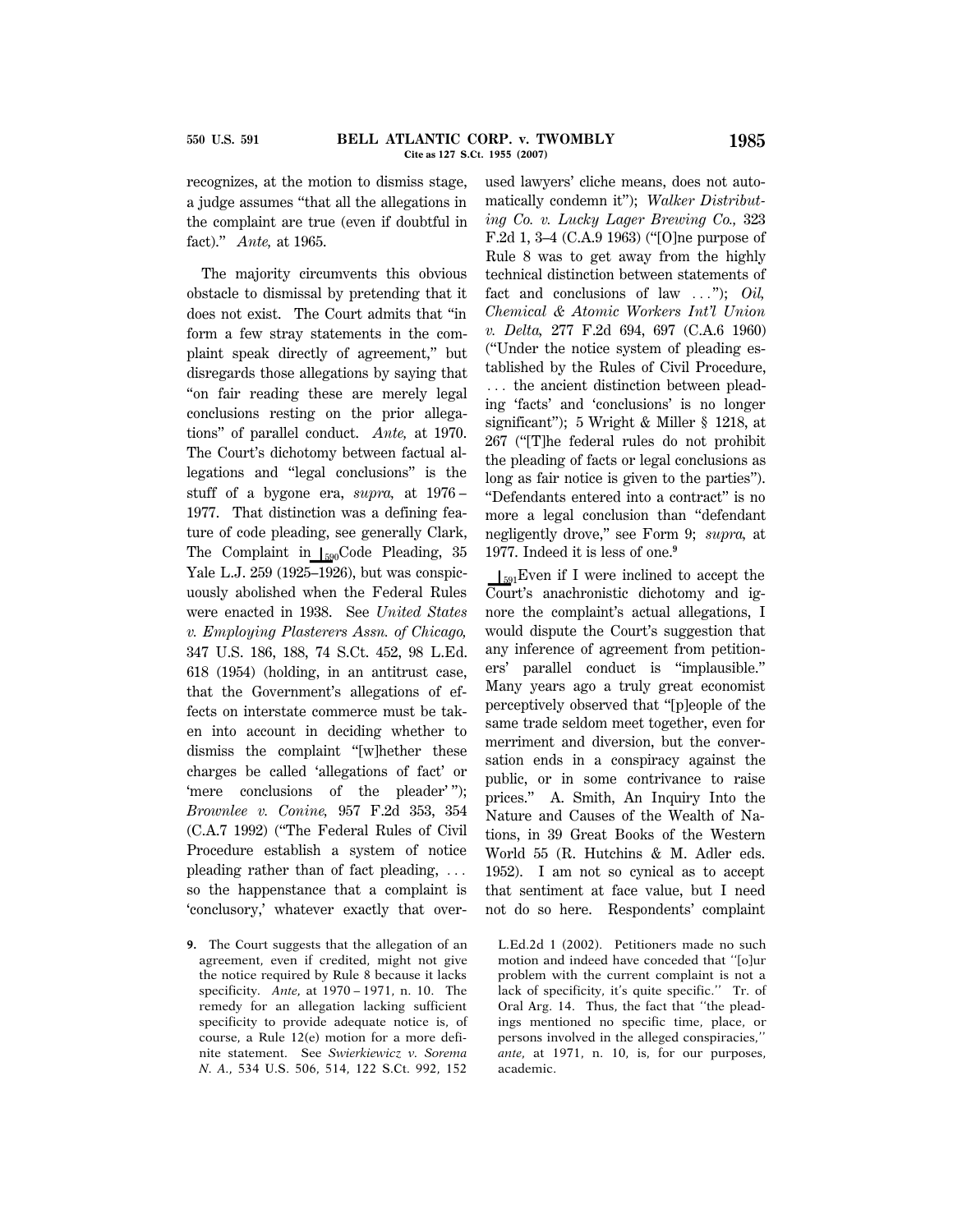points not only to petitioners' numerous opportunities to meet with each other, Complaint ¶ 46, App. 23,**10** but also to Notebaert's curious statement that encroaching on a fellow incumbent's territory "might be a good way to turn a quick dollar but that doesn't make it right,'' *id.,* ¶ 42, App. 22. What did he mean by that? One possible (indeed plausible) inference is that he meant that while it would be in his company's economic self-interest to compete with its brethren, he had agreed with his competitors not to do so. According to the complaint, that is how the Illinois Coalition for Competitive Telecom construed Notebaert's statement, *id.,* ¶ 44, App. 22 (calling the statement ''evidence of potential collusion among regional Bell phone monopolies to not compete<sub>592</sub> against one another and kill off potential competitors in local phone service''), and that is how Members of Congress construed his company's behavior, *id.,* ¶ 45, App. 23 (describing a letter to the Justice Department requesting an investigation into the possibility that the ILECs' "'very apparent non-competition policy' " was coordinated).

Perhaps Notebaert meant instead that competition would be sensible in the short term but not in the long run. That's what his lawyers tell us anyway. See Brief for Petitioners 36. But I would think that no

**10.** The Court describes my reference to the allegation that the defendants belong to various trade associations as ''playfully'' suggesting that the defendants conspired to restrain trade. *Ante,* at 1971 – 1972, n. 12. Quite the contrary: An allegation that competitors meet on a regular basis, like the allegations of parallel conduct, is consistent with—though not sufficient to prove—the plaintiffs' entirely serious and unequivocal allegation that the defendants entered into an unlawful agreement. Indeed, if it were true that the plaintiffs ''rest their § 1 claim on descriptions of parallel conduct and not on any independent allegation of actual agreement among the ILECs,'' *ante,* at 1970, there would have been no purpose in including a reference to the

one would know better what Notebaert meant than Notebaert himself. Instead of permitting respondents to ask Notebaert, however, the Court looks to other quotes from that and other articles and decides that what he meant was that entering new markets as a competitive local exchange carrier would not be a '' 'sustainable economic model.'" *Ante*, at 1972 – 1973, n. 13. Never mind that—as anyone ever interviewed knows—a newspaper article is hardly a verbatim transcript; the writer selects quotes to package his story, not to record a subject's views for posterity. But more importantly the District Court was required at this stage of the proceedings to construe Notebaert's ambiguous statement in the plaintiffs' favor.**<sup>11</sup>** See *Allen v. Wright,* 468 U.S. 737, 767–768, n. 1, 104 S.Ct. 3315, 82 L.Ed.2d 556 (1984) (Brennan, J., dissenting). The inference the statement supports—that simultaneous decisions by ILECs not even to attempt to poach customers from one another once the law authorized them to  $\frac{1}{593}$ do so were the product of an agreement—sits comfortably within the realm of possibility. That is all the Rules require.

To be clear, if I had been the trial judge in this case, I would not have permitted the plaintiffs to engage in massive discovery based solely on the allegations in this complaint. On the other hand, I surely would not have dismissed the complaint

trade association meetings in the amended complaint.

**11.** It is ironic that the Court seeks to justify its decision to draw factual inferences in the defendants' favor at the pleading stage by citing to a rule of evidence, *ante,* at 1972 – 1973, n. 13. Under Federal Rule of Evidence 201(b), a judicially noticed fact ''must be one not subject to reasonable dispute in that it is either (1) generally known within the territorial jurisdiction of the trial court or (2) capable of accurate and ready determination by resort to sources whose accuracy cannot reasonably be questioned.'' Whether Notebaert's statements constitute evidence of a conspiracy is hardly beyond reasonable dispute.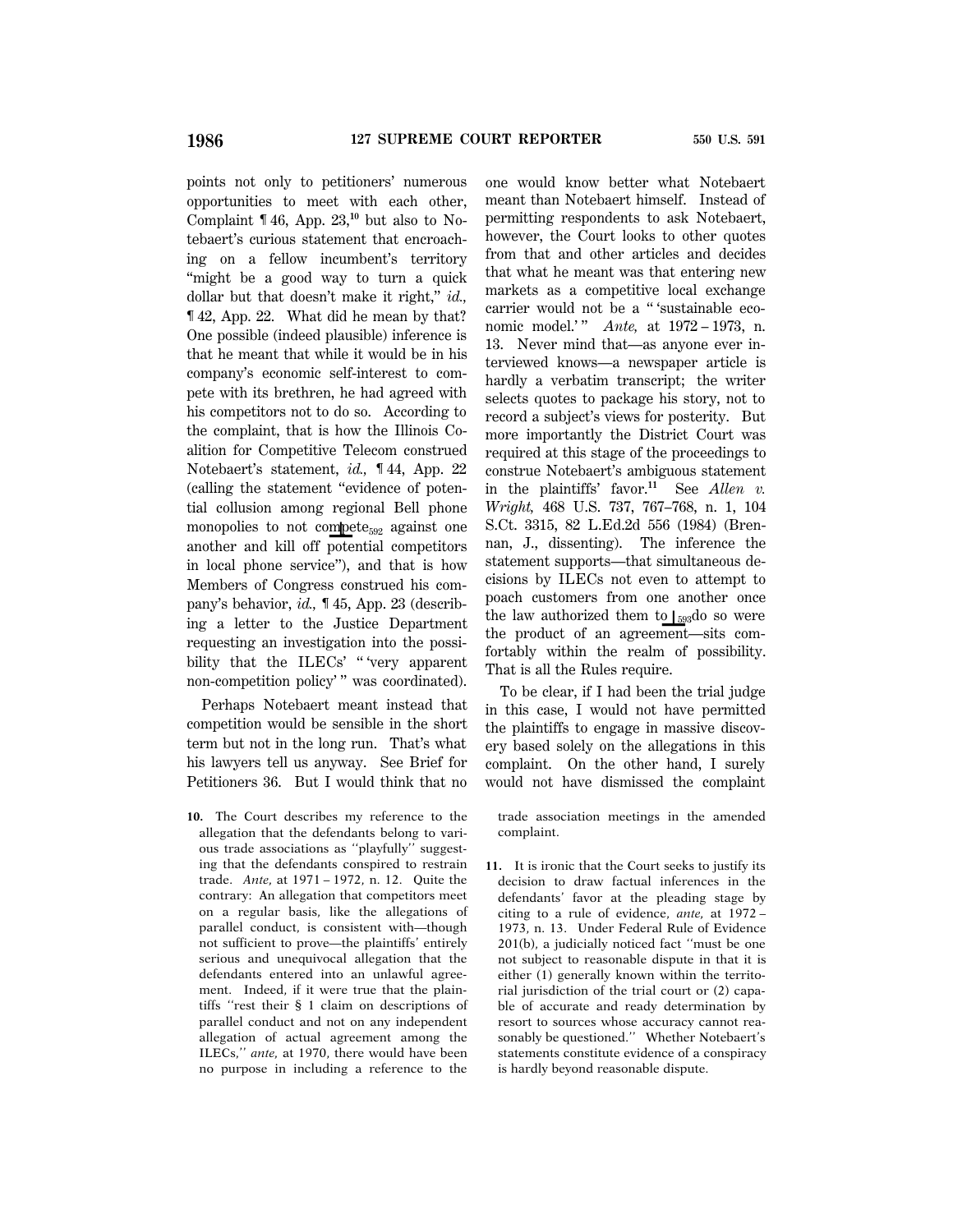without requiring the defendants to answer the charge that they ''have agreed not to compete with one another and otherwise allocated customers and markets to one another.'' **<sup>12</sup>** Complaint, ¶ 51, App. 27. Even a sworn denial of that charge would not justify a summary dismissal without giving the plaintiffs the opportunity to take depositions from Notebaert and at least one responsible executive representing each of the other defendants.

- **12.** The Court worries that a defendant seeking to respond to this ''conclusory'' allegation ''would have little idea where to begin.'' *Ante,* at 1971, n. 10. A defendant could, of course, begin by either denying or admitting the charge.
- **13.** The potential for ''sprawling, costly, and hugely time-consuming'' discovery, *ante,* at 1967, n. 6, is no reason to throw the baby out with the bathwater. The Court vastly underestimates a district court's case-management arsenal. Before discovery even begins, the court may grant a defendant's Rule 12(e) motion; Rule 7(a) permits a trial court to order a plaintiff to reply to a defendant's answer, see *Crawford–El v. Britton,* 523 U.S. 574, 598, 118 S.Ct. 1584, 140 L.Ed.2d 759 (1998); and Rule 23 requires ''rigorous analysis'' to ensure that class certification is appropriate, *General Telephone Co. of Southwest v. Falcon,* 457 U.S. 147, 161, 102 S.Ct. 2364, 72 L.Ed.2d 740 (1982); see *In re Initial Public Offering Securities Litigation,* 471 F.3d 24 (C.A.2 2006) (holding that a district court may not certify a class without ruling that each Rule 23 requirement is met, even if a requirement overlaps with a merits issue). Rule 16 invests a trial judge with the power, backed by sanctions, to regulate pretrial proceedings via conferences and scheduling orders, at which the parties may discuss, *inter alia,* ''the elimination of frivolous claims or defenses,'' Rule 16(c)(1); ''the necessity or desirability of amendments to the pleadings,'' Rule 16(c)(2); ''the control and scheduling of discovery,'' Rule  $16(c)(6)$ ; and "the need for adopting special procedures for managing potentially difficult or protracted actions that may involve complex issues, multiple parties, difficult legal questions, or unusual proof problems,'' Rule 16(c)(12). Subsequently, Rule 26 confers broad discretion to control the combination of interrogatories, requests for admis-

Respondents in this case proposed a plan of '' 'phased discovery' '' limited to the existence of the alleged conspiracy and class certification. Brief for Respondents 25–26. Two petitioners rejected the plan. *Ibid*. Whether or not respondents' proposed plan was sensible, it was an appropriate subject for negotiation.**<sup>13</sup>** Given the charge in the complaint $_{594}$ —buttressed by the common sense of Adam Smith—I cannot say that the possibility that joint dis-

sions, production requests, and depositions permitted in a given case; the sequence in which such discovery devices may be deployed; and the limitations imposed upon them. See 523 U.S., at 598–599, 118 S.Ct. 1584. Indeed, Rule 26(c) specifically permits a court to take actions ''to protect a party or person from annoyance, embarrassment, oppression, or undue burden or expense'' by, for example, disallowing a particular discovery request, setting appropriate terms and conditions, or limiting its scope.

In short, the Federal Rules contemplate that pretrial matters will be settled through a flexible process of give and take, of proffers, stipulations, and stonewalls, not by having trial judges screen allegations for their plausibility *vel non* without requiring an answer from the defendant. See *Societe Internationale Pour Participations Industrielles Et Commerciales, S.A. v. Rogers,* 357 U.S. 197, 206, 78 S.Ct. 1087, 2 L.Ed.2d 1255 (1958) (''Rule 34 is sufficiently flexible to be adapted to the exigencies of particular litigation''). And should it become apparent over the course of litigation that a plaintiff's filings bespeak an *in terrorem* suit, the district court has at its call its own *in terrorem* device, in the form of a wide array of Rule 11 sanctions. See Rules 11(b), (c) (authorizing sanctions if a suit is presented ''for any improper purpose, such as to harass or to cause unnecessary delay or needless increase in the cost of litigation''); see *Business Guides, Inc. v. Chromatic Communications Enterprises, Inc.,* 498 U.S. 533, 111 S.Ct. 922, 112 L.Ed.2d 1140 (1991) (holding that Rule 11 applies to a represented party who signs a pleading, motion, or other papers, as well as to attorneys); *Atkins v. Fischer,* 232 F.R.D. 116, 126 (D.D.C.2005) (''As possible sanctions pursuant to Rule 11, the court has an arsenal of options at its disposal'').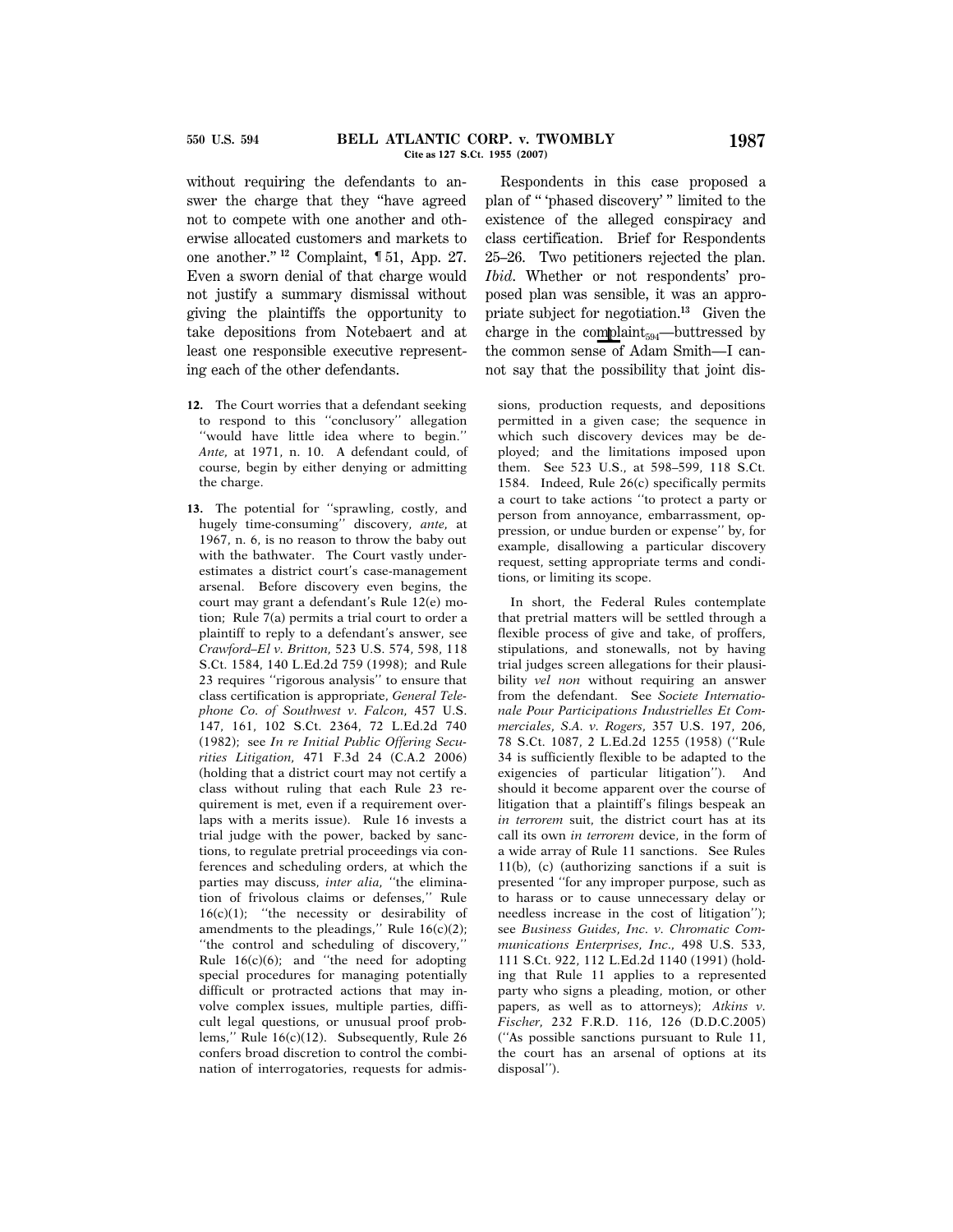cussions and perhaps some agreements played a role in petitioners' decisionmaking process is so implausible that dismissing the complaint before any defendant has denied the charge is preferable to granting respondents even a minimal opportunity $_{595}$  to prove their claims. See Clark, New Federal Rules 977 (''[T]hrough the weapons of discovery and summary judgment we have developed new devices, with more appropriate penalties to aid in matters of *proof,* and do not need to force the pleadings to their less appropriate function").

I fear that the unfortunate result of the majority's new pleading rule will be to invite lawyers' debates over economic theory to conclusively resolve antitrust suits in the absence of any evidence. It is no surprise that the antitrust defense bar among whom "lament" as to inadequate judicial supervision of discovery is most ''common,'' see *ante,* at 1967—should lobby for this state of affairs. But ''we must recall that their primary responsibility is to win cases for their clients, not to improve law administration for the public.'' Clark, Special Pleading in the Big Case 152. As we did in our prior decisions, we should have instructed them that their remedy was to seek to amend the Federal Rules—not our interpretation of them.**<sup>14</sup>** See *Swierkiewicz,* 534 U.S., at 515, 122 S.Ct. 992; *Crawford–El v. Britton,* 523 U.S. 574, 595, 118 S.Ct. 1584, 140 L.Ed.2d

**14.** Given his ''background in antitrust law,'' *ante,* at 1968, n. 6, Judge Easterbrook has recognized that the most effective solution to discovery abuse lies in the legislative and rulemaking arenas. He has suggested that the remedy for the ills he complains of requires a revolution in the rules of civil procedure:

''Perhaps a system in which judges pare away issues and focus [on] investigation is too radical to contemplate in this country—al759 (1998); *Leatherman,* 507 U.S., at 168, 113 S.Ct. 1160.

#### IV

Just a few weeks ago some of my colleagues explained that a strict interpretation of the literal text of statutory language $_{596}$  is essential to avoid judicial decisions that are not faithful to the intent of Congress. *Zuni Public School Dist. No. 89 v. Department of Education, ante*, p. 108, 127 S.Ct. 1534, 167 L.Ed.2d 449, (2007) (SCALIA, J., dissenting). I happen to believe that there are cases in which other tools of construction are more reliable than text, but I agree of course that congressional intent should guide us in matters of statutory interpretation. *Ante,* at 106, 127 S.Ct. 1534, 167 L.Ed.2d 449, (STEVENS, J., concurring). This is a case in which the intentions of the drafters of three important sources of law—the Sherman Act, the Telecommunications Act of 1996, and the Federal Rules of Civil Procedure—all point unmistakably in the same direction, yet the Court marches resolutely the other way. Whether the Court's actions will benefit only defendants in antitrust treble-damages cases, or whether its test for the sufficiency of a complaint will inure to the benefit of all civil defendants, is a question that the future will answer. But that the Court has announced a significant new rule that does not even purport to respond to any

though it prevailed here before 1938, when the Federal Rules of Civil Procedure were adopted. The change could not be accomplished without abandoning notice pleading, increasing the number of judicial officers, and giving them more authority .... If we are to rule out judge-directed discovery, however, we must be prepared to pay the piper. Part of the price is the high cost of unnecessary discovery—impositional and otherwise.'' Discovery as Abuse, 69 B.U.L.Rev. 635, 645 (1989).